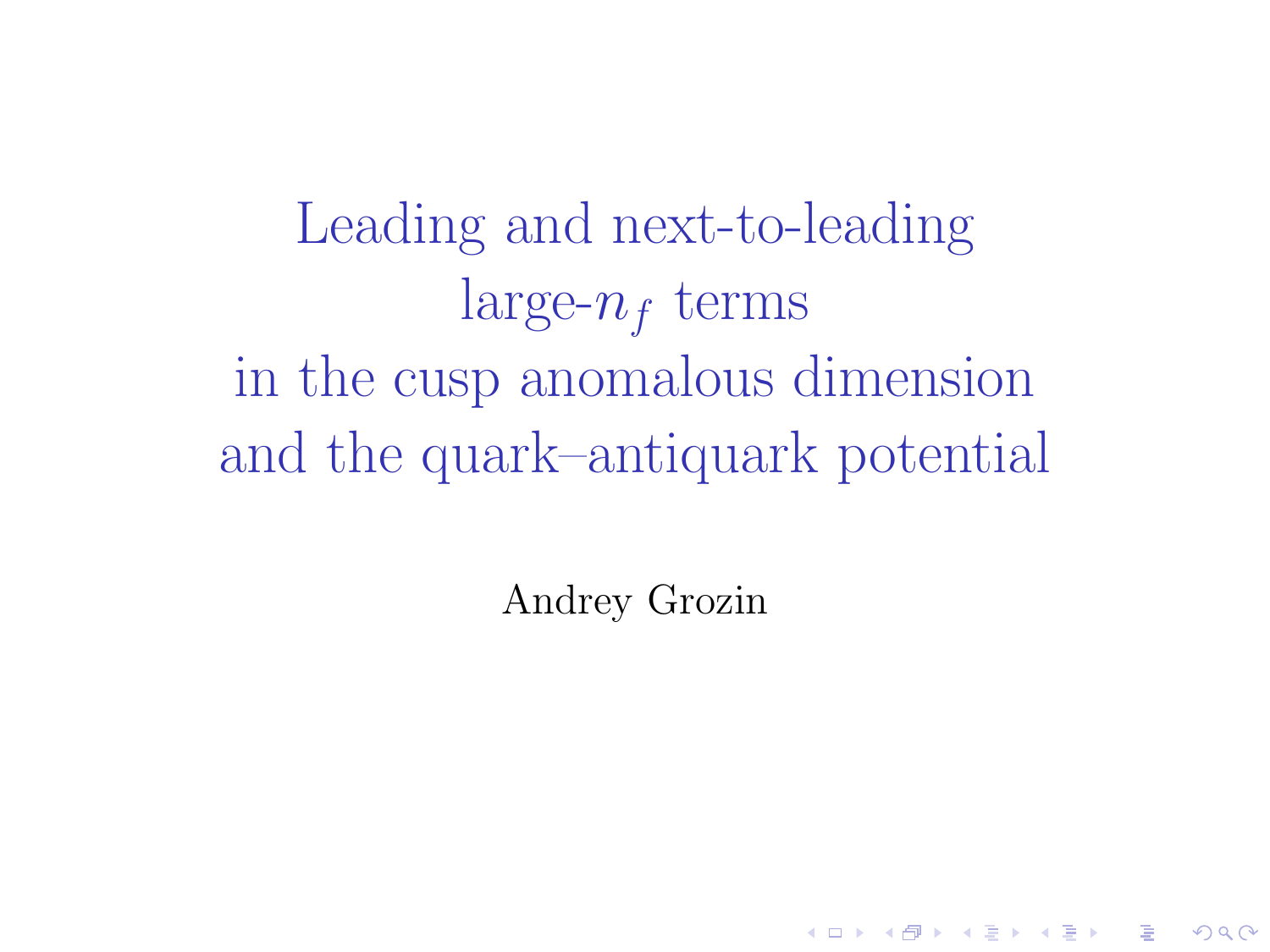# **History**

1 loop

$$
\Gamma(\alpha_s, \varphi) = C_F \frac{\alpha_s}{\pi} (\varphi \coth \varphi - 1)
$$

Follows from the soft radiation function in classical electrodynamics The Guinness Book of Records The anomalous dimension known for a longest time  $(>100 \text{ years})$ 

**A DIA 4 B A DIA A B A DIA 4 DIA A DIA B** 

- 2 loops Korchemsky, Radyushkin (1987) Kidonakis (2009)
- 3 loops Grozin, Henn, Korchemsky, Marquard (2014–2016)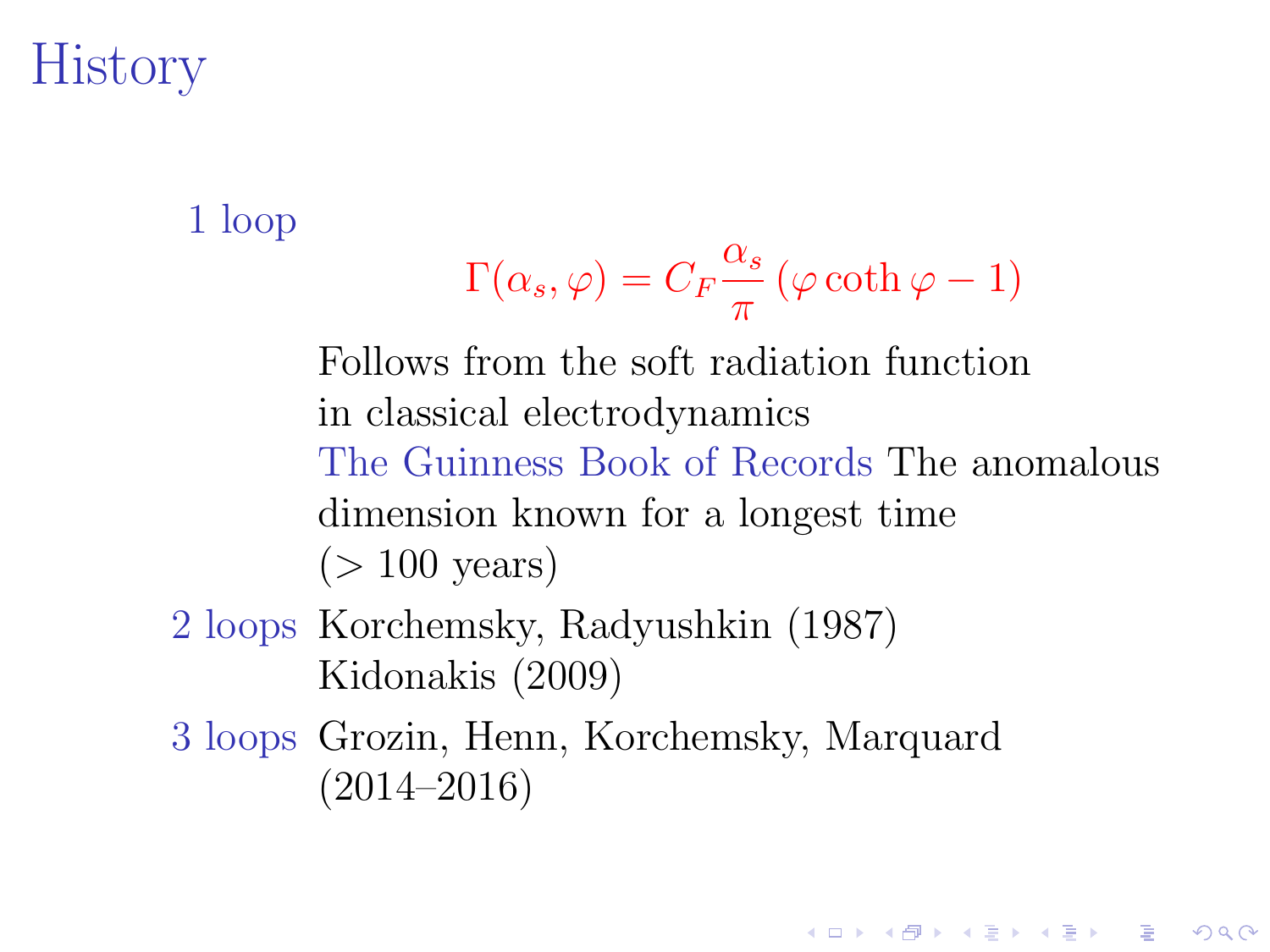# **History**

 $\gamma_h$ 

2 loops Knauss, Scharnhorst (1984); Ji, Musolf (1991); Broadhurst, Gray, Schilcher (1991) Broadhurst, Grozin (1991); Giménez (1992) 3 loops Melnikov, van Ritbergen (2000) Chetyrkin, Grozin (2003)

**KOR & KERKER ADA KON**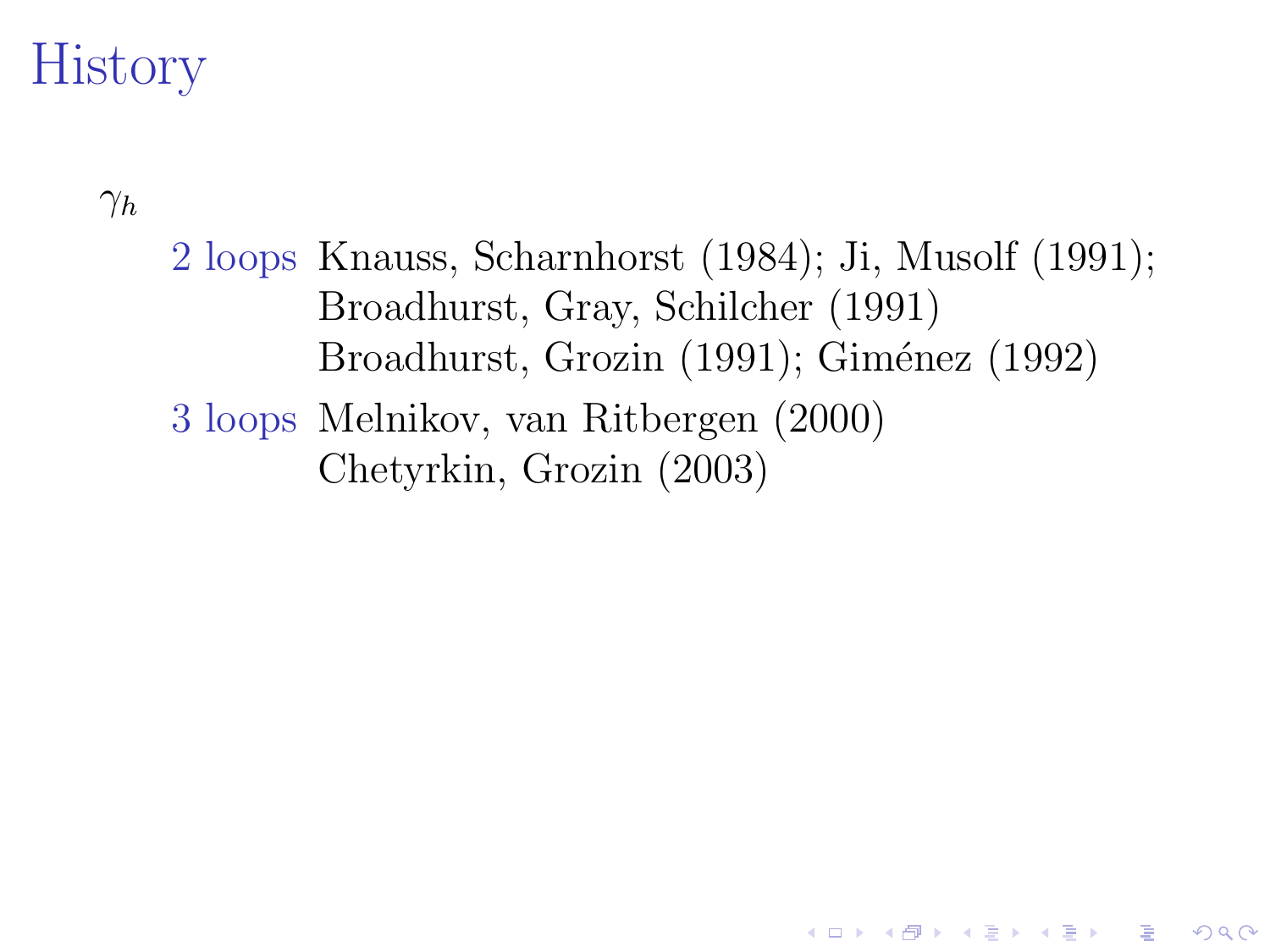# History

 $\gamma_h$ 

2 loops Knauss, Scharnhorst (1984); Ji, Musolf (1991); Broadhurst, Gray, Schilcher (1991) Broadhurst, Grozin (1991); Giménez (1992) 3 loops Melnikov, van Ritbergen (2000) Chetyrkin, Grozin (2003)

 $V(\vec{q})$ 

2 loops Peter (1997) Schröder (1999)

3 loops Smirnov, Smirnov, Steinhauser (2008, 2009) Anzai, Kiyo, Sumino (2009)

**KOR & KERKER ADA KON**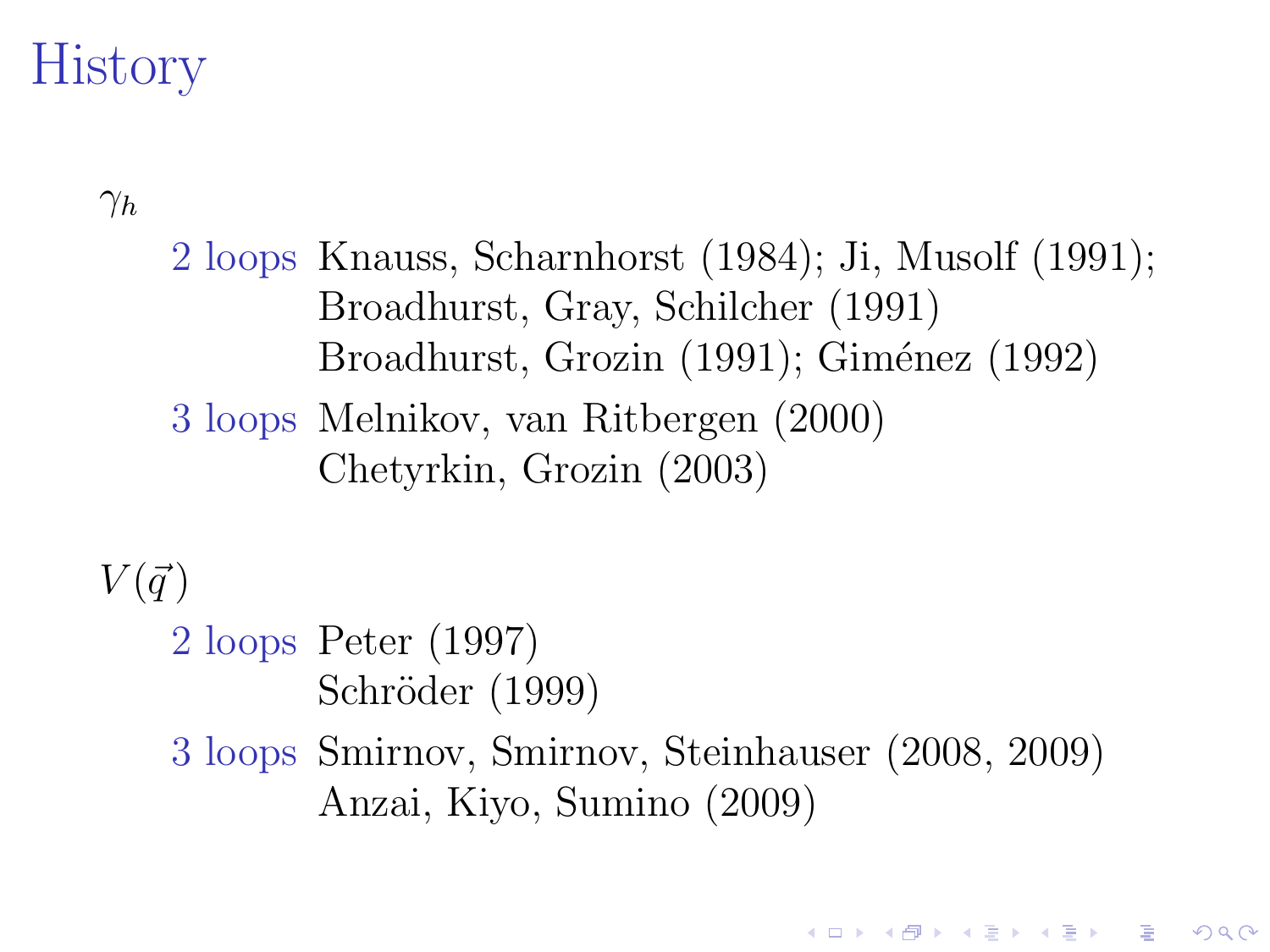Large  $n_f$  structures  $C_F(T_F n_f)^{L-1} \alpha_s^L \ (L \geq 1)$  $C_F^2(T_F n_f)^{L-2} \alpha_s^L \ (L \ge 3)$ 

 $C_F C_A (T_F n_f)^{L-2} \alpha_s^L \ (L \geq 2)$ 

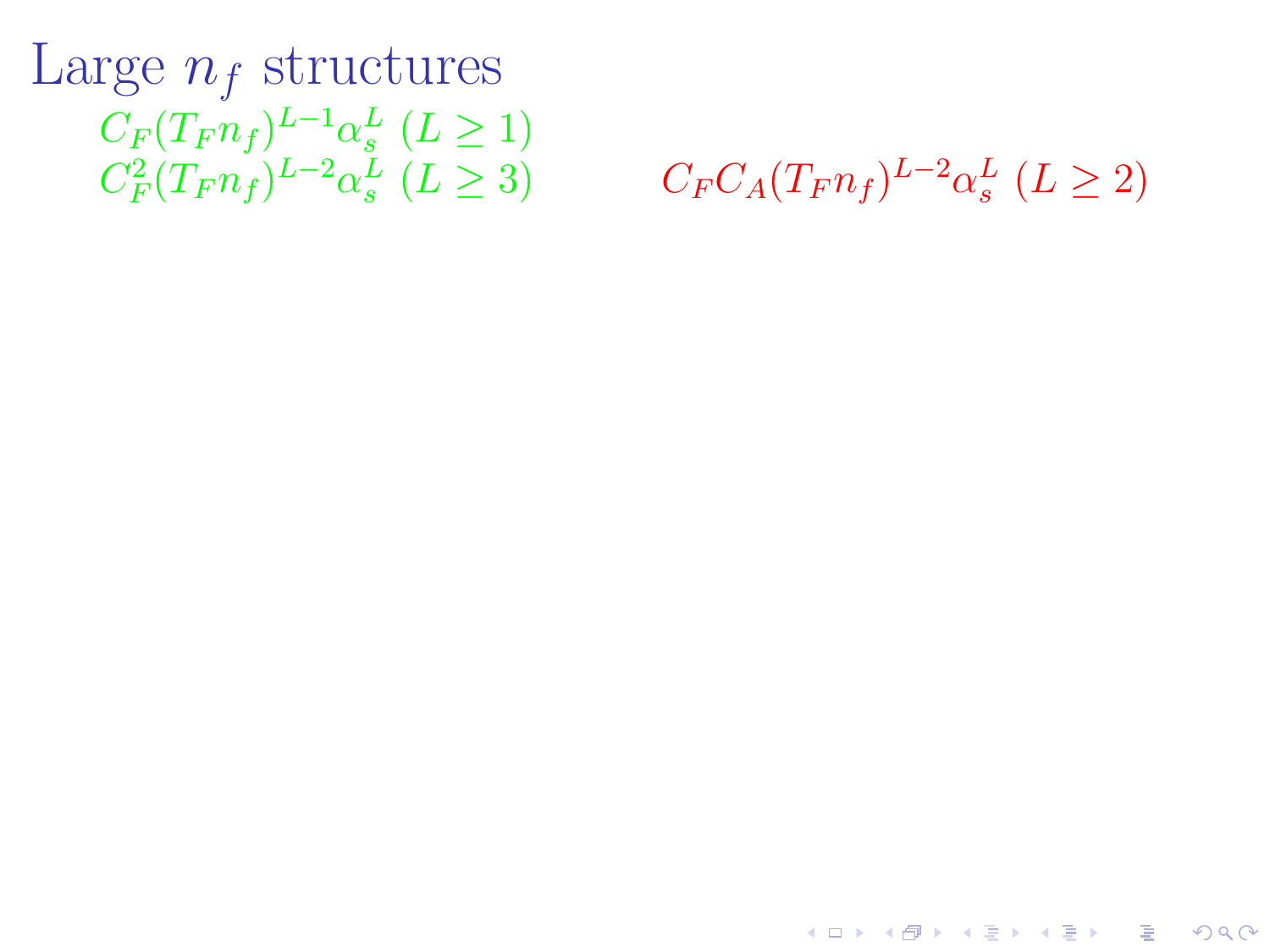Large  $n_f$  structures  $C_F(T_F n_f)^{L-1} \alpha_s^L \ (L \geq 1)$  $C_F^2 (T_F n_f)^{L-2} \alpha_s^L$  $(L \ge 3)$   $C_F C_A (T_F n_f)^{L-2} \alpha_s^L (L \ge 2)$ QED with  $n_f$  flavors  $C_F = 1, C_A = 0, T_F = 1, \beta_0 = -\frac{4}{3}$  $rac{4}{3}n_f$ 

$$
b = \beta_0 \frac{\alpha}{4\pi} \sim 1 \qquad \frac{1}{\beta_0} \ll 1
$$
—expansion parameter

**KOD START KED KEN EL VAN**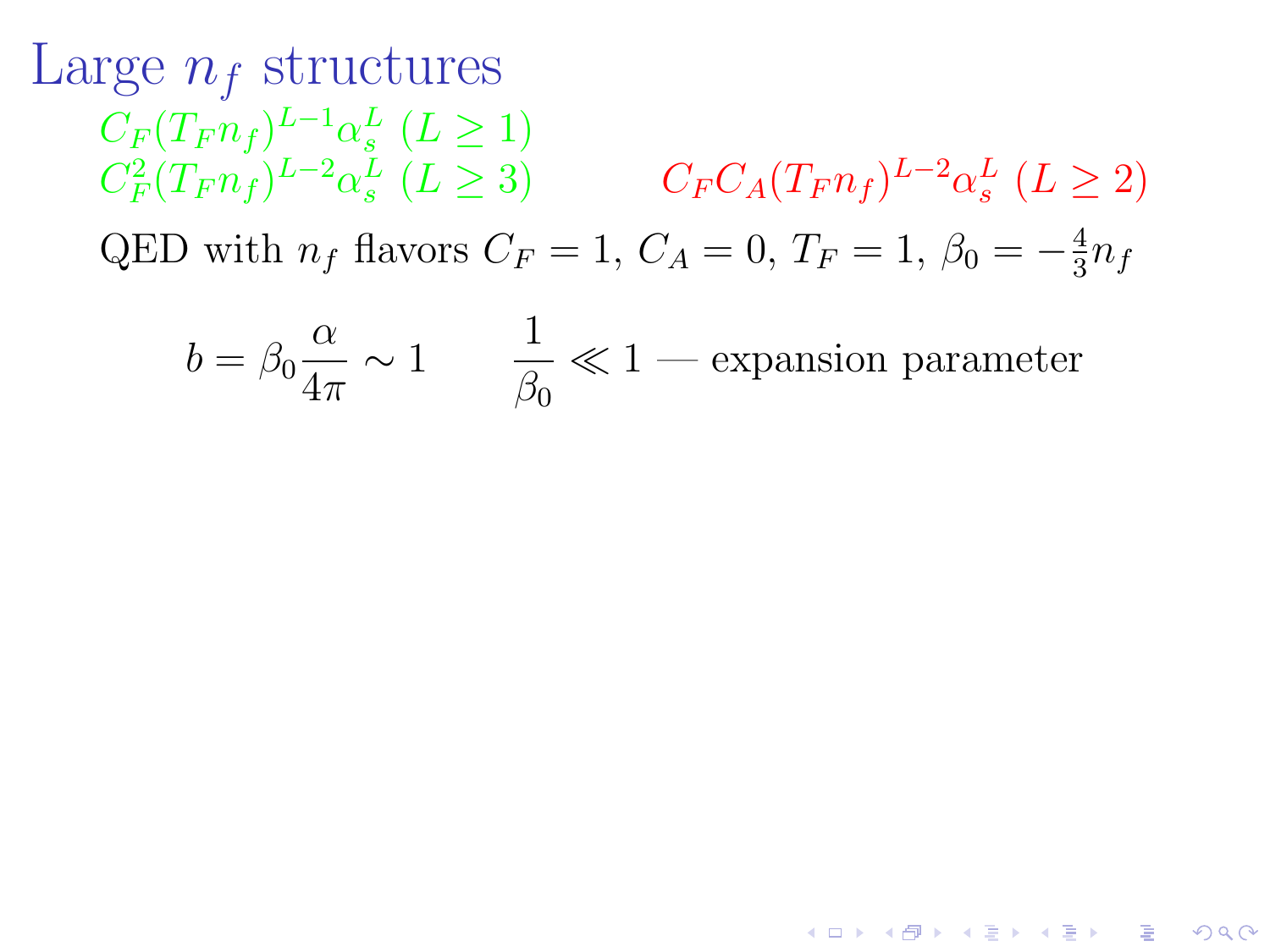Large  $n_f$  structures  $C_F(T_F n_f)^{L-1} \alpha_s^L \ (L \geq 1)$  $C_F^2 (T_F n_f)^{L-2} \alpha_s^L$  $(L \ge 3)$   $C_F C_A (T_F n_f)^{L-2} \alpha_s^L (L \ge 2)$ QED with  $n_f$  flavors  $C_F = 1, C_A = 0, T_F = 1, \beta_0 = -\frac{4}{3}$  $rac{4}{3}n_f$ 

$$
b = \beta_0 \frac{\alpha}{4\pi} \sim 1 \qquad \frac{1}{\beta_0} \ll 1
$$
—expansion parameter

Coordinate space, Wilson line of any shape, up to  $NL\beta_0$ 

$$
\log W = \frac{\mathbf{r}^{\mathbf{m}\mathbf{m}}\mathbf{r}}{2}
$$

First broken at NNL $\beta_0$ :  $n_f^{L-3} \alpha^L$  ( $L \ge 4$ )



**A DIA K RIA K E A K RIA K L A SA K A L A SA CA**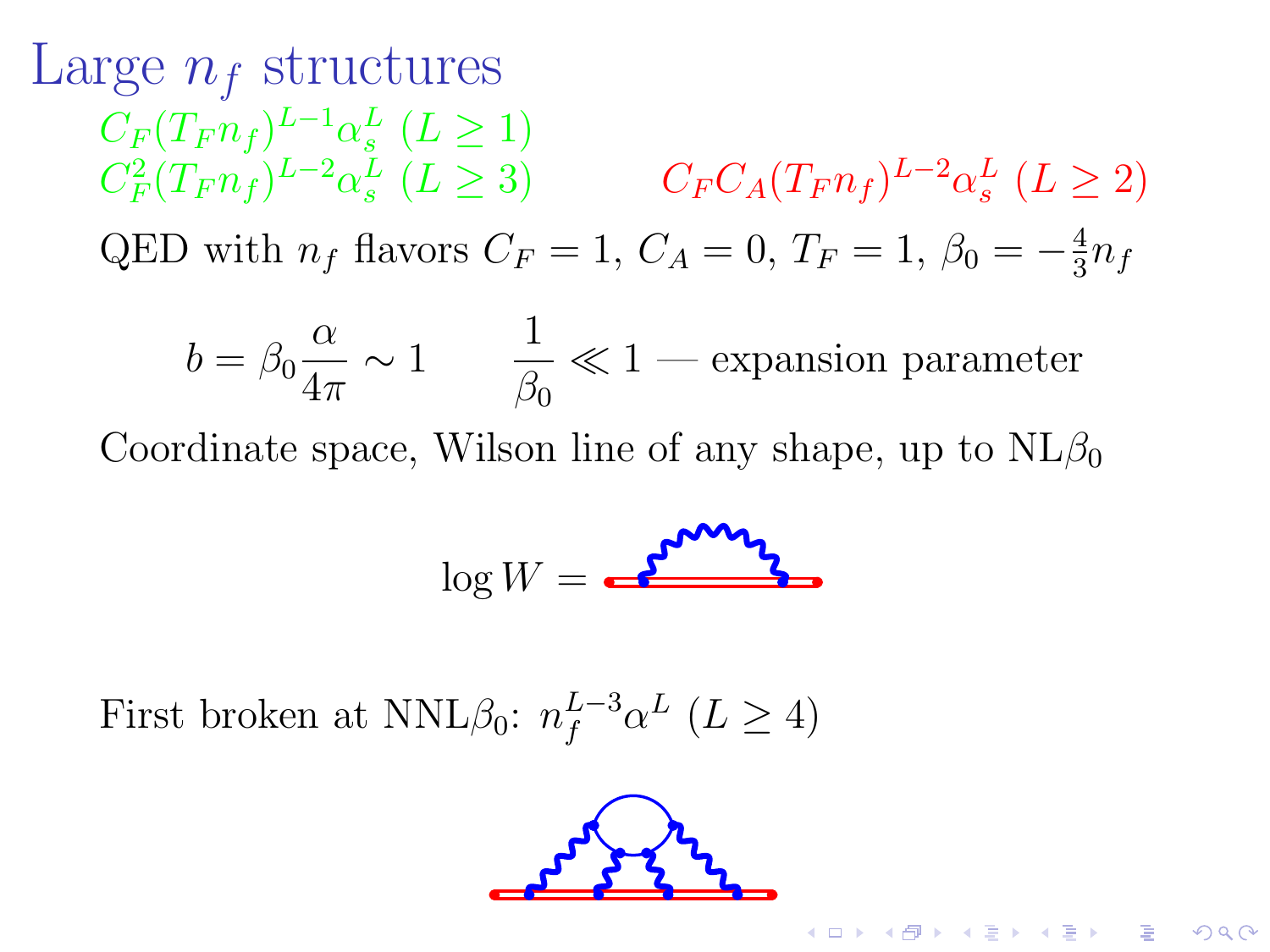

$$
V(\vec{q}) = -\frac{e_0^2}{\vec{q}^2} \frac{1}{1 - \Pi(-\vec{q}^2)}
$$

 $\Pi(q^2)$  gauge invariant First broken at  $NNL\beta_0$ 



 $(1 - 4)$   $(1 - 4)$   $(1 - 4)$   $(1 - 4)$   $(1 - 4)$   $(1 - 4)$   $(1 - 4)$   $(1 - 4)$   $(1 - 4)$   $(1 - 4)$   $(1 - 4)$   $(1 - 4)$   $(1 - 4)$   $(1 - 4)$   $(1 - 4)$   $(1 - 4)$   $(1 - 4)$   $(1 - 4)$   $(1 - 4)$   $(1 - 4)$   $(1 - 4)$   $(1 - 4)$   $(1 - 4)$   $(1 - 4)$   $(1 -$ 

 $\Rightarrow$ 

 $2990$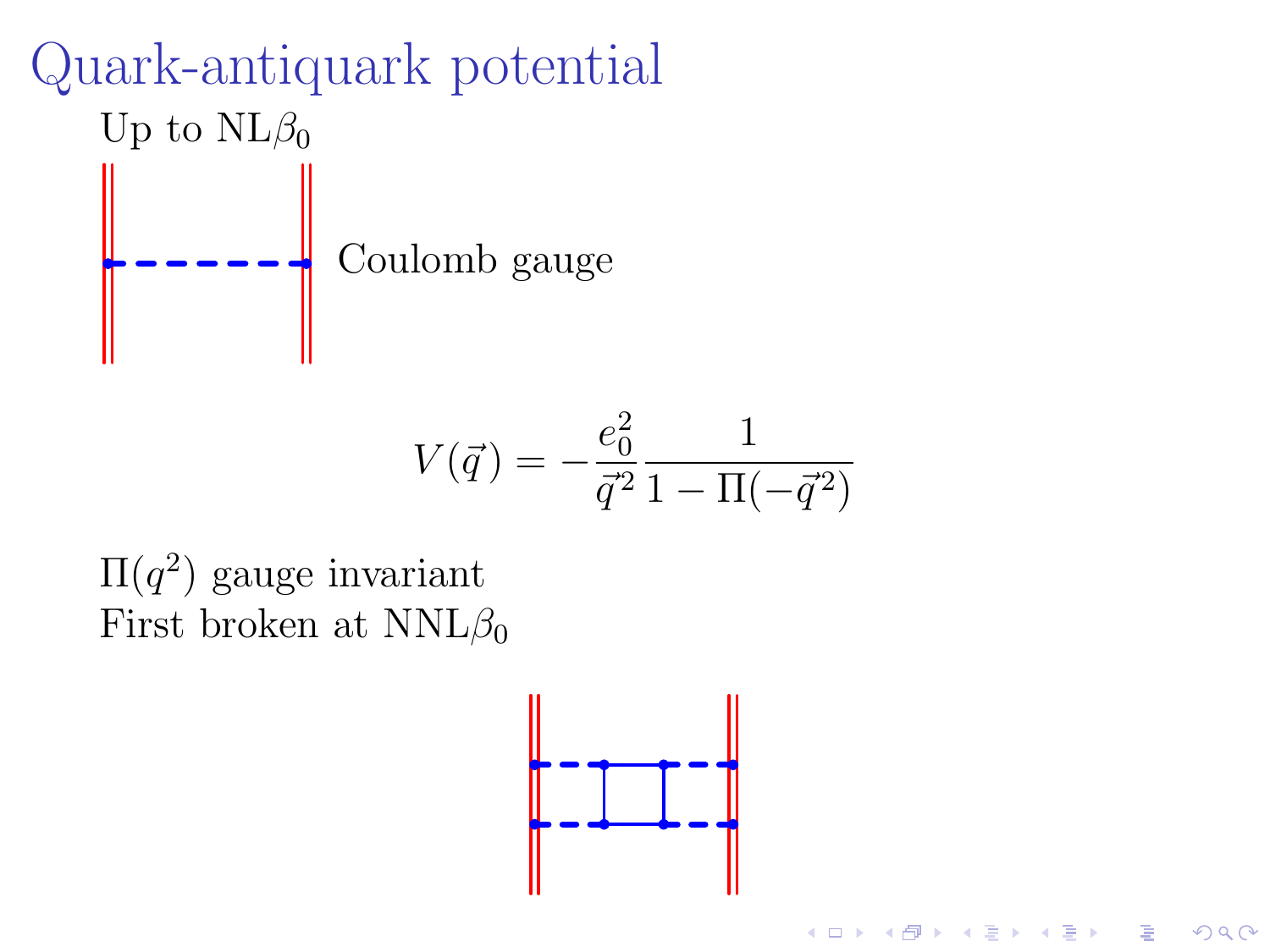## Cusp renormalization

$$
\log W(t, t'; \varphi) - \log W(t, t'; 0)
$$
\n
$$
= \sqrt{\log W(t, t'; 0)}
$$
\n
$$
= \log Z + \text{finite}
$$

**K ロ ▶ K 레 ▶ K 코 ▶ K 코 ▶ 『코』 ◆ 9 Q OK** 

(external-leg corrections cancel)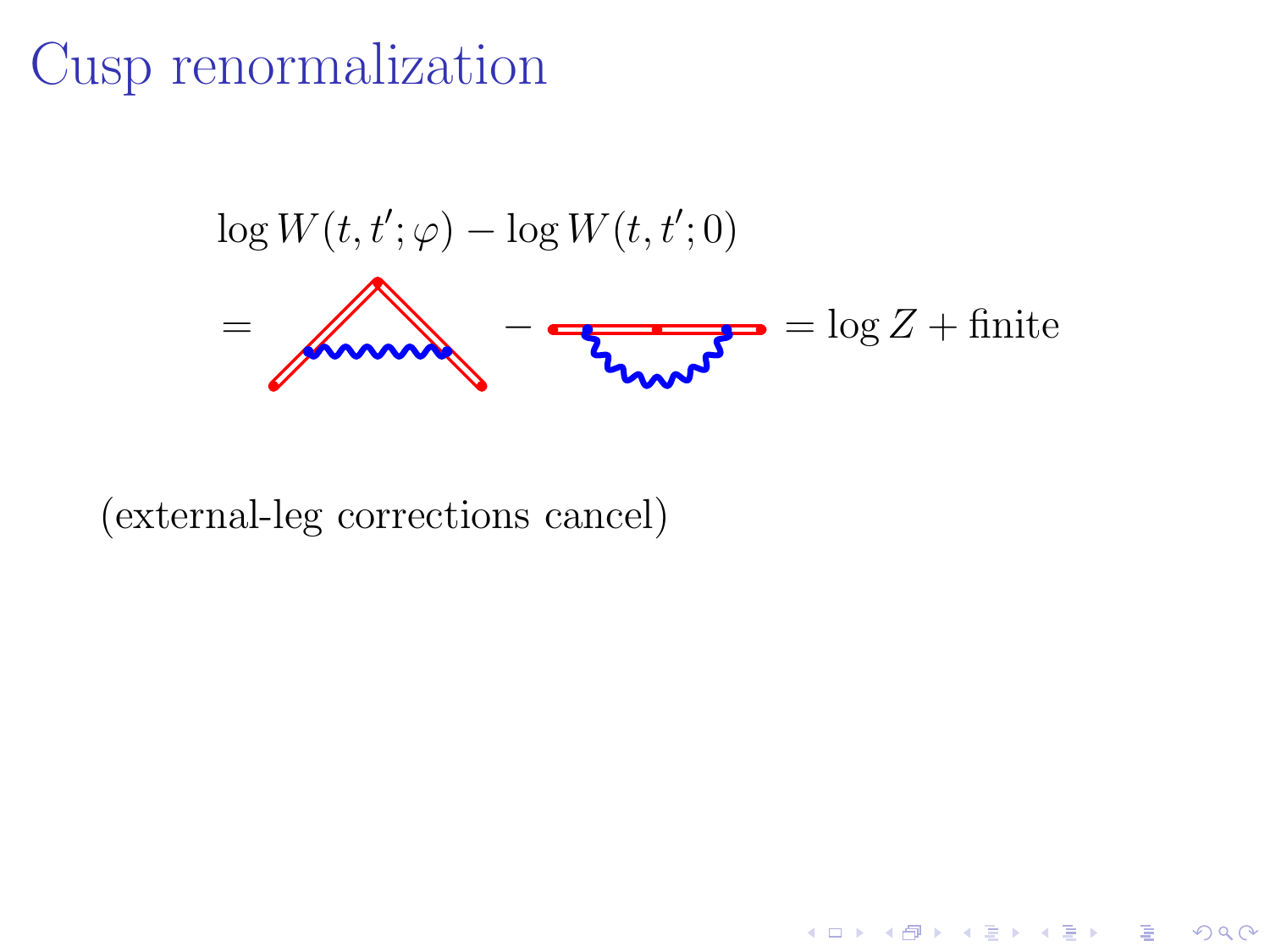## Cusp renormalization

$$
\log W(t, t'; \varphi) - \log W(t, t'; 0)
$$
\n
$$
= \sqrt{\log W(t, t'; 0)}
$$
\n
$$
= \log Z + \text{finite}
$$

(external-leg corrections cancel)

Momentum space

$$
\log V(\omega, \omega; \varphi) - \log V(\omega, \omega; 0)
$$
  
= **Answer**  $\sqrt{2\pi\omega^2}$  = log Z + finite

K ロ ▶ K 個 ▶ K 할 ▶ K 할 ▶ 이 할 → 900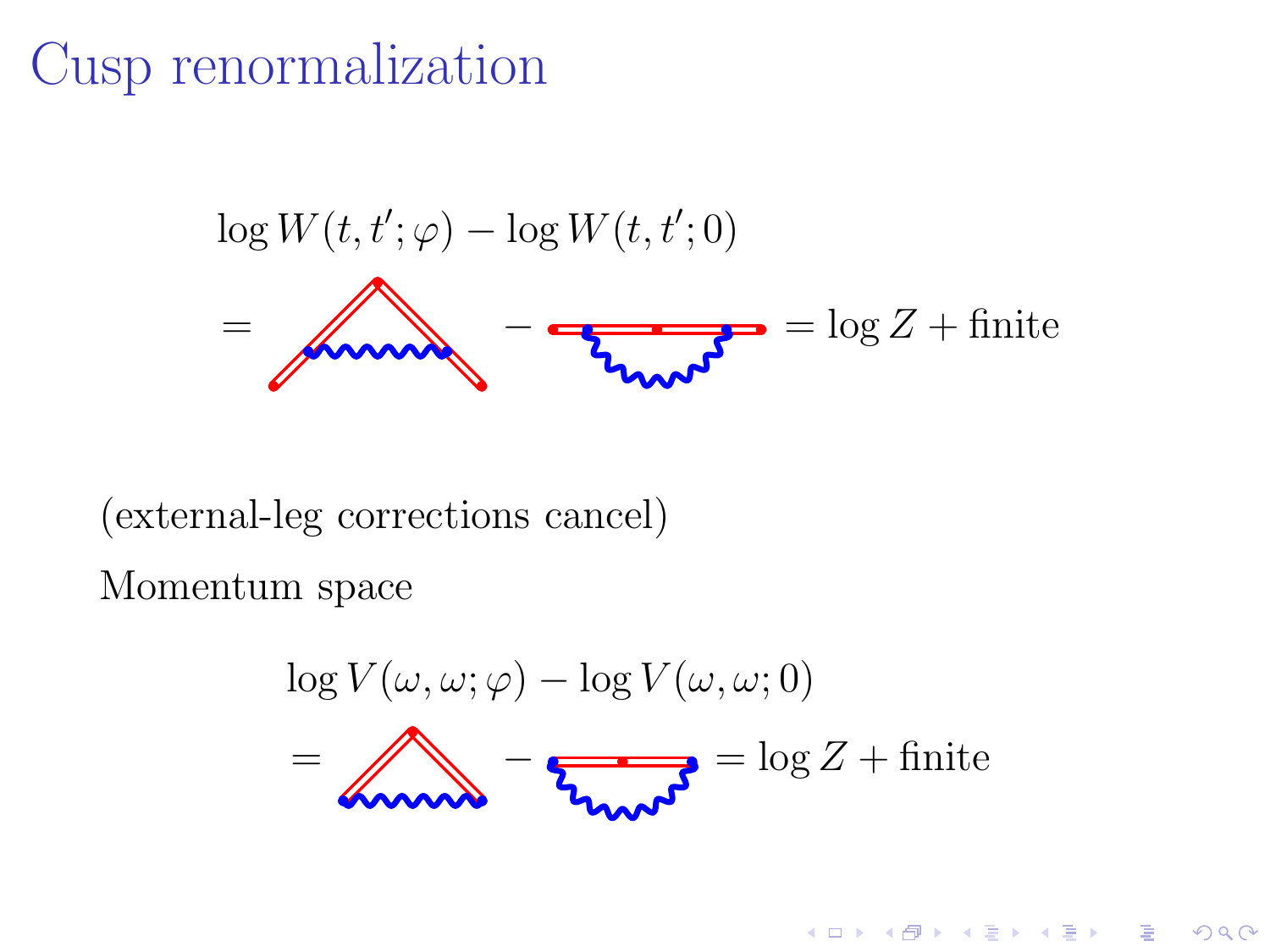# Leading  $\beta_0$  order

Photon self energy

$$
\Pi_0(k^2) = \bigotimes_{\substack{\sigma \in \mathbb{G} \\ D(\varepsilon) = e^{\gamma \varepsilon} \frac{(1-\varepsilon)\Gamma(1+\varepsilon)\Gamma^2(1-\varepsilon)}{(1-2\varepsilon)(1-\frac{2}{3}\varepsilon)\Gamma(1-2\varepsilon)}} = 1 + \frac{5}{3}\varepsilon + \cdots
$$

K ロ ▶ K 御 ▶ K 할 ▶ K 할 ▶ ① 할 → ① 의 ①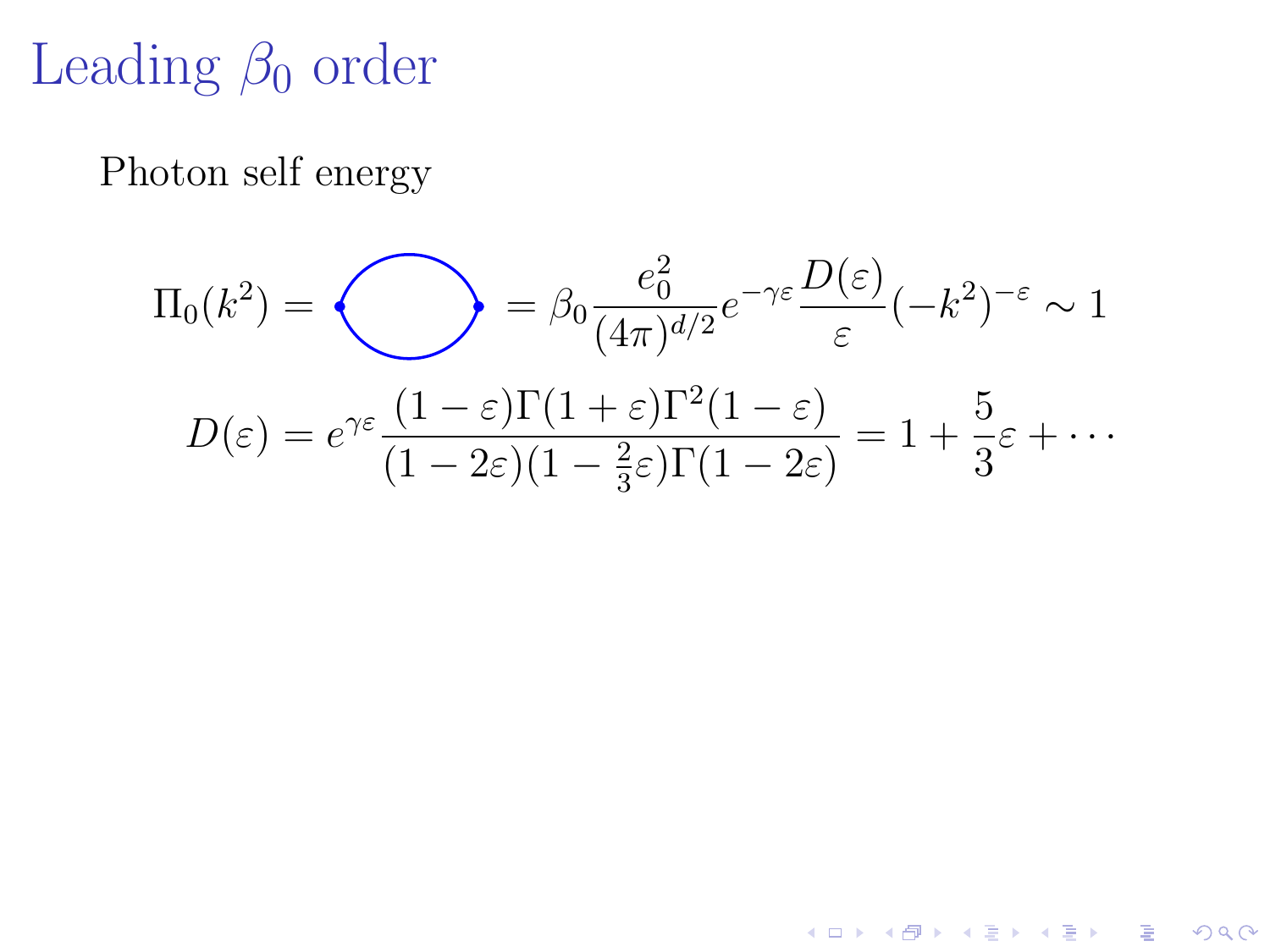## Leading  $\beta_0$  order

Photon self energy

$$
\Pi_0(k^2) = \bigotimes_{\sigma_0(k^2) \in \mathbb{R}^2} \beta_0 \frac{e_0^2}{(4\pi)^{d/2}} e^{-\gamma \varepsilon} \frac{D(\varepsilon)}{\varepsilon} (-k^2)^{-\varepsilon} \sim 1
$$

$$
D(\varepsilon) = e^{\gamma \varepsilon} \frac{(1-\varepsilon)\Gamma(1+\varepsilon)\Gamma^2(1-\varepsilon)}{(1-2\varepsilon)(1-\frac{2}{3}\varepsilon)\Gamma(1-2\varepsilon)} = 1 + \frac{5}{3}\varepsilon + \cdots
$$

Charge renormalization

$$
\beta_0 \frac{e_0^2}{(4\pi)^{d/2}} e^{-\gamma \varepsilon} = bZ_\alpha(b)\mu^{2\varepsilon}
$$

$$
\frac{d \log Z_\alpha}{d \log b} = -\frac{b}{\varepsilon + b} \qquad Z_\alpha = \frac{1}{1 + b/\varepsilon}
$$

K ロ ▶ K 個 ▶ K 할 ▶ K 할 ▶ 이 할 → 900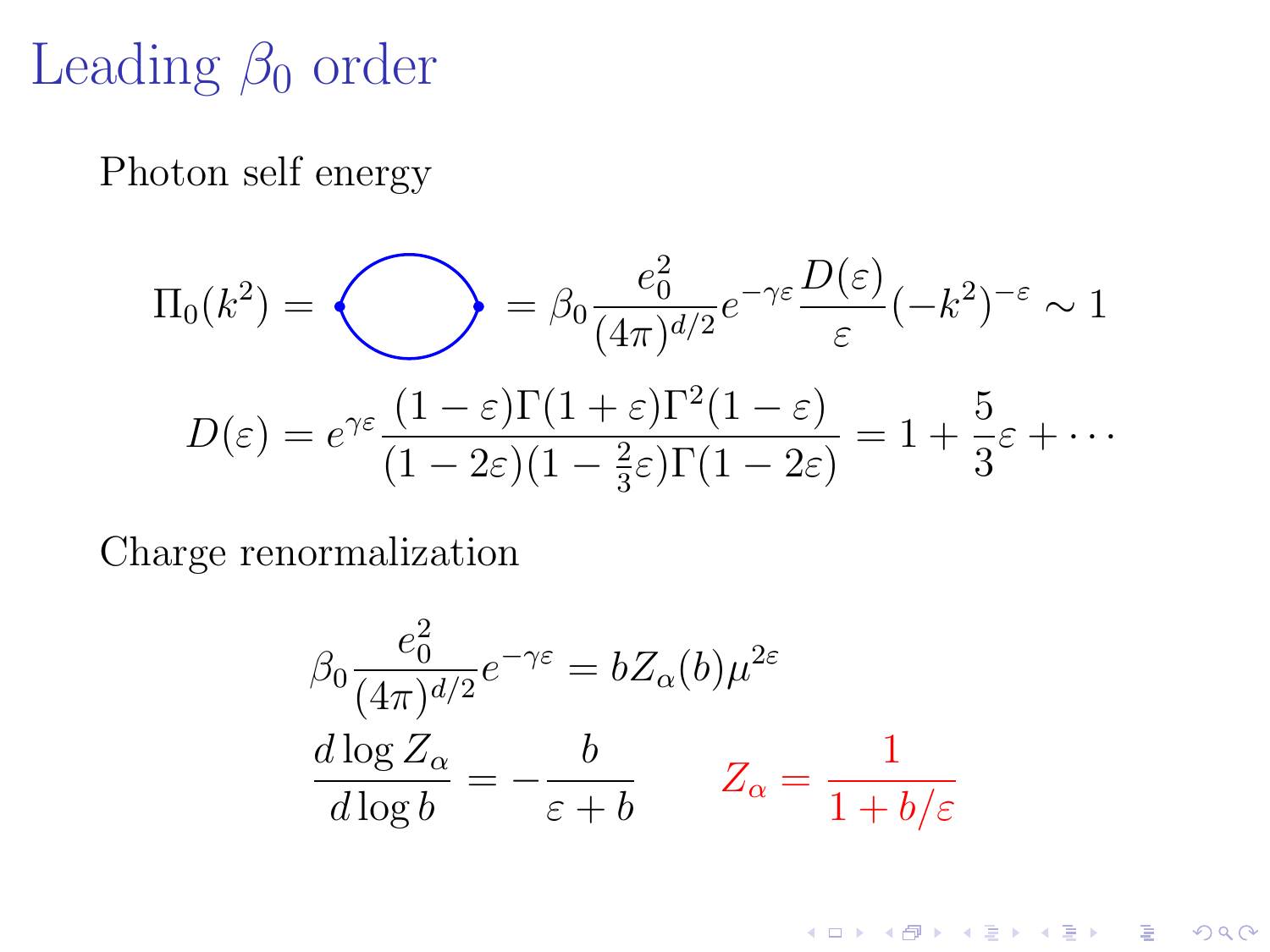## Vertex function

1 loop with  $1/(1 - \Pi_0(k^2))$ 

$$
V(\omega, \omega; \varphi) = \sum_{\beta_0} \sum_{L=1}^{\infty} \frac{f(\varepsilon, L\varepsilon; \varphi)}{L} \Pi_0^L + \mathcal{O}\left(\frac{1}{\beta_0^2}\right)
$$

K □ ▶ K @ ▶ K 할 X K 할 X 1 할 X 1 9 Q Q \*

 $\Pi_0$  is taken at  $-k^2 = (-2\omega)^2$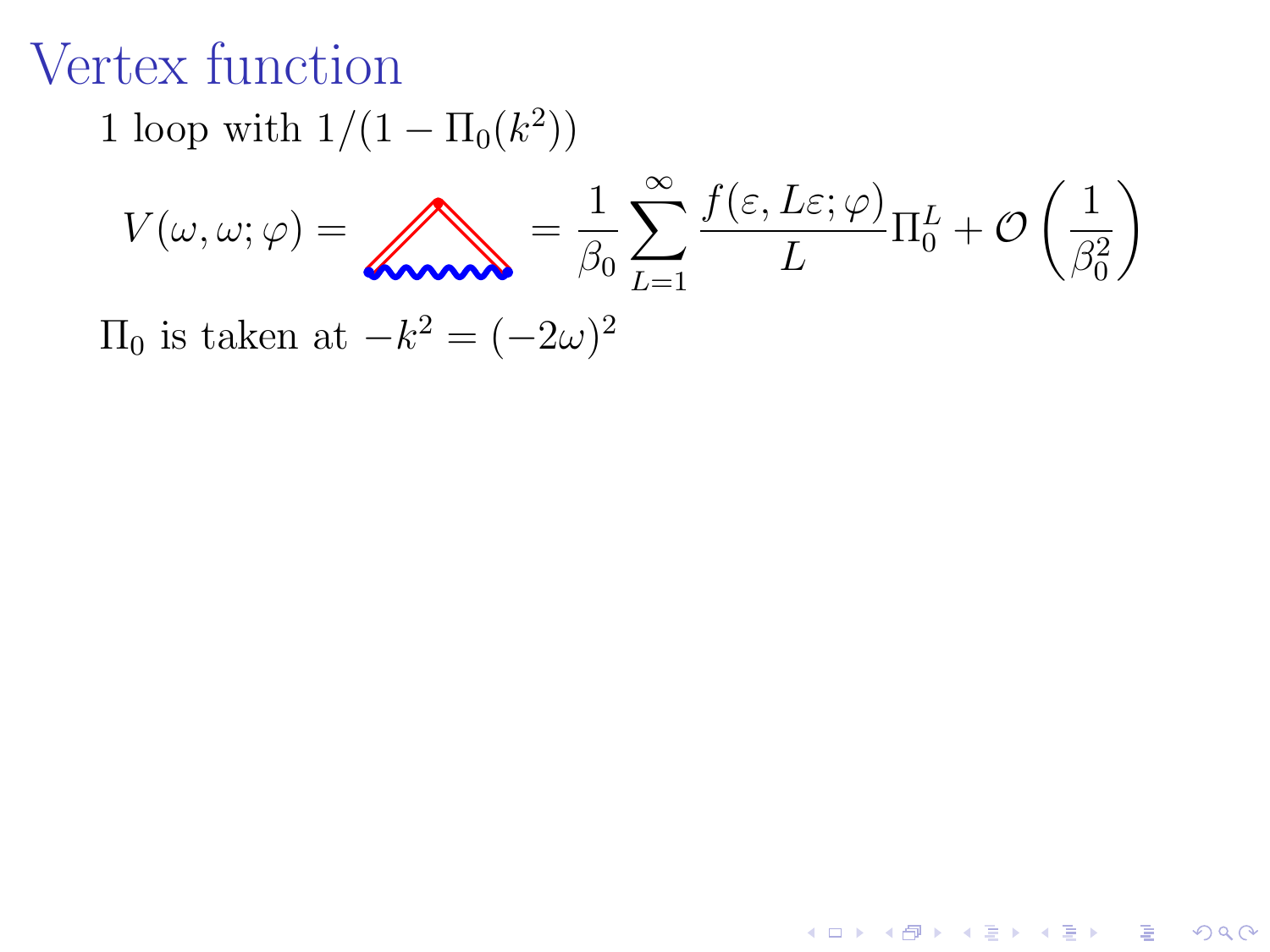#### Vertex function

1 loop with  $1/(1 - \Pi_0(k^2))$ 

$$
V(\omega, \omega; \varphi) = \sum_{L=1}^{\infty} \sum_{L=1}^{\infty} \frac{f(\varepsilon, L\varepsilon; \varphi)}{L} \Pi_0^L + \mathcal{O}\left(\frac{1}{\beta_0^2}\right)
$$

 $\Pi_0$  is taken at  $-k^2 = (-2\omega)^2$ 

$$
f(\varepsilon, u; \varphi) = -\frac{(1 - \frac{2}{3}\varepsilon)\Gamma(2 - 2\varepsilon)\Gamma(1 - u)\Gamma(1 + 2u)}{(1 - \varepsilon)\Gamma^2(1 - \varepsilon)\Gamma(1 + \varepsilon)\Gamma(2 + u - \varepsilon)}
$$
  
 
$$
\times \left[ \left( (2 + u - 2\varepsilon)\cos\varphi - u \right) {}_{2}F_{1} \left( \begin{array}{c} 1, 1 - u \\ 3/2 \end{array} \left| \frac{1 - \cos\varphi}{2} \right) + 1 \right]
$$

K ロ ▶ K 個 ▶ K 할 ▶ K 할 ▶ 이 할 → 900

(Landau gauge) Grozin, Kotikov (2011)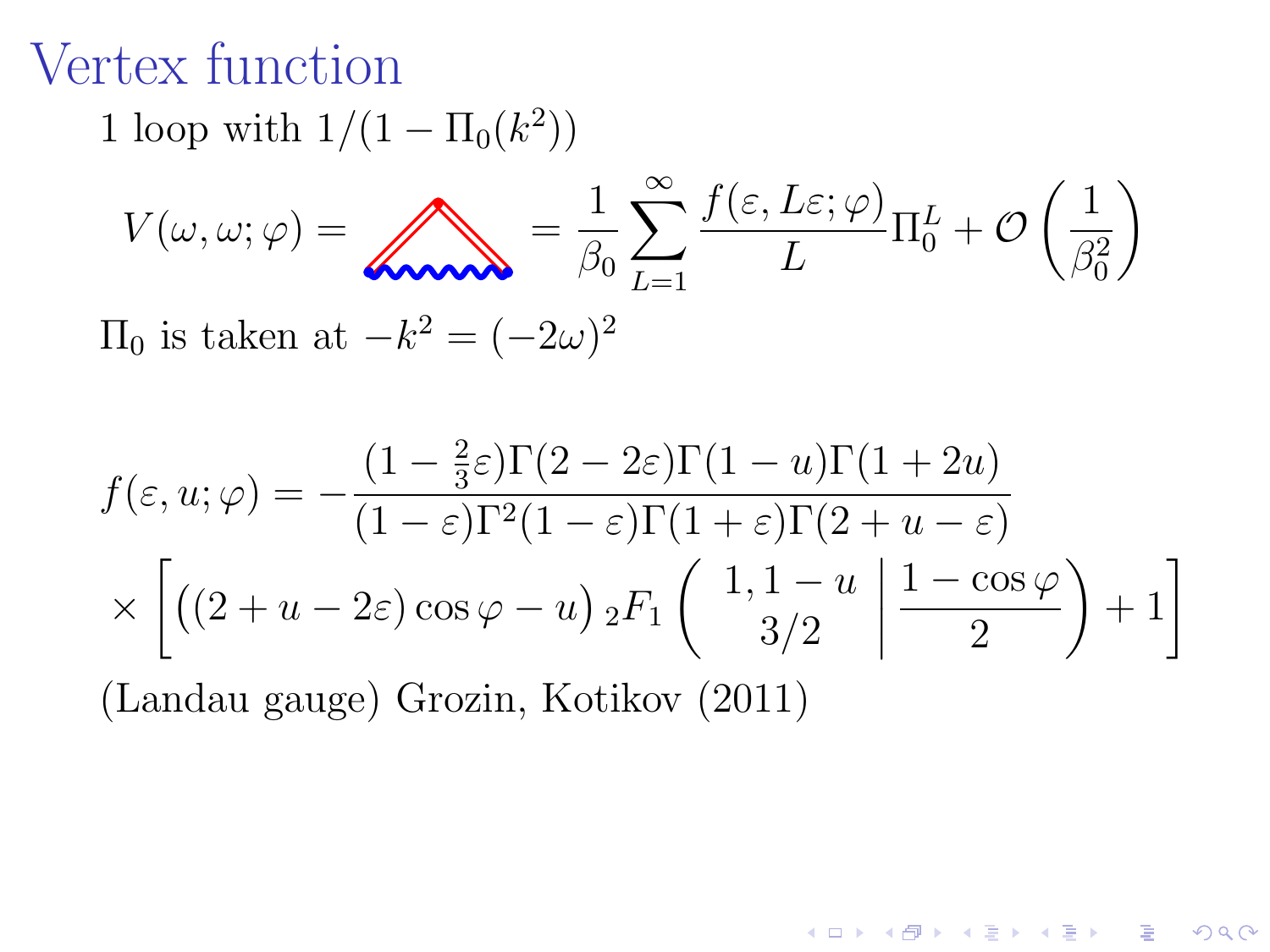## Vertex function

1 loop with  $1/(1 - \Pi_0(k^2))$ 

$$
V(\omega, \omega; \varphi) = \sum_{\beta_0} \sum_{L=1}^{\infty} \frac{f(\varepsilon, L\varepsilon; \varphi)}{L} \Pi_0^L + \mathcal{O}\left(\frac{1}{\beta_0^2}\right)
$$

 $\Pi_0$  is taken at  $-k^2 = (-2\omega)^2$ 

$$
f(\varepsilon, u; \varphi) = -\frac{(1 - \frac{2}{3}\varepsilon)\Gamma(2 - 2\varepsilon)\Gamma(1 - u)\Gamma(1 + 2u)}{(1 - \varepsilon)\Gamma^2(1 - \varepsilon)\Gamma(1 + \varepsilon)\Gamma(2 + u - \varepsilon)}
$$
  
 
$$
\times \left[ \left( (2 + u - 2\varepsilon)\cos\varphi - u \right) {}_{2}F_{1} \left( \begin{array}{c} 1, 1 - u \\ 3/2 \end{array} \left| \frac{1 - \cos\varphi}{2} \right) + 1 \right]
$$

(Landau gauge) Grozin, Kotikov (2011)

Regular at the origin

$$
f(\varepsilon, u; \varphi) = \sum_{n,m=0}^{\infty} f_{nm}(\varphi) \varepsilon^n u^m
$$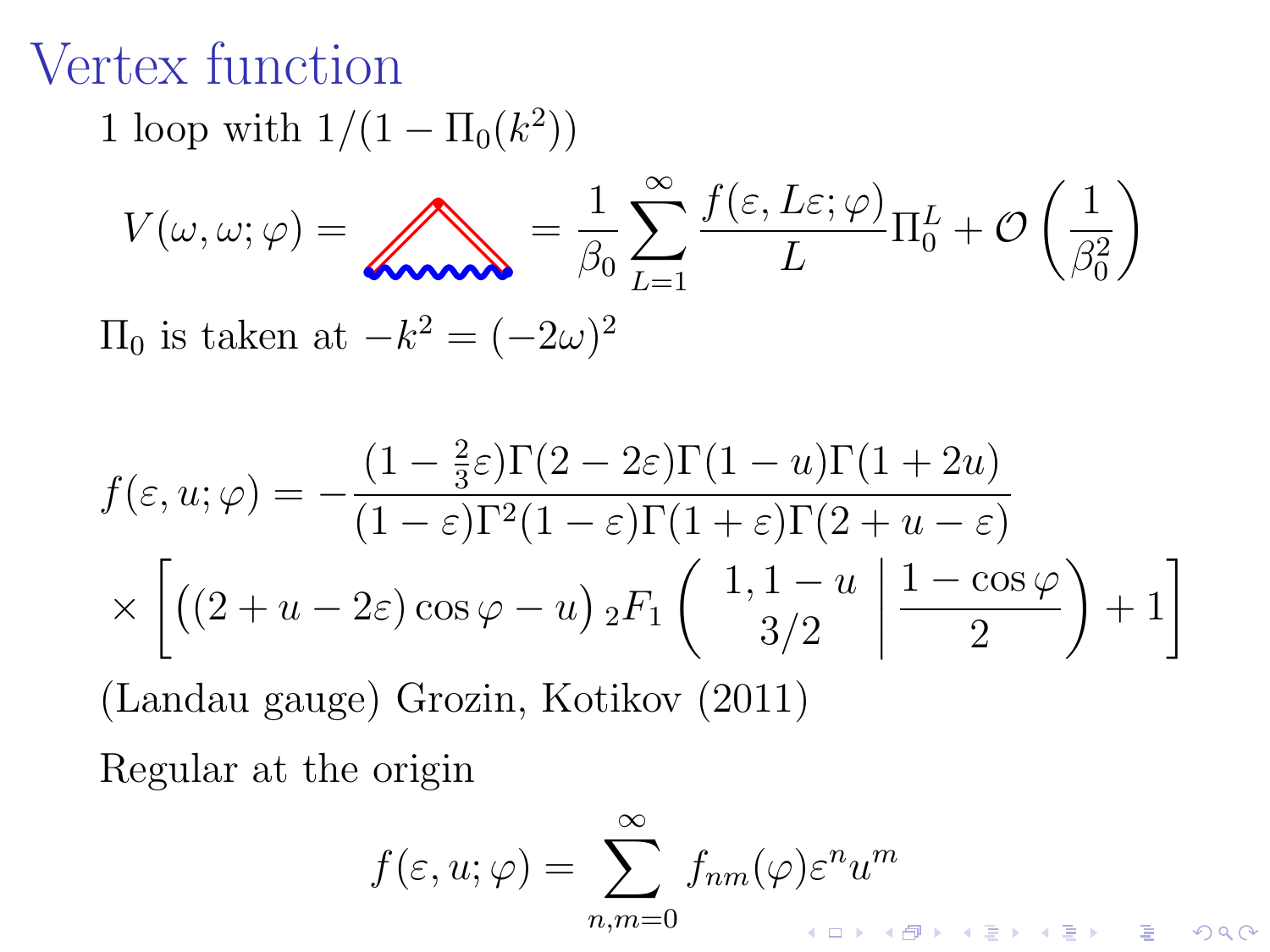#### Renormalization

$$
\log Z = \frac{Z_1(b; \varphi)}{\varepsilon} + \frac{Z_2(b; \varphi)}{\varepsilon^2} + \cdots \qquad Z_n(b; \varphi) = \mathcal{O}(b^n)
$$

$$
\Gamma(b; \varphi) = -2 \frac{dZ_1(b; \varphi)}{d \log b}
$$

K □ ▶ K @ ▶ K 할 ▶ K 할 ▶ 이 할 → 9 Q @

(higher  $Z_n$  contain no new information)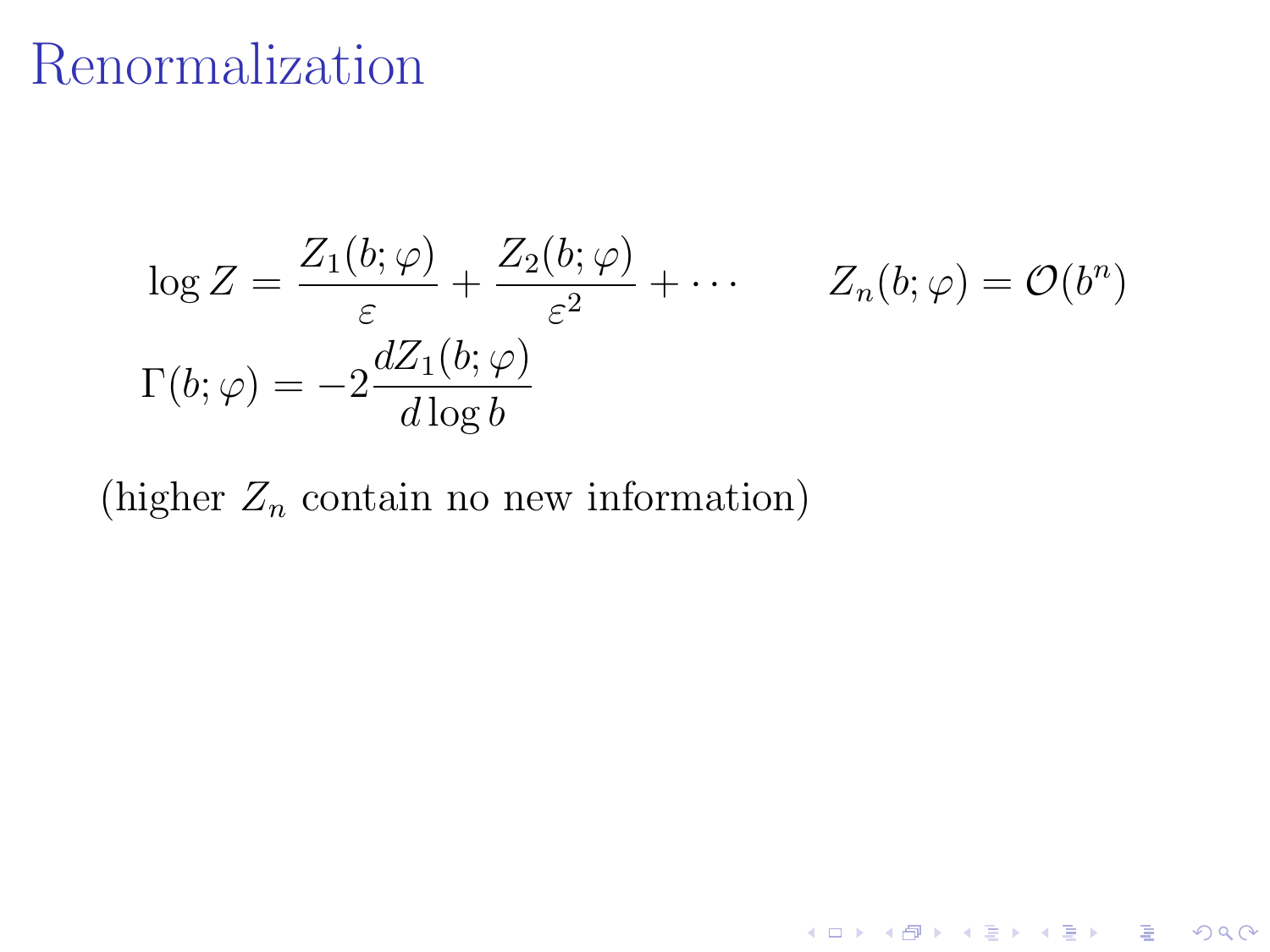#### Renormalization

$$
\log Z = \frac{Z_1(b; \varphi)}{\varepsilon} + \frac{Z_2(b; \varphi)}{\varepsilon^2} + \cdots \qquad Z_n(b; \varphi) = \mathcal{O}(b^n)
$$

$$
\Gamma(b; \varphi) = -2 \frac{dZ_1(b; \varphi)}{d \log b}
$$

(higher  $Z_n$  contain no new information) Choosing  $\mu^2 = D(\varepsilon)^{-1/\varepsilon}(-2\omega)^2 \to e^{-5/3}(-2\omega)^2$ 

$$
V(\omega, \omega; \varphi) - V(\omega, \omega; 0) = \frac{1}{\beta_0} \sum_{L=1}^{\infty} \frac{\bar{f}(\varepsilon, L\varepsilon; \varphi)}{L} \left(\frac{b}{\varepsilon + b}\right)^L + \mathcal{O}\left(\frac{1}{\beta_0^2}\right)
$$

$$
\bar{f}(\varepsilon, u; \varphi) = f(\varepsilon, u; \varphi) - f(\varepsilon, u; 0)
$$

**K ロ ▶ K 레 ▶ K 코 ▶ K 코 ▶ 『코』 ◆ 9 Q OK**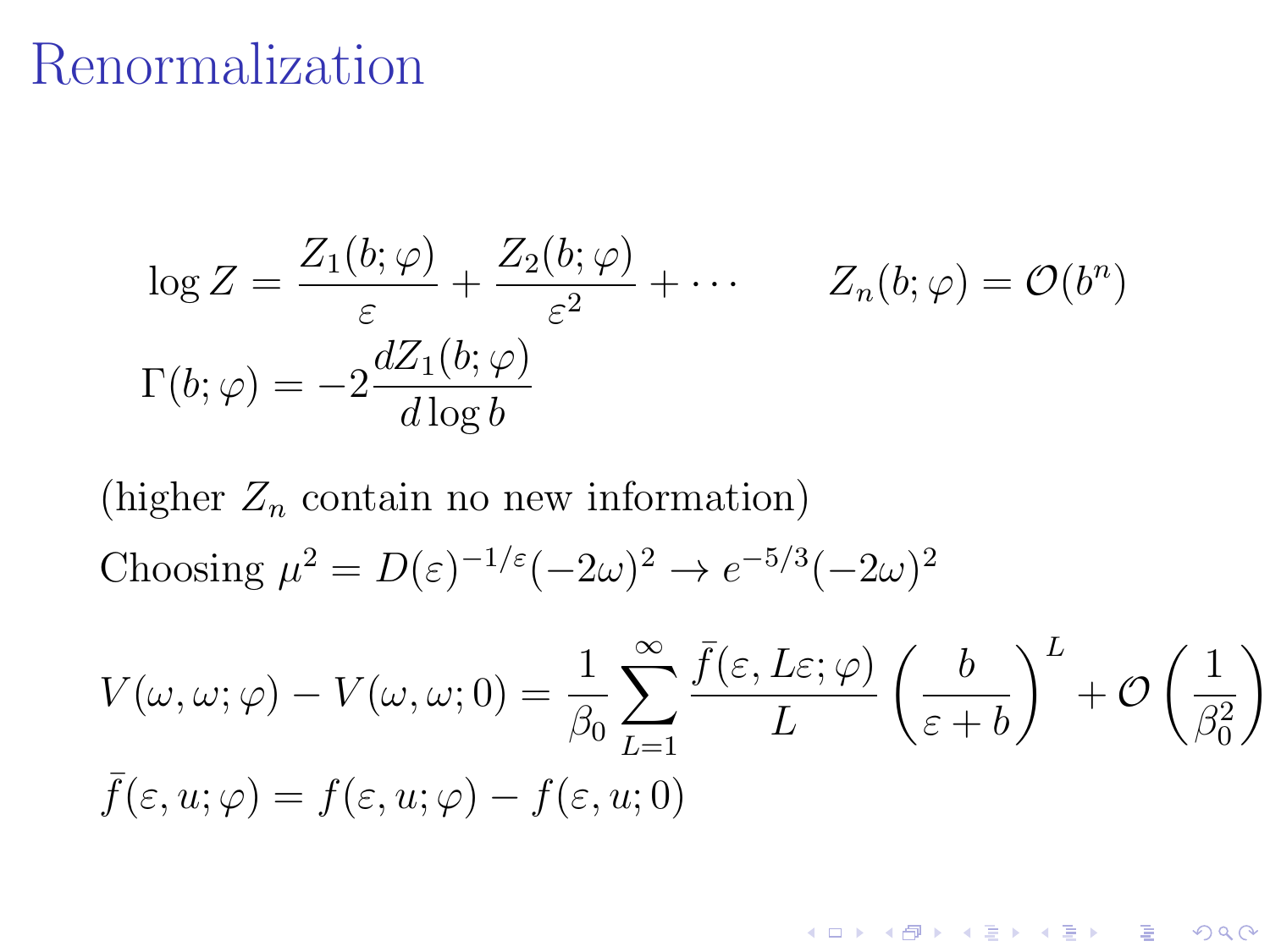## Leading  $\beta_0$  result

 $Z_1$ : all coefficients but  $f_{n0}$  cancel

$$
Z_1(b; \varphi) = 2 \frac{\varphi \cot \varphi - 1}{\beta_0} \sum_{n=0}^{\infty} \frac{\hat{f}_n}{n+1} (-b)^{n+1} + \mathcal{O}\left(\frac{1}{\beta_0^2}\right)
$$

$$
\bar{f}(\varepsilon, 0; \varphi) = -2 \hat{f}(\varepsilon) (\varphi \cot \varphi - 1) \qquad \hat{f}(\varepsilon) = \sum_{n=0}^{\infty} \hat{f}_n \varepsilon^n
$$

**K ロ ▶ K 레 ▶ K 코 ▶ K 코 ▶ 『코』 ◆ 9 Q O**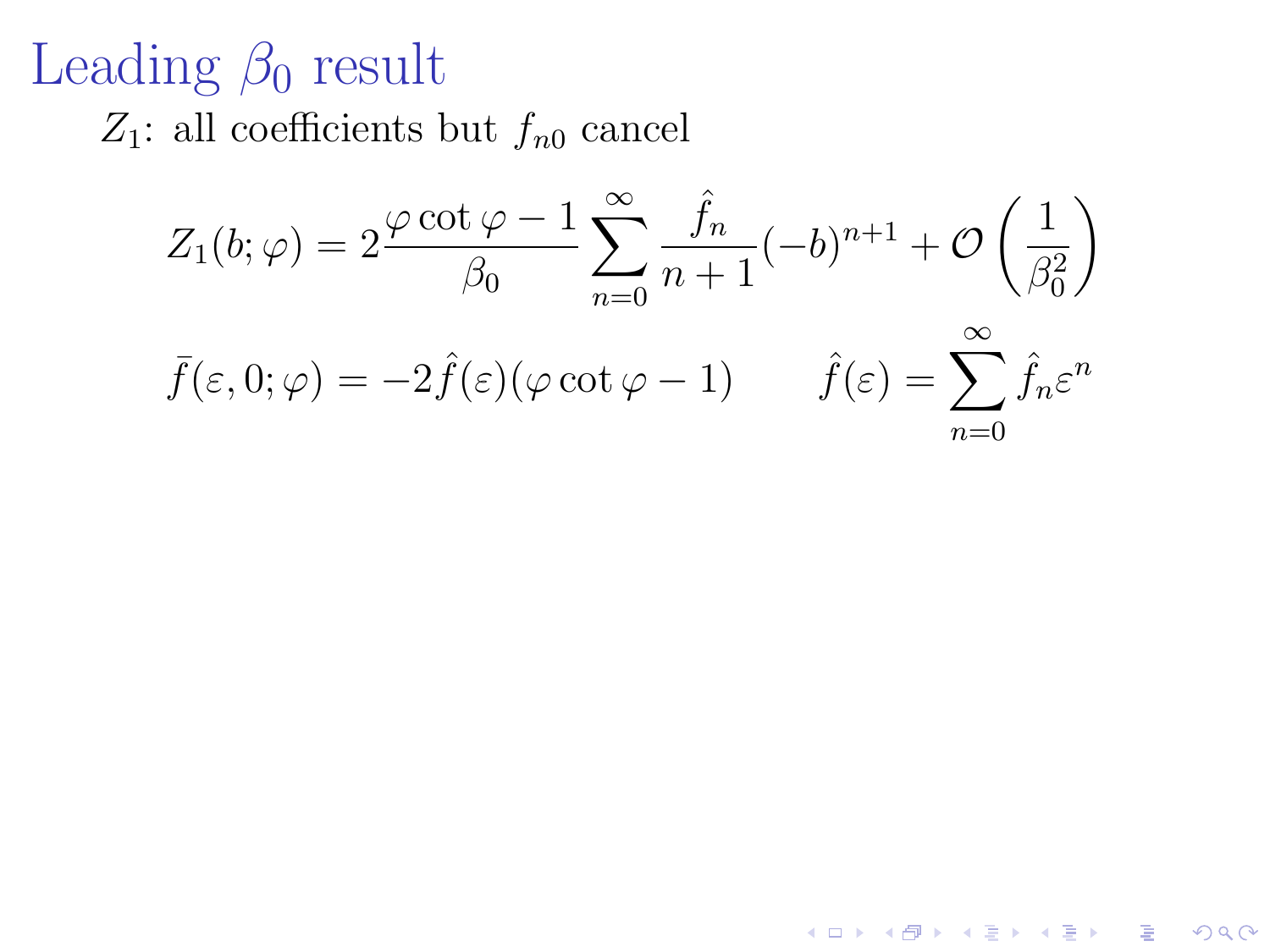#### Leading  $\beta_0$  result

 $Z_1$ : all coefficients but  $f_{n0}$  cancel

$$
Z_1(b; \varphi) = 2 \frac{\varphi \cot \varphi - 1}{\beta_0} \sum_{n=0}^{\infty} \frac{\hat{f}_n}{n+1} (-b)^{n+1} + \mathcal{O}\left(\frac{1}{\beta_0^2}\right)
$$

$$
\bar{f}(\varepsilon, 0; \varphi) = -2 \hat{f}(\varepsilon) (\varphi \cot \varphi - 1) \qquad \hat{f}(\varepsilon) = \sum_{n=0}^{\infty} \hat{f}_n \varepsilon^n
$$

$$
\bar{f}(\varepsilon, 0; \varphi) = -2\hat{f}(\varepsilon)(\varphi \cot \varphi - 1) \qquad \hat{f}(\varepsilon) = \sum_{n=0} \hat{f}_n \varepsilon^n
$$

$$
\Gamma(b; \varphi) = 4 \frac{b}{\beta_0} \gamma_0(b) (\varphi \cot \varphi - 1) + \mathcal{O}\left(\frac{1}{\beta_0^2}\right)
$$
  

$$
\gamma_0(b) = \hat{f}(-b) = \frac{(1 + \frac{2}{3}b)\Gamma(2 + 2b)}{(1 + b)\Gamma^3(1 + b)\Gamma(1 - b)}
$$
  

$$
= 1 + \frac{5}{3}b - \frac{1}{3}b^2 - \left(2\zeta_3 - \frac{1}{3}\right)b^3 + \left(\frac{\pi^4}{30} - \frac{10}{3}\zeta_3 - \frac{1}{3}\right)b^4 + \cdots
$$

Beneke, Braun (1995)

**K ロ ▶ K 레 ▶ K 코 ▶ K 코 ▶ 『코』 ◆ 9 Q OK**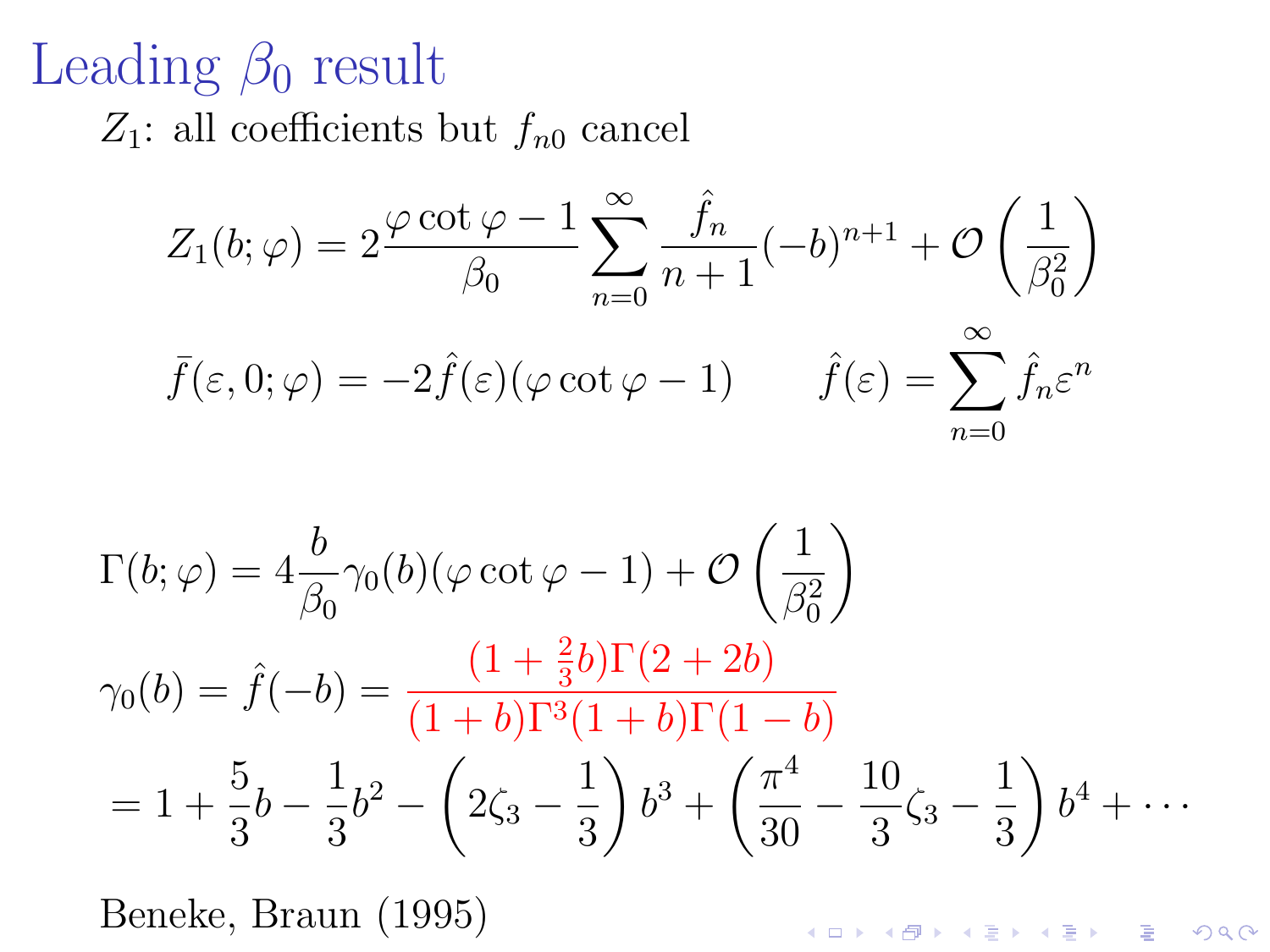# HQET field renormalization

#### $\varphi = 0$  Ward identity

$$
V(\omega, \omega'; 0) = \frac{S^{-1}(\omega') - S^{-1}(\omega)}{\omega' - \omega} \qquad V(\omega, \omega; 0) = \frac{dS^{-1}(\omega)}{d\omega}
$$
  
log  $V(\omega, \omega'; 0) = -\log Z_h + \text{finite}$ 

K □ ▶ K @ ▶ K 할 ▶ K 할 ▶ 이 할 → 9 Q @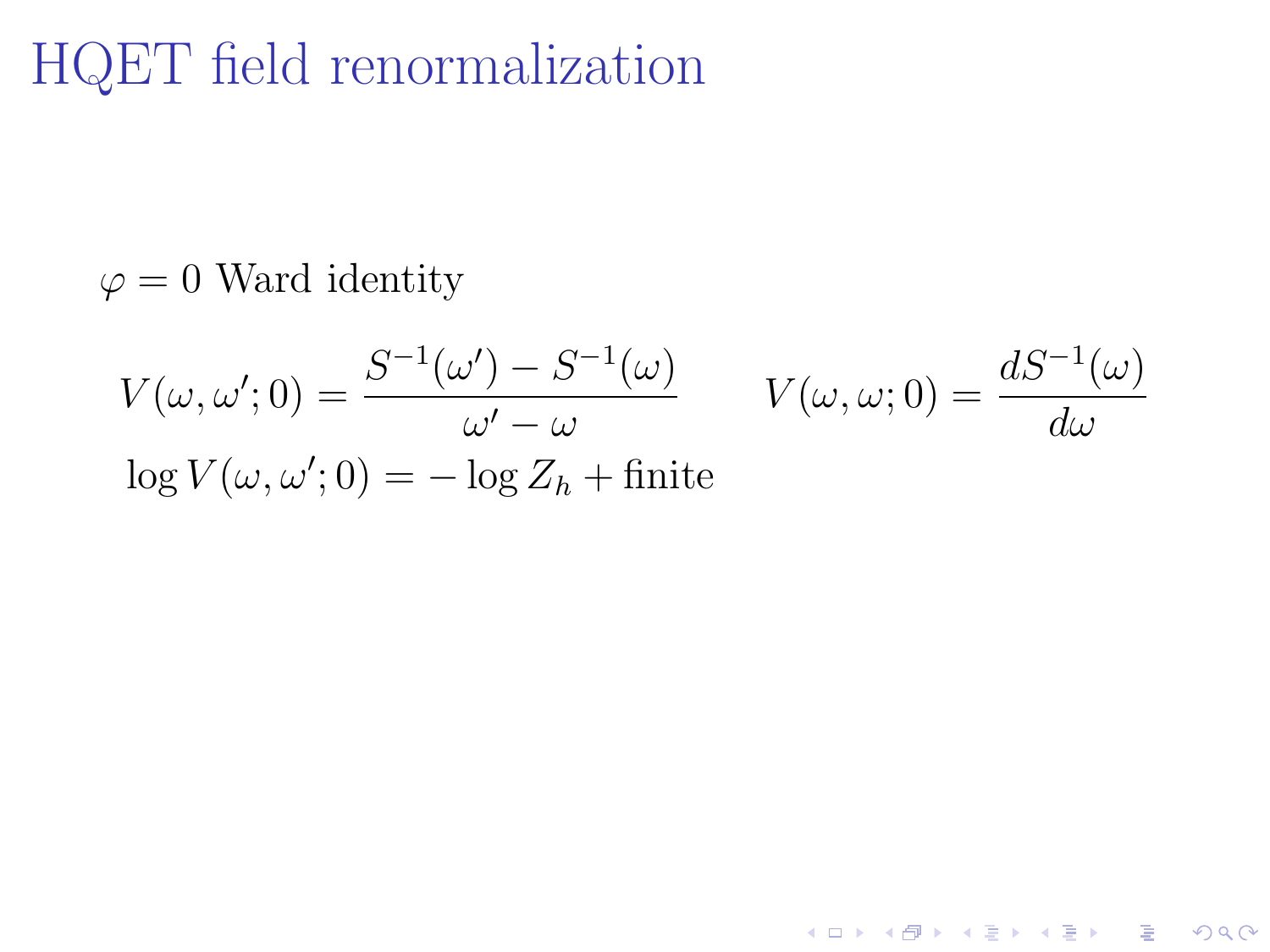# HQET field renormalization

#### $\varphi = 0$  Ward identity

$$
V(\omega, \omega'; 0) = \frac{S^{-1}(\omega') - S^{-1}(\omega)}{\omega' - \omega} \qquad V(\omega, \omega; 0) = \frac{dS^{-1}(\omega)}{d\omega}
$$
  
log  $V(\omega, \omega'; 0) = -\log Z_h + \text{finite}$ 

$$
f(\varepsilon, u; 0) = -3 \frac{(1 - \frac{2}{3}\varepsilon)^2 \Gamma(2 - 2\varepsilon) \Gamma(1 - u) \Gamma(1 + 2u)}{(1 - \varepsilon)\Gamma(1 - \varepsilon)\Gamma(1 + \varepsilon)\Gamma(2 + u - \varepsilon)}
$$

K □ ▶ K @ ▶ K 할 ▶ K 할 ▶ 이 할 → 9 Q @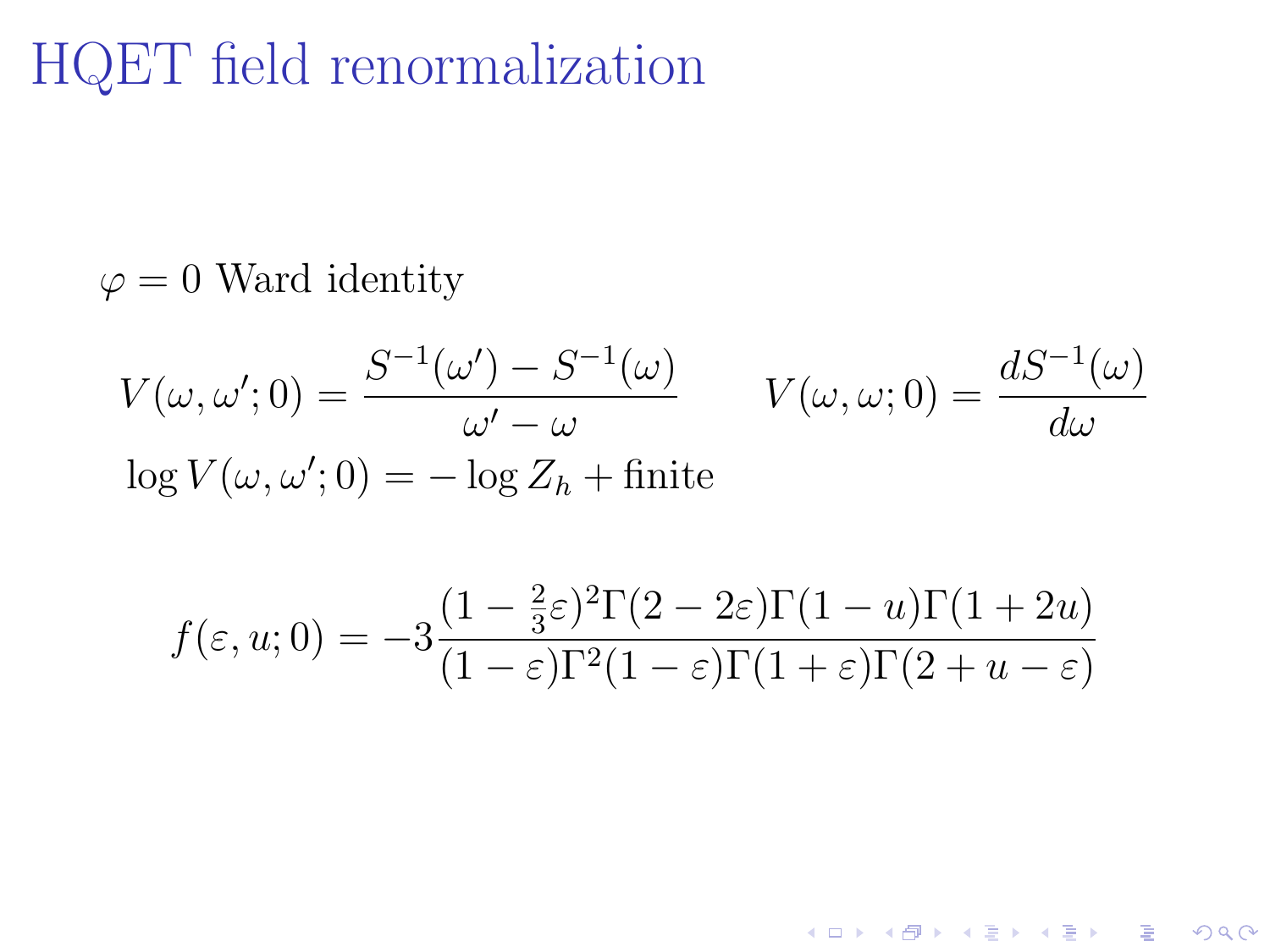#### HQET field anomalous dimension

$$
\gamma_h(b) = 2 \frac{b}{\beta_0} \gamma_{h0}(b) + \mathcal{O}\left(\frac{1}{\beta_0^2}\right)
$$
  

$$
\gamma_{h0}(b) = f(-b, 0; 0) = \frac{\left(1 + \frac{2}{3}b\right)^2 \Gamma(2 + 2b)}{(1 + b)^2 \Gamma^3 (1 + b) \Gamma(1 - b)}
$$
  

$$
= 1 + \frac{4}{3}b - \frac{5}{9}b^2 - \left(2\zeta_3 - \frac{2}{3}\right)b^3 + \left(\frac{\pi^4}{30} - \frac{8}{3}\zeta_3 - \frac{7}{9}\right)b^4 + \cdots
$$

K □ ▶ K @ ▶ K 할 X K 할 X 1 할 X 1 9 Q Q \*

(Landau gauge) Broadhurst, Grozin (1995)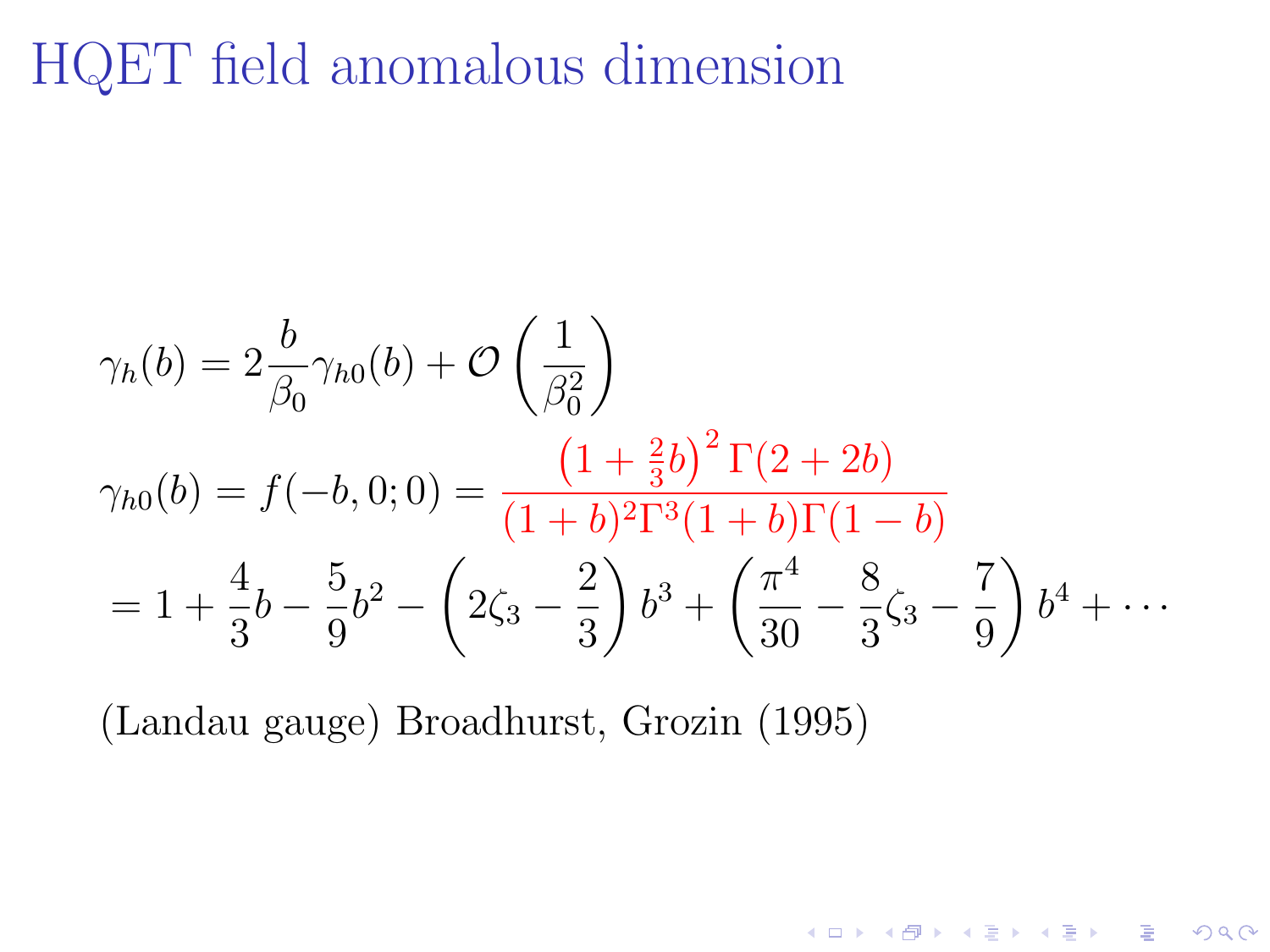Quark-antiquark potential  $\mu^2 = \vec{q}^{\,2}$ 

$$
V(\vec{q}) = -\frac{(4\pi)^{d/2}e^{\gamma \varepsilon}}{\beta_0 D(\varepsilon)(\vec{q}^2)^{1-\varepsilon}} \varepsilon \sum_{L=1}^{\infty} \left( D(\varepsilon) \frac{b}{\varepsilon+b} \right)^L + \mathcal{O}\left(\frac{1}{\beta_0^2}\right)
$$

K ロ ▶ K 레 ≯ K 제공 → K 공 → X 9 Q Q Q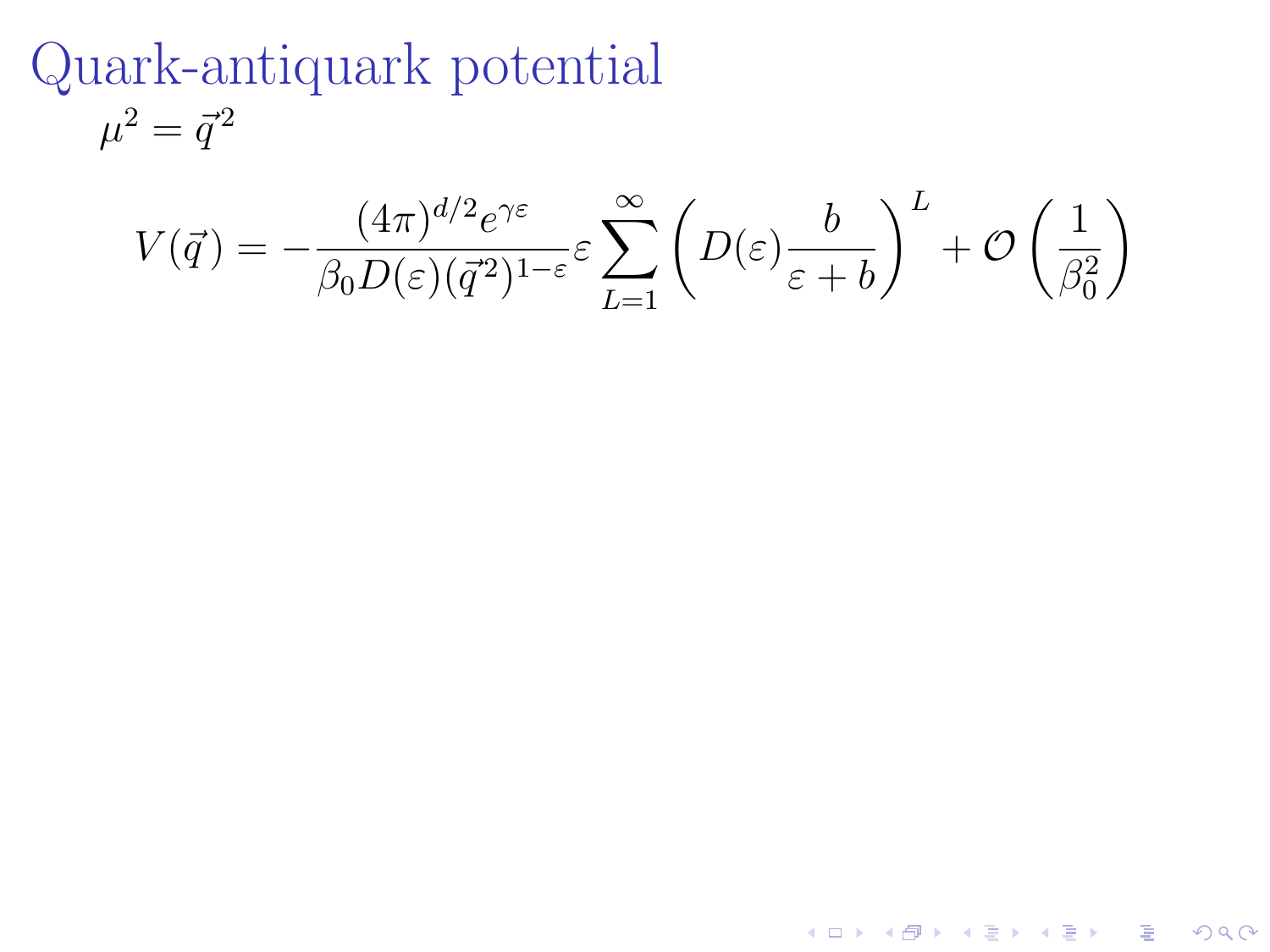Quark-antiquark potential  $\mu^2 = \vec{q}^{\,2}$ 

$$
V(\vec{q}) = -\frac{(4\pi)^{d/2}e^{\gamma \varepsilon}}{\beta_0 D(\varepsilon)(\vec{q}^2)^{1-\varepsilon}} \varepsilon \sum_{L=1}^{\infty} \left( D(\varepsilon) \frac{b}{\varepsilon+b} \right)^L + \mathcal{O}\left(\frac{1}{\beta_0^2}\right)
$$

The sum can be written as

$$
\sum_{L=1}^{\infty} f(\varepsilon, L\varepsilon) \left(\frac{b}{\varepsilon + b}\right)^L \qquad f(\varepsilon, u) = D(\varepsilon)^{u/\varepsilon} = \sum_{n,m=0}^{\infty} f_{nm} \varepsilon^n u^m
$$

**K ロ ▶ K 레 ▶ K 코 ▶ K 코 ▶ 『코』 ◆ 9 Q OK**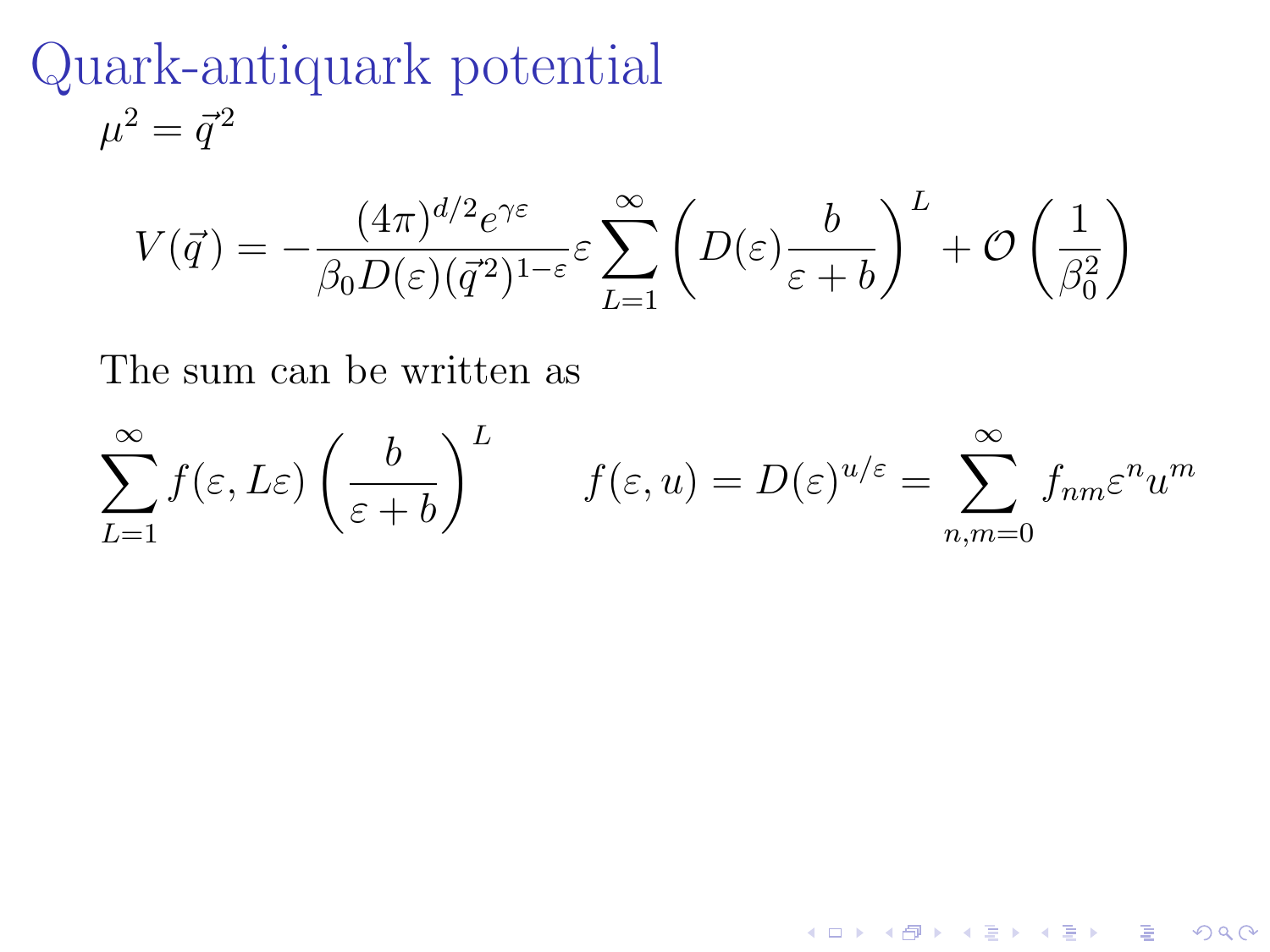Quark-antiquark potential  $\mu^2 = \vec{q}^{\,2}$ 

$$
V(\vec{q}) = -\frac{(4\pi)^{d/2}e^{\gamma \varepsilon}}{\beta_0 D(\varepsilon)(\vec{q}^2)^{1-\varepsilon}} \varepsilon \sum_{L=1}^{\infty} \left( D(\varepsilon) \frac{b}{\varepsilon+b} \right)^L + \mathcal{O}\left(\frac{1}{\beta_0^2}\right)
$$

The sum can be written as

$$
\sum_{L=1}^{\infty} f(\varepsilon, L\varepsilon) \left(\frac{b}{\varepsilon + b}\right)^L \qquad f(\varepsilon, u) = D(\varepsilon)^{u/\varepsilon} = \sum_{n,m=0}^{\infty} f_{nm} \varepsilon^n u^m
$$

This sum is

$$
\frac{b}{\varepsilon} \sum_{n=0}^{\infty} n! f_{0n} b^n + \mathcal{O}(\varepsilon^0)
$$
  

$$
f(0, u) = e^{\frac{5}{3}u} \qquad f_{0n} = \frac{1}{n!} \left(\frac{5}{3}\right)^n
$$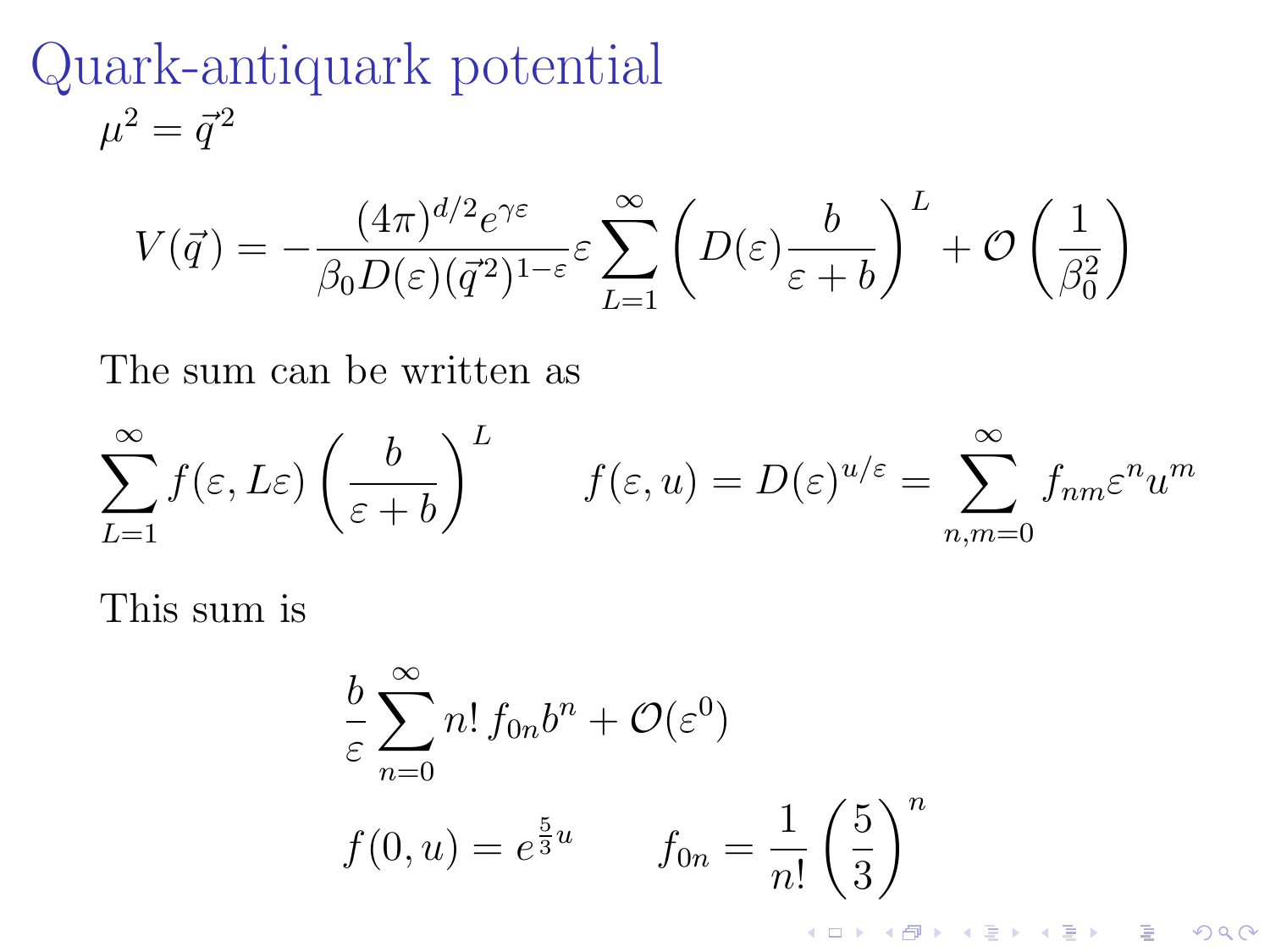Quark-antiquark potential

$$
V(\vec{q}) = -\frac{(4\pi)^2}{\vec{q}^2} \frac{b}{\beta_0} v_0(b) \qquad v_0(b) = \frac{1}{1 - \frac{5}{3}b}
$$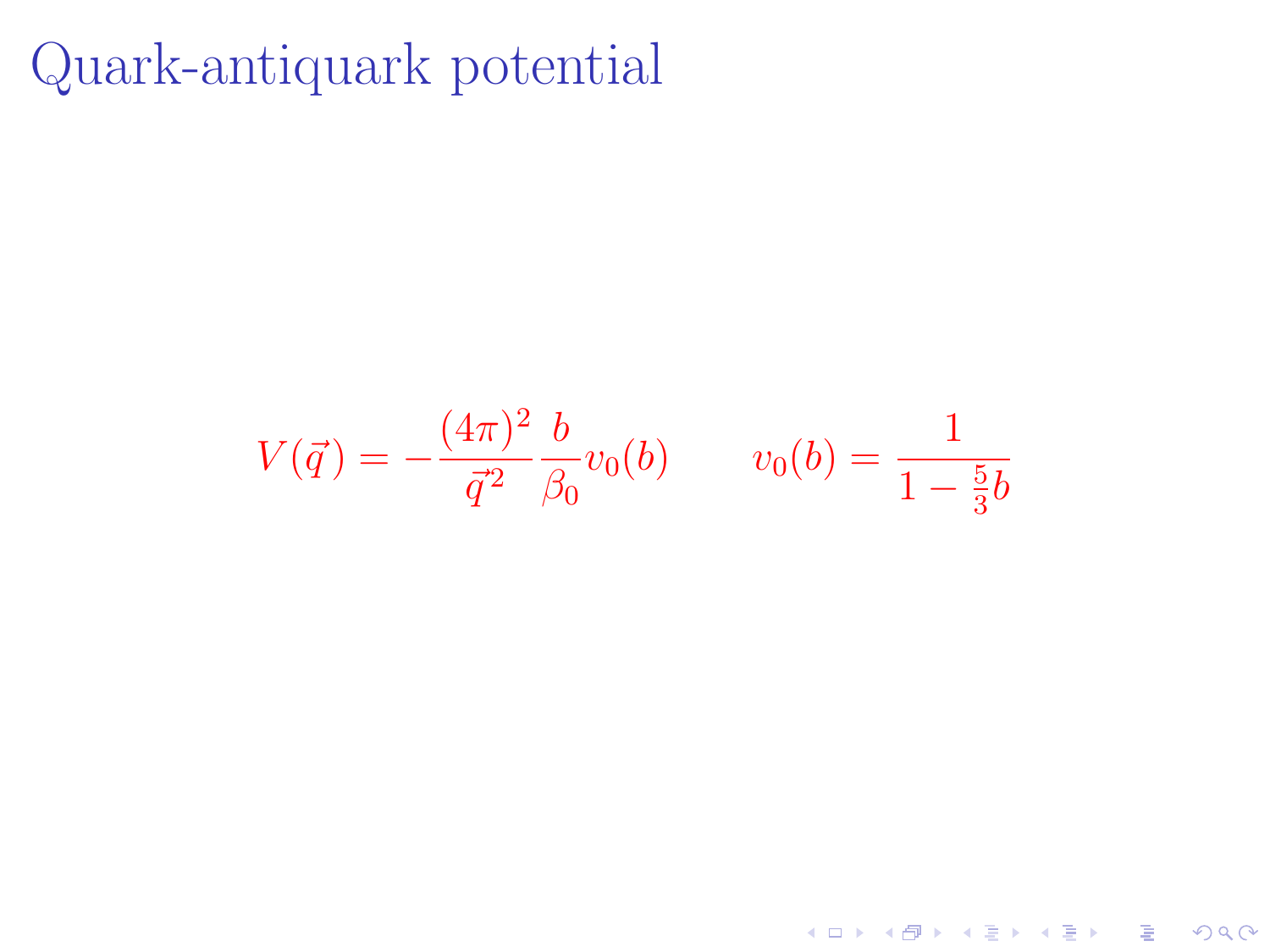$$
\Delta \equiv \delta \Gamma(\alpha_s, \pi - \delta) - \frac{\vec{q}^2 V(\vec{q}; \alpha_s(\vec{q}\,))}{4\pi} = 0
$$
2 loops: Kilian, Mannel, Ohl (1993)

K ロ ▶ K 레 ▶ K 코 ▶ K 코 ▶ 『코』 ◆ 9 Q @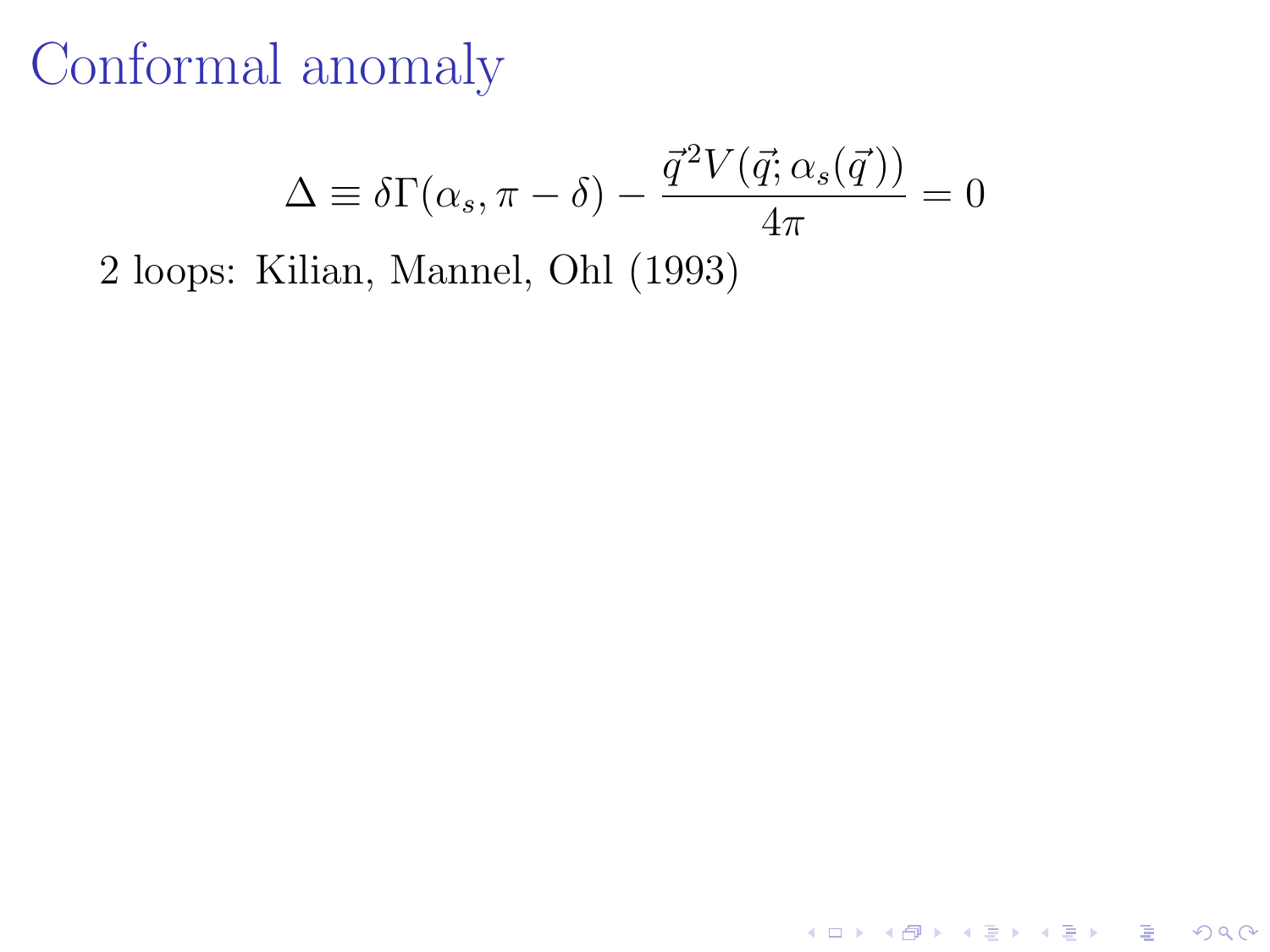$$
\Delta \equiv \delta \Gamma(\alpha_s, \pi - \delta) - \frac{\vec{q}^2 V(\vec{q}; \alpha_s(\vec{q}))}{4\pi} = 0
$$

K ロ ▶ K 個 ▶ K 할 ▶ K 할 ▶ 이 할 → 900

2 loops: Kilian, Mannel, Ohl (1993)

Conformal symmetry, exact in  $\mathcal{N}=4$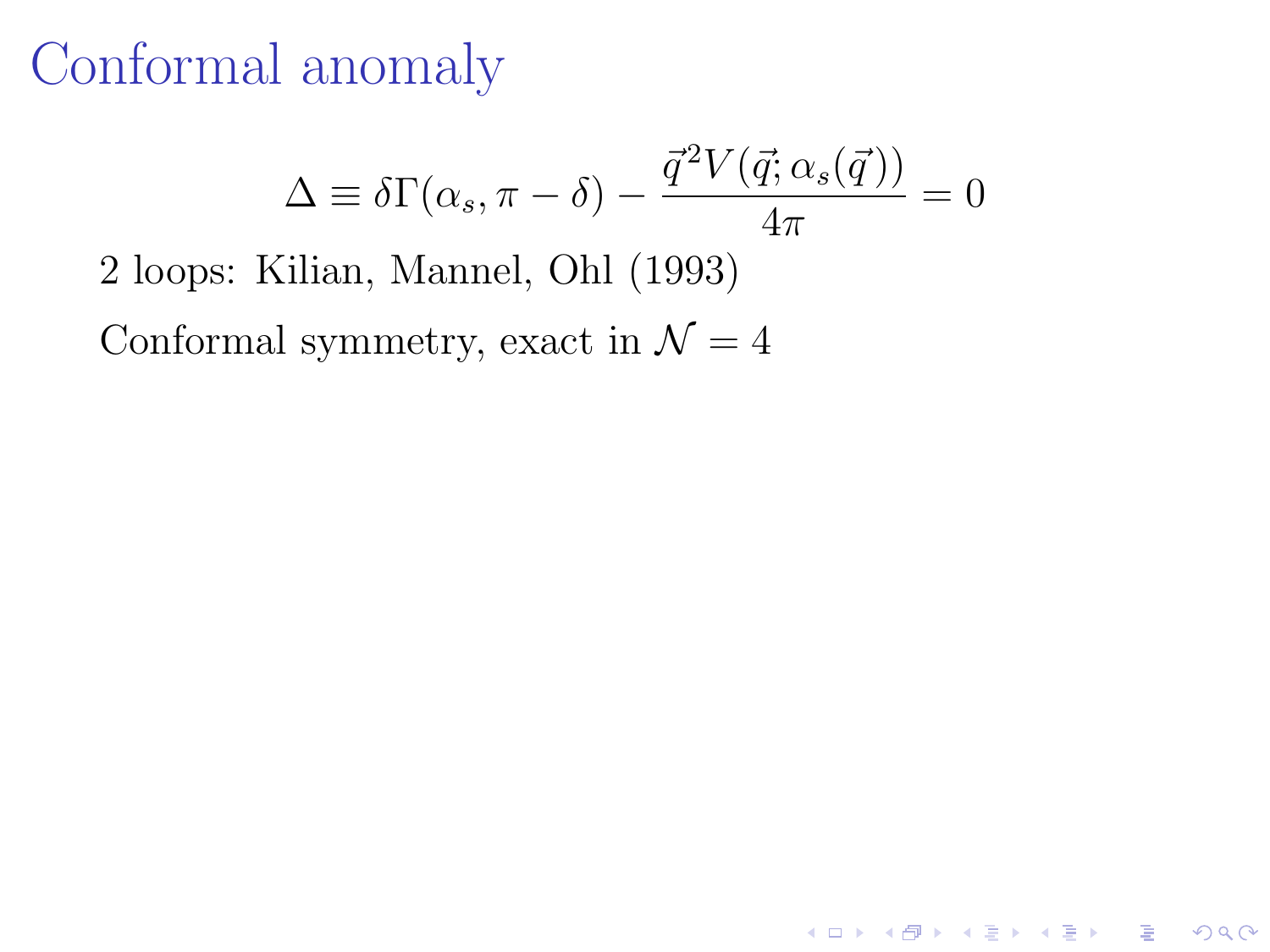$$
\Delta \equiv \delta \Gamma(\alpha_s, \pi - \delta) - \frac{\vec{q}^2 V(\vec{q}; \alpha_s(\vec{q}))}{4\pi} = 0
$$

2 loops: Kilian, Mannel, Ohl (1993)

Conformal symmetry, exact in  $\mathcal{N}=4$ 

 $QCD$  — anomaly  $\Rightarrow \beta$  function

$$
\Delta \sim C_F \beta_0 \alpha_s^3 \left( T_F n_f \Delta_f + C_F \cdot 0 + C_A \Delta_A \right)
$$

**K ロ ▶ K 레 ▶ K 코 ▶ K 코 ▶ 『코』 ◆ 9 Q OK**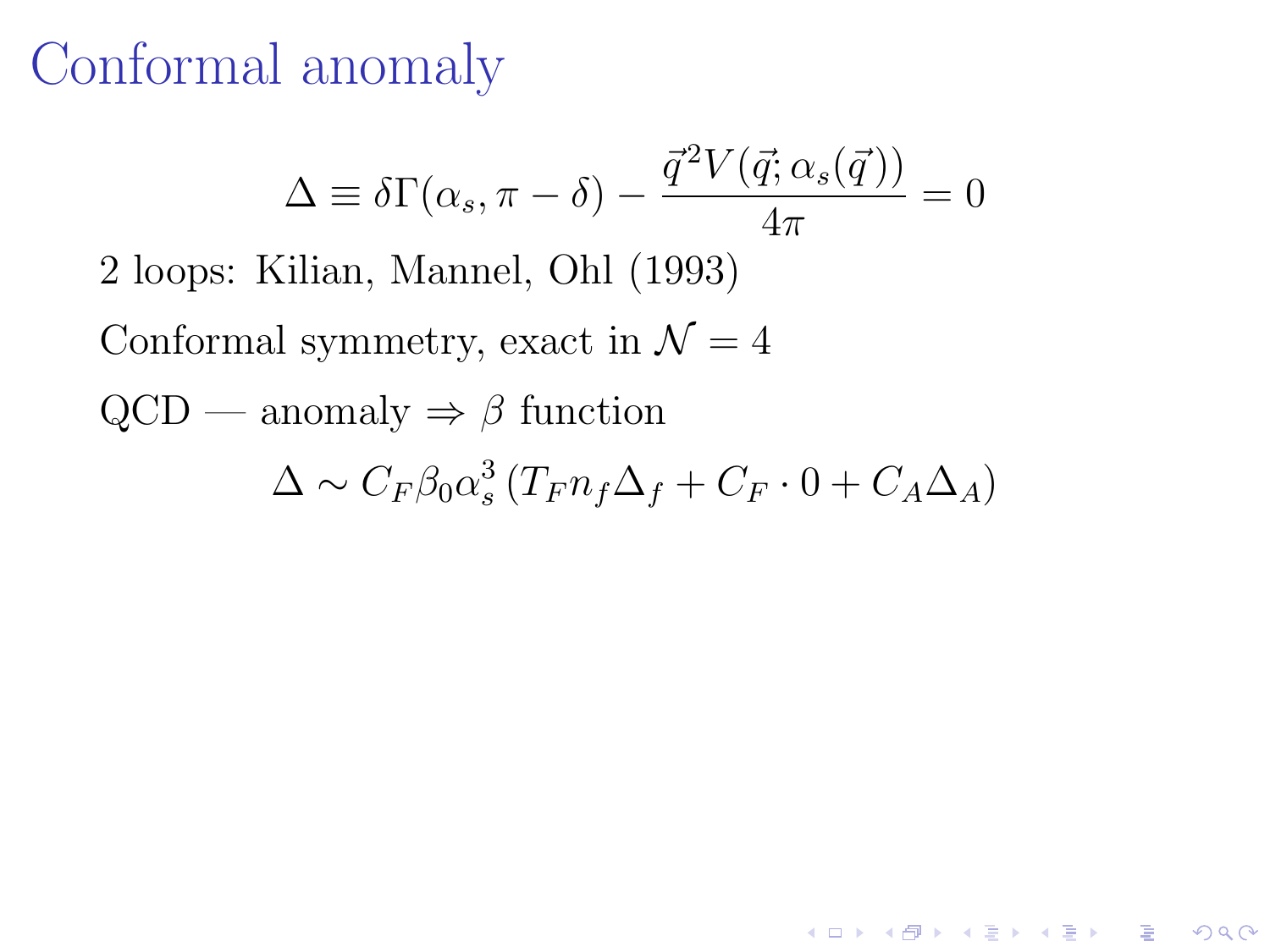<span id="page-29-0"></span>
$$
\Delta \equiv \delta \Gamma(\alpha_s, \pi - \delta) - \frac{\vec{q}^2 V(\vec{q}; \alpha_s(\vec{q}))}{4\pi} = 0
$$

2 loops: Kilian, Mannel, Ohl (1993)

Conformal symmetry, exact in  $\mathcal{N}=4$ 

 $QCD$  — anomaly  $\Rightarrow \beta$  function

$$
\Delta \sim C_F \beta_0 \alpha_s^3 \left( T_F n_f \Delta_f + C_F \cdot 0 + C_A \Delta_A \right)
$$

Leading  $\beta_0$ 

$$
\Delta = 4\pi \frac{b^3}{\beta_0} \delta_0(b) + \mathcal{O}\left(\frac{1}{\beta_0^2}\right)
$$
  
\n
$$
\delta_0(b) = \frac{v_0(b) - \gamma_0(b)}{b^2}
$$
  
\n
$$
= \frac{28}{9} + 2\left(\zeta_3 + \frac{58}{27}\right)b - \frac{1}{3}\left(\frac{\pi^4}{10} - 10\zeta_3 - \frac{652}{27}\right)b^2 + \cdots
$$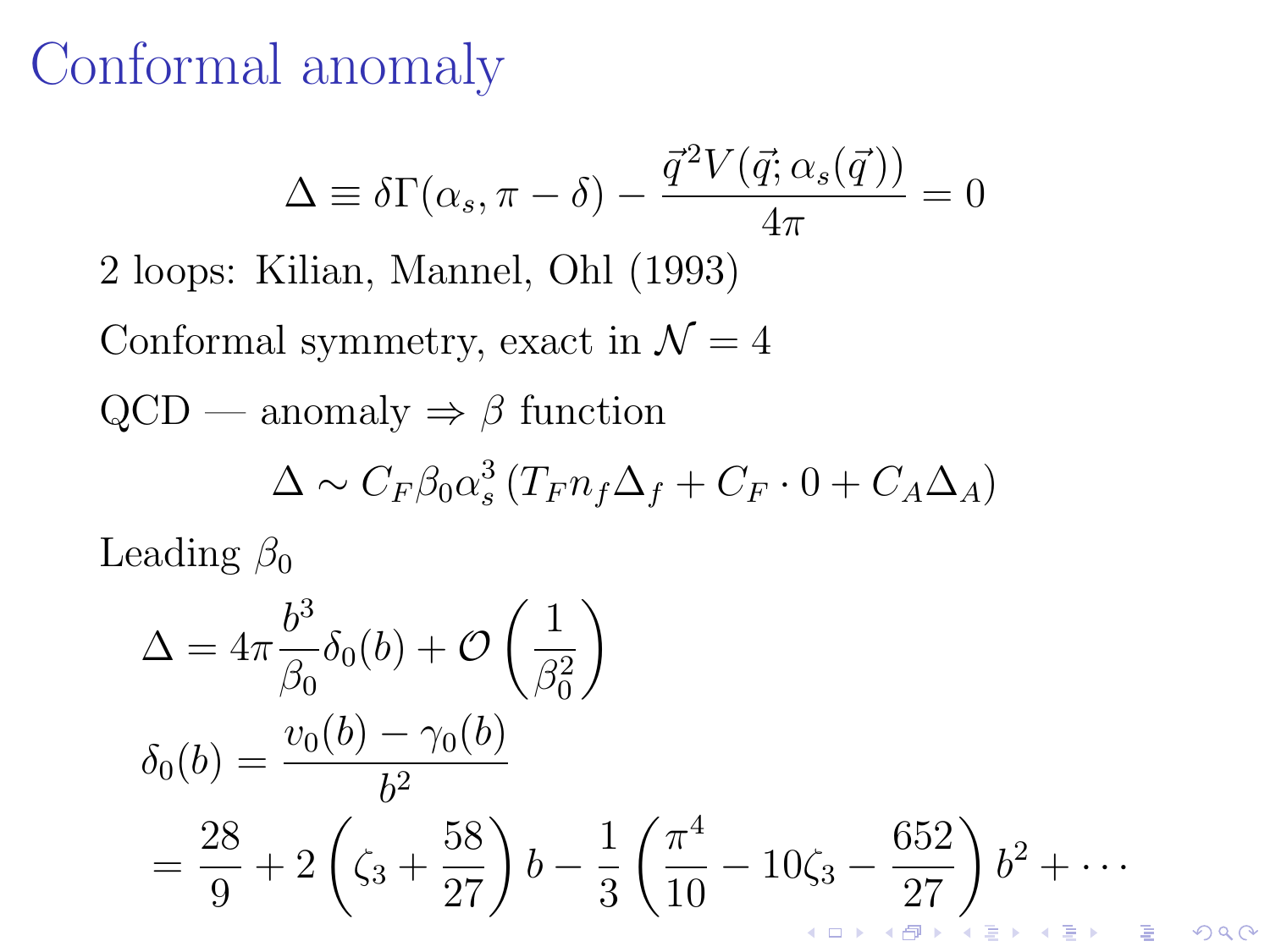## <span id="page-30-0"></span>Next to leading  $\beta_0$  order

Photon self energy

$$
\Pi(k^2) = \bigodot + 2 \underbrace{\bigodot}_{\Pi_0(k^2) + \Pi_1(k^2)} + \bigodot_{\Pi_0(k^2) + \mathcal{O}\left(\frac{1}{\beta_0^2}\right)}
$$

 $\sim$  at the L $\beta_0$  order

$$
\Pi_1 = 3\varepsilon \sum_{L=2}^{\infty} \frac{F(\varepsilon, L\varepsilon)}{L} \Pi_0^L
$$

**K ロ ▶ K 레 ▶ K 코 ▶ K 코 ▶ 『코』 ◆ 9 Q OK** 

Palanques-Mestre, Pascual (1984); Broadhurst (1993)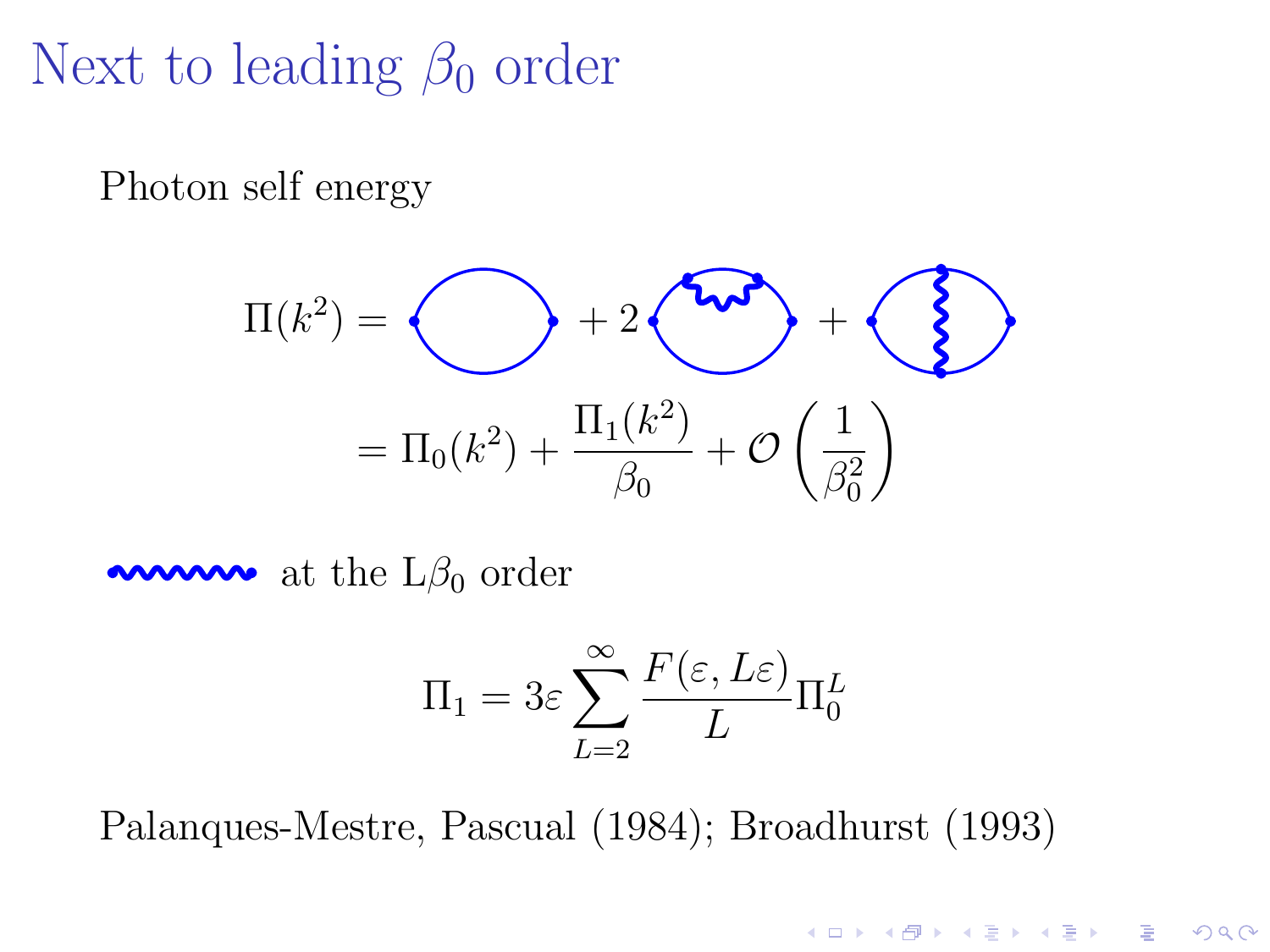#### <span id="page-31-0"></span>Photon self energy

$$
F(\varepsilon, u) = \frac{2(1 - 2\varepsilon)^2 (3 - 2\varepsilon) \Gamma^2 (1 - 2\varepsilon)}{9(1 - \varepsilon)(1 - u)(2 - u)\Gamma^2 (1 - \varepsilon) \Gamma^2 (1 + \varepsilon)}
$$
  

$$
\times \left[ -u \frac{2 - 3\varepsilon - \varepsilon^2 + \varepsilon (2 + \varepsilon)u - \varepsilon u^2}{\Gamma^2 (1 - \varepsilon)} I(1 + u - 2\varepsilon) + 2 \frac{2(1 + \varepsilon)(3 - 2\varepsilon) - (4 + 11\varepsilon - 7\varepsilon^2)u + \varepsilon (8 - 3\varepsilon)u^2 - \varepsilon u^3}{(1 - u)(2 - u)(1 - u - \varepsilon)(2 - u - \varepsilon)} \right]
$$
  

$$
\times \frac{\Gamma(1 + u)\Gamma(1 - u + \varepsilon)}{\Gamma(1 - u - \varepsilon)\Gamma(1 + u - 2\varepsilon)} = \sum_{n,m=0}^{\infty} F_{nm}\varepsilon^n u^m
$$
  

$$
I(n) = \bigodot n) = \frac{1}{\pi^d} \int \frac{d^d k_1 d^d k_2}{k_1^2 k_2^2 (k_1 + p)^2 (k_2 + p)^2 [(k_1 - k_2)^2]^n}
$$

(Euclidean,  $p^2 = 1$ )  $_3F_2(\cdots | 1)$ Kotikov (1996); Broadhurst, Gracey, [Kre](#page-30-0)i[m](#page-32-0)[e](#page-30-0)[r](#page-31-0) [\(1](#page-32-0)[9](#page-51-0)9[7](#page-52-0)[\)](#page-29-0)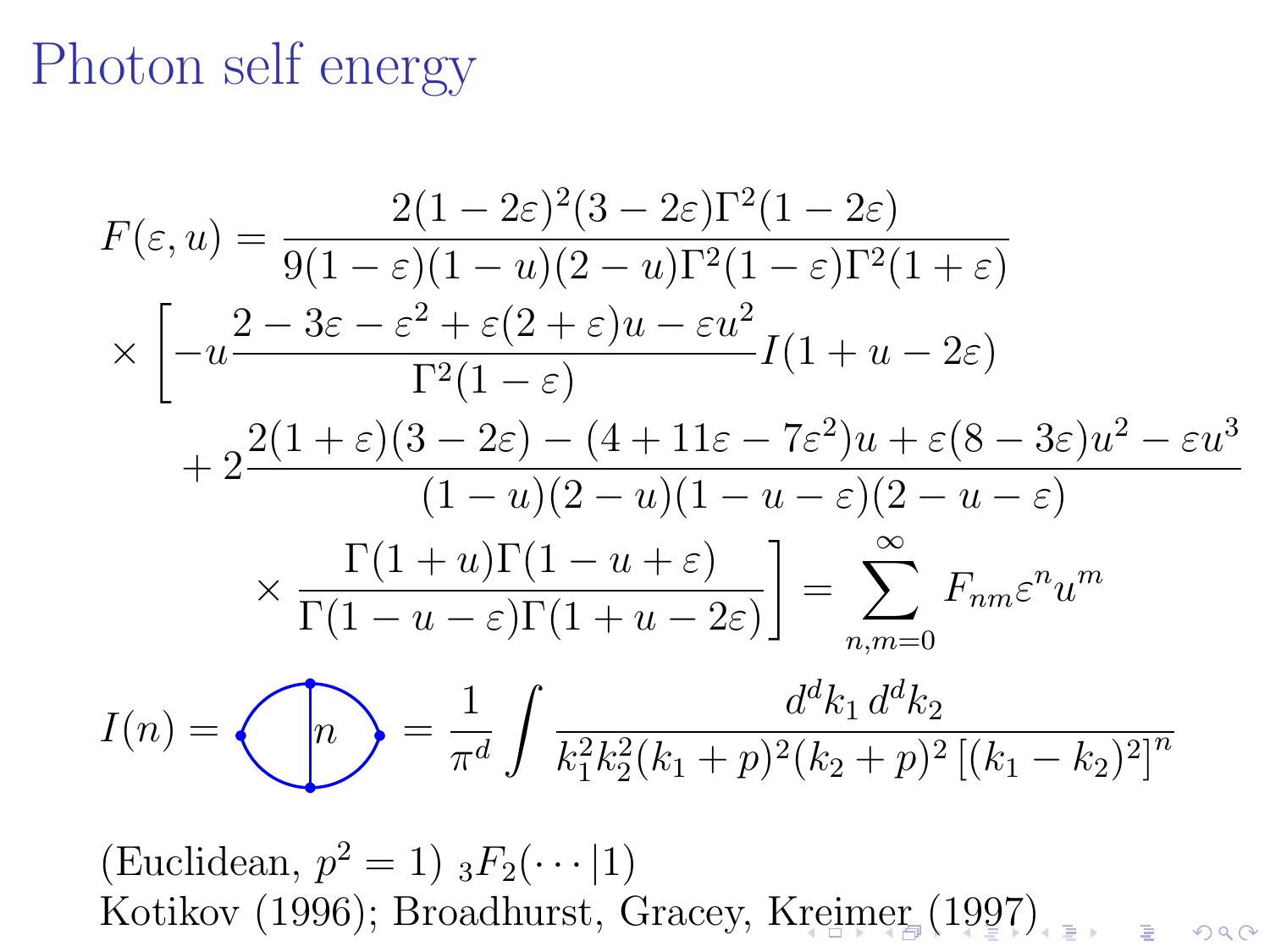<span id="page-32-0"></span> $F(\varepsilon, u)$  and  $F_{nm}$ 

$$
F(\varepsilon, 0) = \frac{(1+\varepsilon)(1-2\varepsilon)^2 (1-\frac{2}{3}\varepsilon)^2 \Gamma(1-2\varepsilon)}{(1-\varepsilon)^2 (1-\frac{1}{2}\varepsilon) \Gamma(1+\varepsilon) \Gamma^3(1-\varepsilon)}
$$

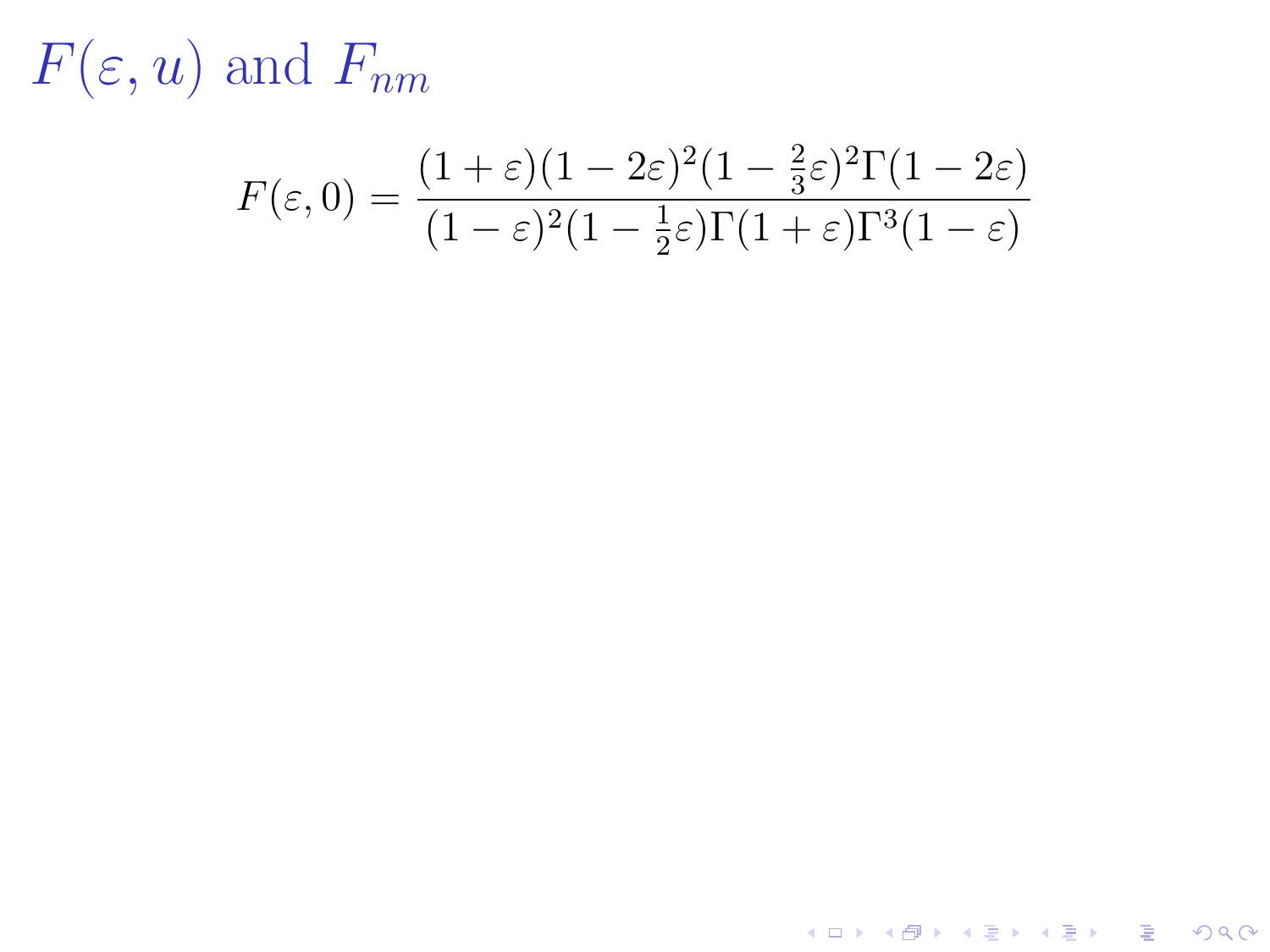$F(\varepsilon, u)$  and  $F_{nm}$ 

$$
F(\varepsilon, 0) = \frac{(1+\varepsilon)(1-2\varepsilon)^2(1-\frac{2}{3}\varepsilon)^2\Gamma(1-2\varepsilon)}{(1-\varepsilon)^2(1-\frac{1}{2}\varepsilon)\Gamma(1+\varepsilon)\Gamma^3(1-\varepsilon)}
$$

$$
F(0, u) = \frac{2}{3} \frac{\psi'(2 - \frac{u}{2}) - \psi'(1 + \frac{u}{2}) - \psi'\left(\frac{3 - u}{2}\right) + \psi'\left(\frac{1 + u}{2}\right)}{(1 - u)(2 - u)}
$$

K □ ▶ K @ ▶ K 할 ▶ K 할 ▶ 이 할 → 9 Q @

$$
F_{0m} = -\frac{32}{3} \sum_{s=1}^{\left[(m+1)/2\right]} s \left(1 - 2^{-2s}\right) \left(1 - 2^{2s - m - 2}\right) \zeta_{2s+1}
$$

$$
+ \frac{4}{3} (m+1) \left(m + (m+6)2^{-m-3}\right)
$$

Broadhurst (1993)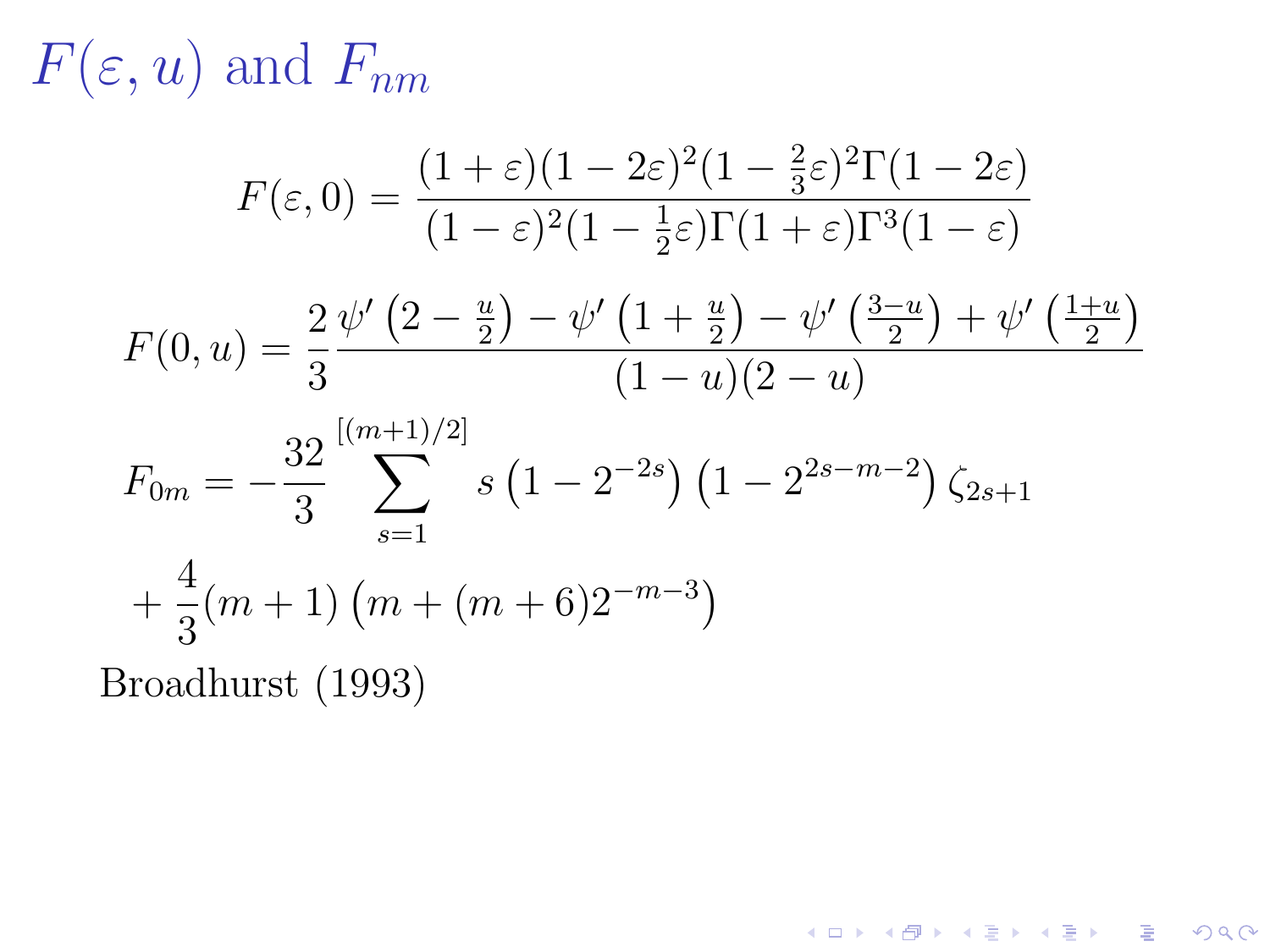$F(\varepsilon, u)$  and  $F_{nm}$ 

$$
F(\varepsilon, 0) = \frac{(1+\varepsilon)(1-2\varepsilon)^2(1-\frac{2}{3}\varepsilon)^2\Gamma(1-2\varepsilon)}{(1-\varepsilon)^2(1-\frac{1}{2}\varepsilon)\Gamma(1+\varepsilon)\Gamma^3(1-\varepsilon)}
$$

$$
F(0, u) = \frac{2}{3} \frac{\psi'(2 - \frac{u}{2}) - \psi'(1 + \frac{u}{2}) - \psi'(3 - u)}{(1 - u)(2 - u)}
$$

$$
F_{0m} = -\frac{32}{3} \sum_{s=1}^{\left[(m+1)/2\right]} s \left(1 - 2^{-2s}\right) \left(1 - 2^{2s - m - 2}\right) \zeta_{2s+1}
$$

$$
+ \frac{4}{3} (m+1) \left(m + (m+6)2^{-m-3}\right)
$$

Broadhurst (1993)

$$
F(\varepsilon, 2\varepsilon) = \frac{2}{9\varepsilon^2} \frac{3 - 2\varepsilon}{1 - \varepsilon} \left[ 2 \frac{(1 - 2\varepsilon)^2 (2 - 2\varepsilon + \varepsilon^2)}{(1 - 3\varepsilon)(2 - 3\varepsilon)} \right]
$$
  
 
$$
\times \frac{\Gamma(1 + 2\varepsilon)\Gamma^2(1 - 2\varepsilon)}{\Gamma^2(1 + \varepsilon)\Gamma(1 - \varepsilon)\Gamma(1 - 3\varepsilon)} - 2 + \varepsilon - 2\varepsilon^2
$$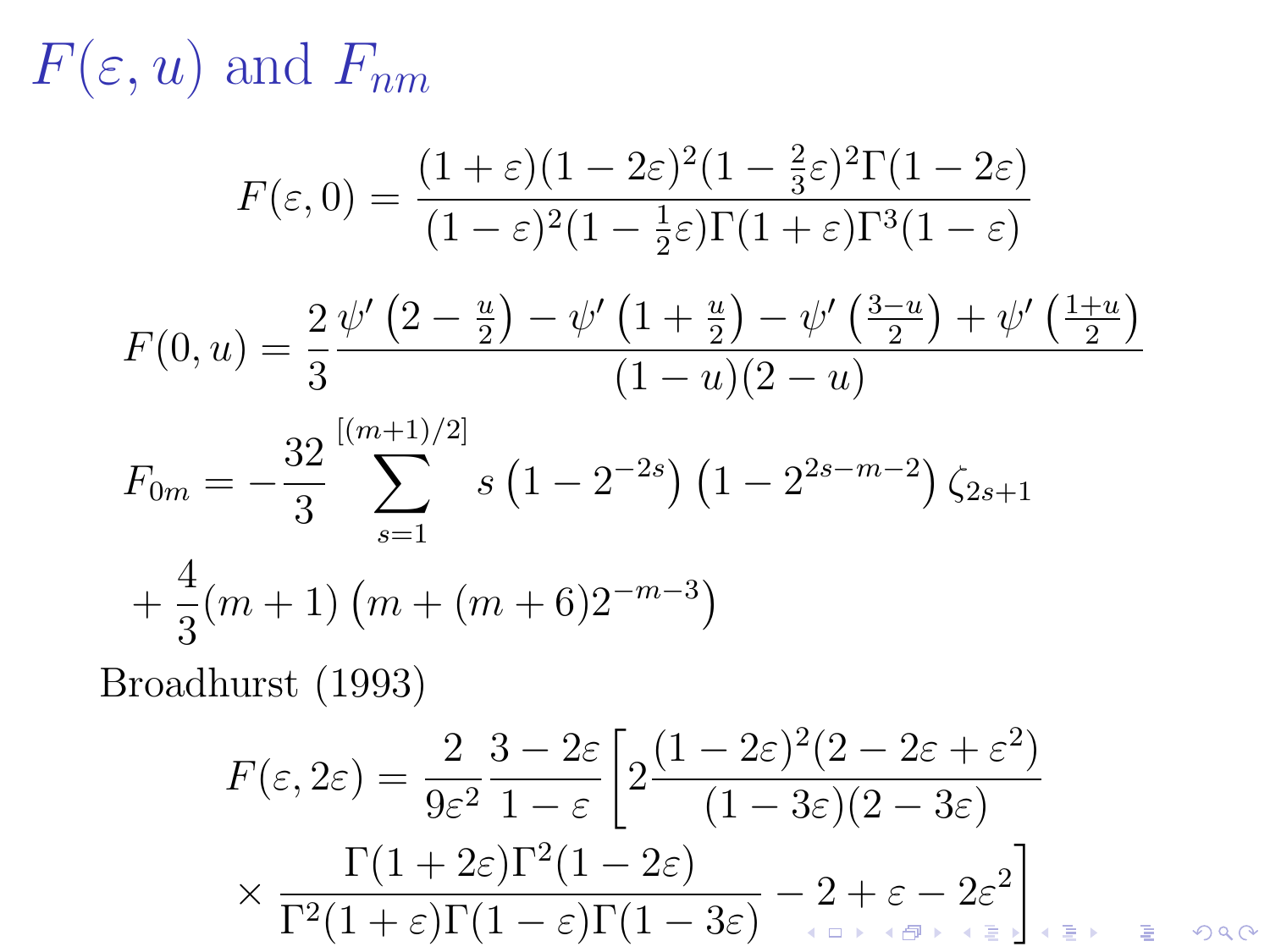$$
Z_{\alpha}(b) = \frac{1}{1+b/\varepsilon} \left[ 1 + \frac{Z_1(b)}{\beta_0} + \mathcal{O}\left(\frac{1}{\beta_0^2}\right) \right]
$$
  

$$
Z_1(b) = \frac{Z_{11}(b)}{\varepsilon} + \frac{Z_{12}(b)}{\varepsilon^2} + \cdots \qquad Z_{1n} = \mathcal{O}(b^{n+1})
$$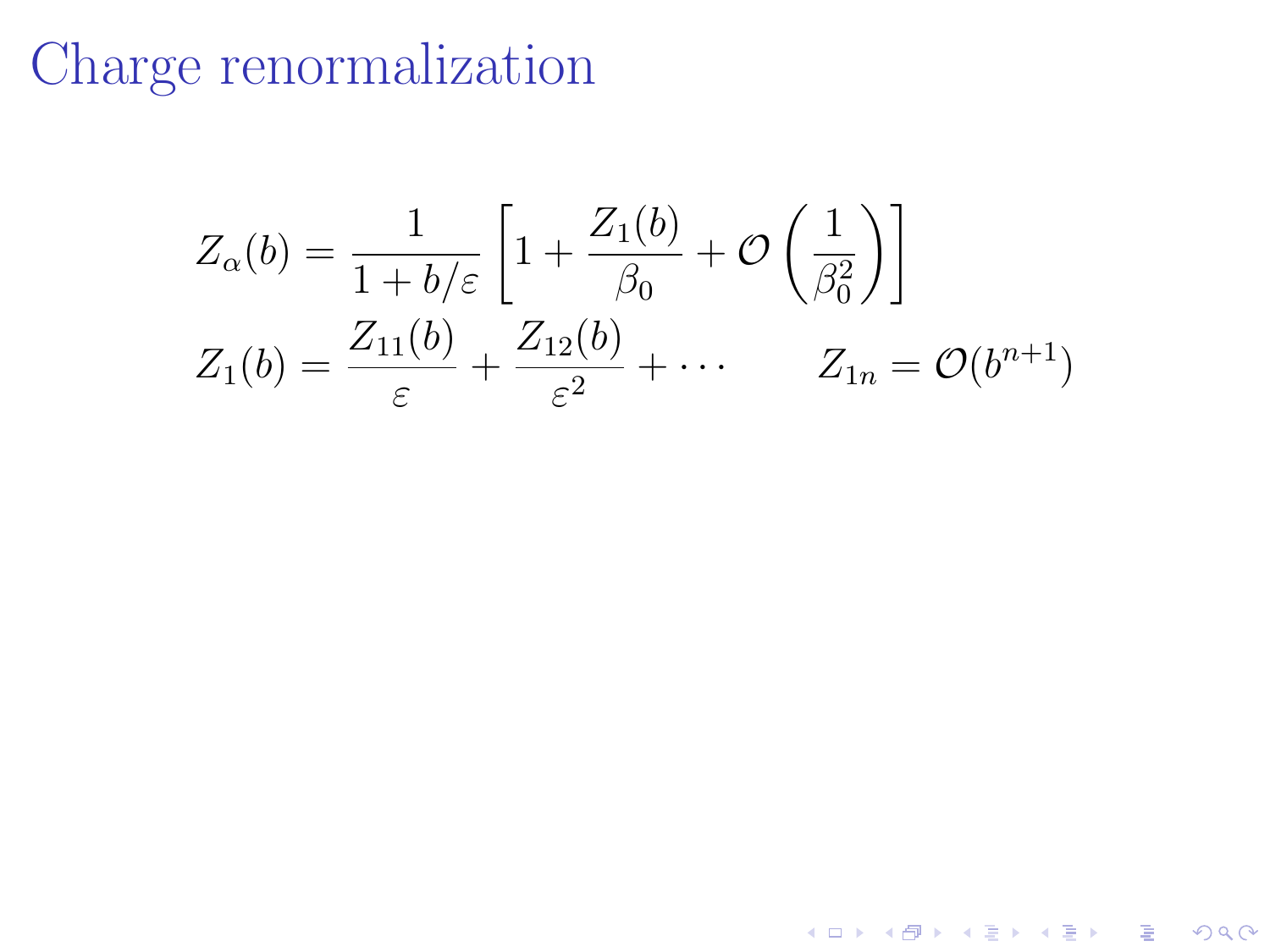$$
Z_{\alpha}(b) = \frac{1}{1+b/\varepsilon} \left[ 1 + \frac{Z_1(b)}{\beta_0} + \mathcal{O}\left(\frac{1}{\beta_0^2}\right) \right]
$$
  

$$
Z_1(b) = \frac{Z_{11}(b)}{\varepsilon} + \frac{Z_{12}(b)}{\varepsilon^2} + \cdots \qquad Z_{1n} = \mathcal{O}(b^{n+1})
$$

In the abelian theory (expressed via renormalized  $b$ )

$$
\log(1 - \Pi) = \log Z_{\alpha} + \text{finite}
$$

Equating the coefficients of  $\varepsilon^{-1}$  in the  $1/\beta_0$  terms:  $Z_{11}$  is the coefficient of  $\varepsilon^{-1}$  in

$$
-\left(1+\frac{b}{\varepsilon}\right)\Pi_1
$$

**K ロ ▶ K 레 ▶ K 코 ▶ K 코 ▶ 『코』 ◆ 9 Q OK**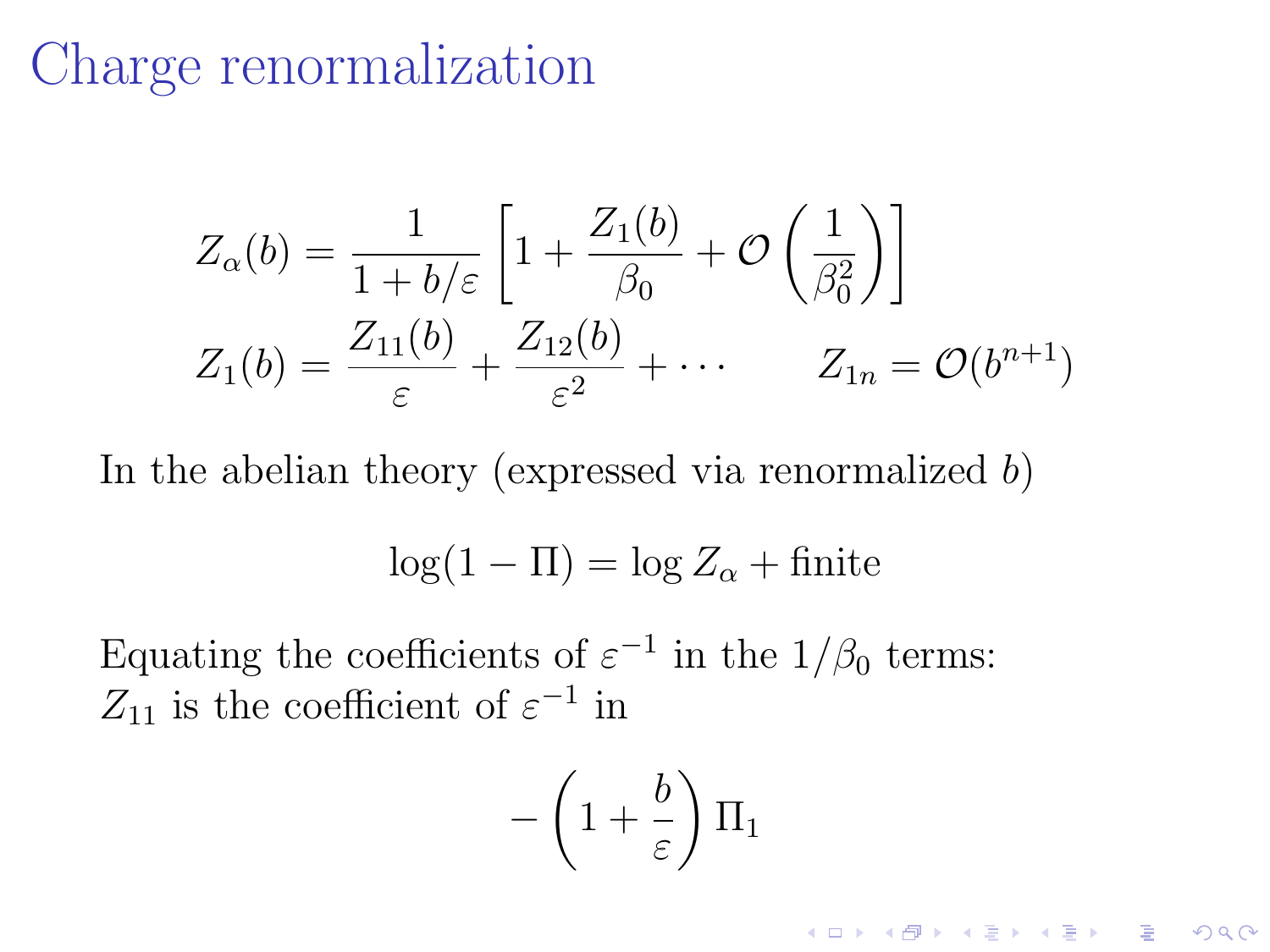Choose 
$$
\mu^2 = D(\varepsilon)^{-1/\varepsilon}(-k^2) \to e^{-5/3}(-k^2)
$$

$$
\Pi_1 = 3\varepsilon \sum_{L=2}^{\infty} \frac{F(\varepsilon, L\varepsilon)}{L} \left(\frac{b}{\varepsilon + b}\right)^L
$$

Expand in b; expand  $F(\varepsilon, u)$  in  $\varepsilon, u$ : all coefficients but  $F_{n0}$  cancel

$$
Z_{11} = -3\sum_{n=0}^{\infty} \frac{F_{n0}(-b)^{n+2}}{(n+1)(n+2)}
$$

K ロ ▶ K 個 ▶ K 할 ▶ K 할 ▶ 이 할 → 900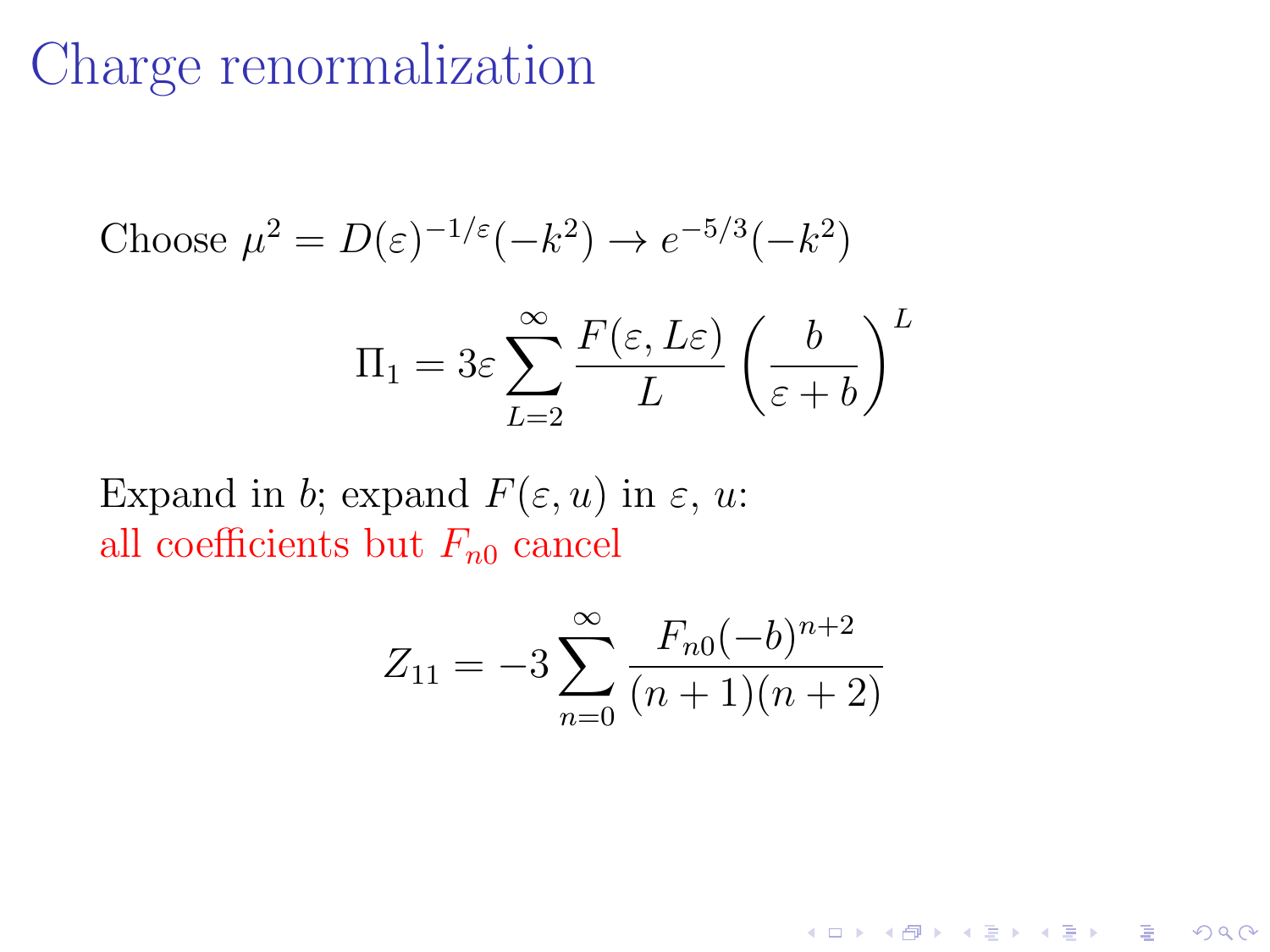$$
\beta(b) = b + \frac{\beta_1(b)}{\beta_0} + \mathcal{O}\left(\frac{1}{\beta_0^2}\right)
$$
  

$$
\beta_1(b) = -\frac{dZ_{11}(b)}{d\log b} = 3\sum_{n=0}^{\infty} \frac{F_{n0}(-b)^{n+2}}{n+1}
$$
  

$$
= 3b^2 + \frac{11}{4}b^3 - \frac{77}{36}b^4 - \frac{1}{2}\left(3\zeta_3 + \frac{107}{48}\right)b^5 + \cdots
$$

K □ ▶ K @ ▶ K 할 X K 할 X 1 할 X 1 9 Q Q \*

Palanques-Mestre, Pascual (1984); Broadhurst (1993)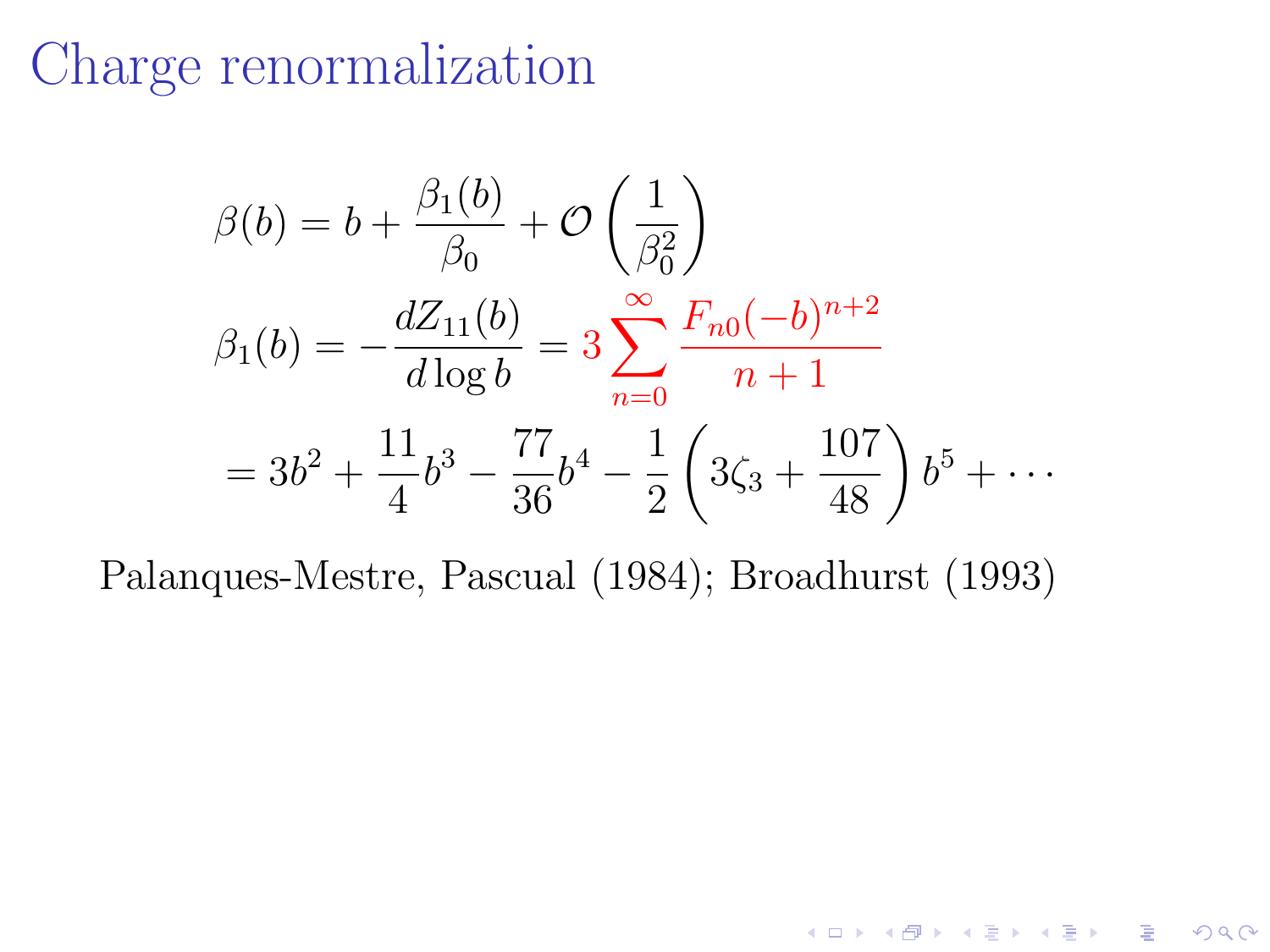$$
\beta(b) = b + \frac{\beta_1(b)}{\beta_0} + \mathcal{O}\left(\frac{1}{\beta_0^2}\right)
$$
  

$$
\beta_1(b) = -\frac{dZ_{11}(b)}{d\log b} = 3\sum_{n=0}^{\infty} \frac{F_{n0}(-b)^{n+2}}{n+1}
$$
  

$$
= 3b^2 + \frac{11}{4}b^3 - \frac{77}{36}b^4 - \frac{1}{2}\left(3\zeta_3 + \frac{107}{48}\right)b^5 + \cdots
$$

Palanques-Mestre, Pascual (1984); Broadhurst (1993) We need the full  $Z_1$ 

$$
Z_1(b) = -\varepsilon \int_0^b \frac{\beta_1(b) db}{b(\varepsilon + b)^2}
$$
  
=  $-\frac{3}{2} \frac{b^2}{\varepsilon} + \frac{1}{2} (4 + F_{10} \varepsilon) \frac{b^3}{\varepsilon^2} - \frac{1}{4} (9 + 3F_{10} \varepsilon + F_{20} \varepsilon^2) \frac{b^4}{\varepsilon^3} + \cdots$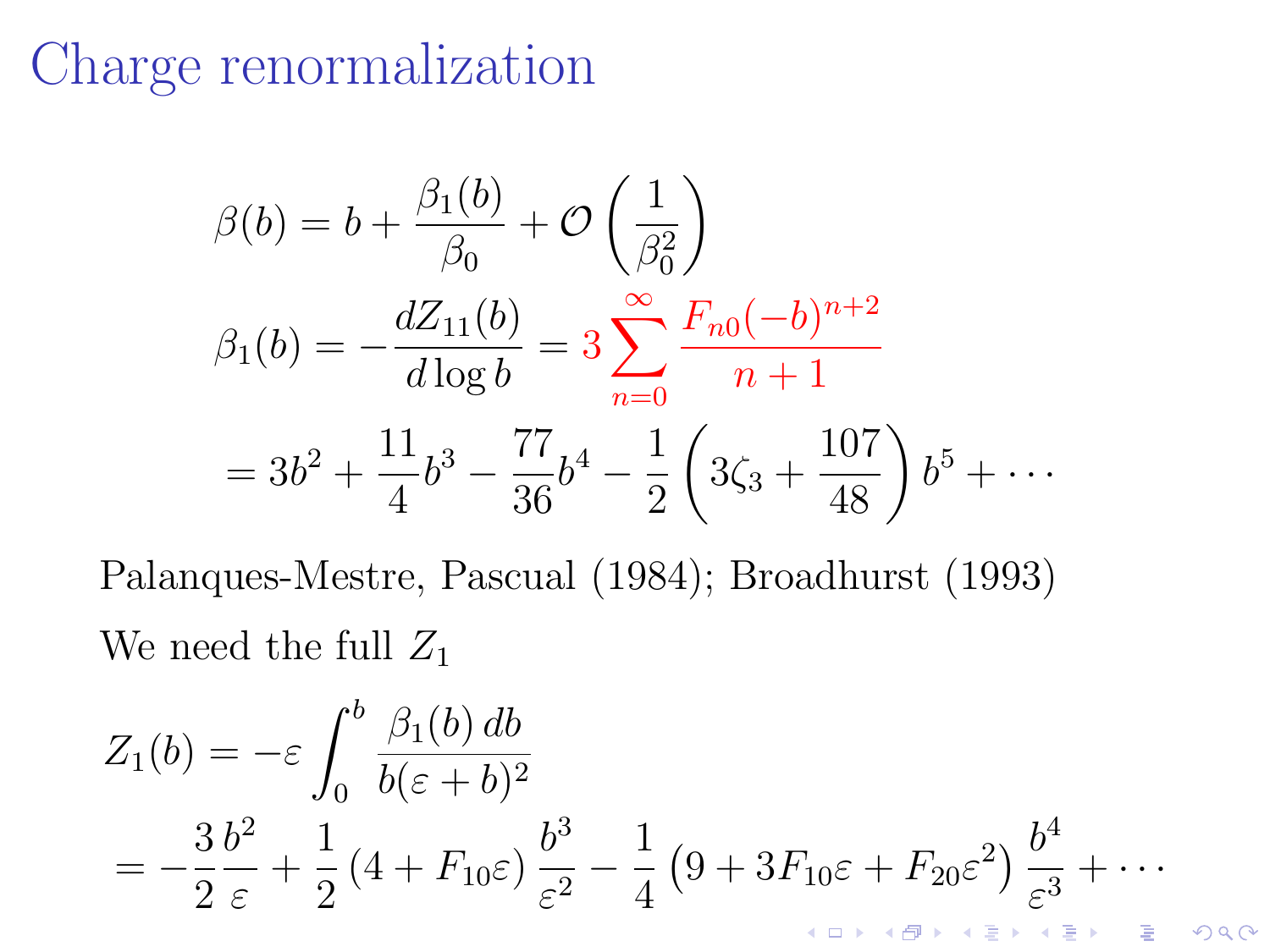## Next to leading  $\beta_0$  order

► Photon propagator  $(1 - \Pi_0 - \Pi_1/\beta_0)^{-1}$  up to  $1/\beta_0$ 

**K ロ ▶ K 레 ▶ K 코 ▶ K 코 ▶ 『코』 ◆ 9 Q OK** 

• Charge renormalization up to  $1/\beta_0$  ( $Z_1/\beta_0$ )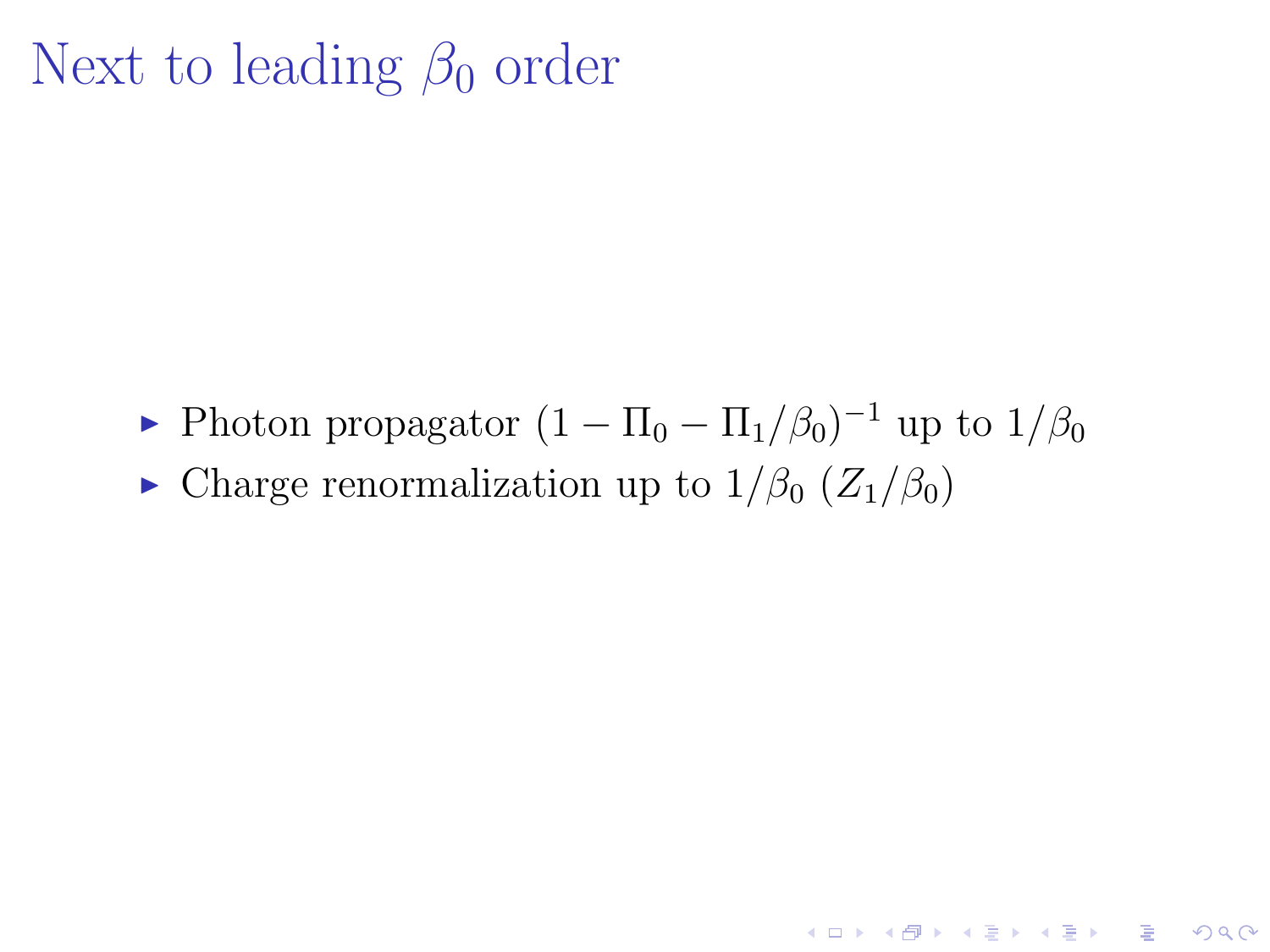

 $290$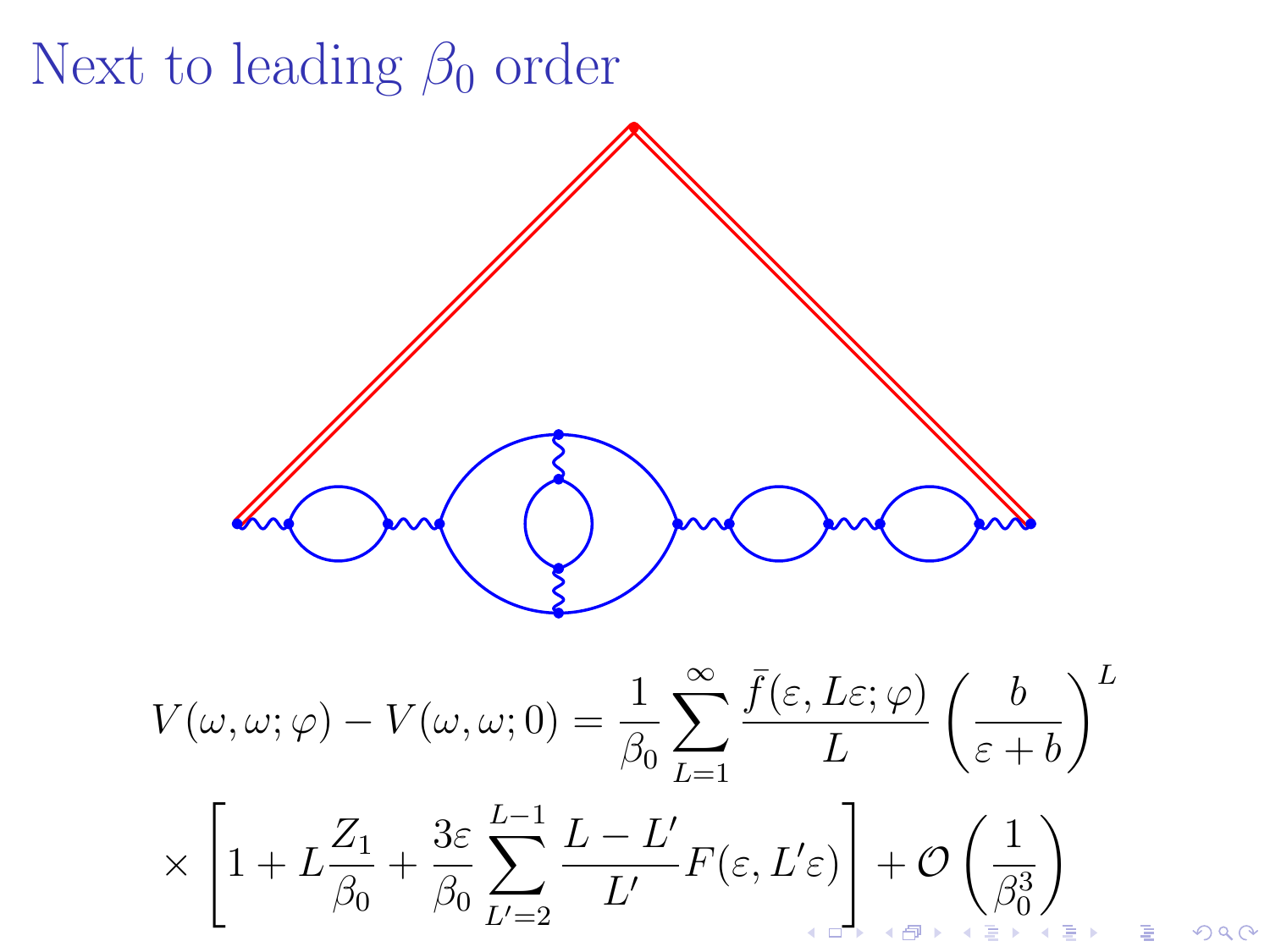## Next to leading  $\beta_0$  order

Expand in b; expand  $F(\varepsilon, u)$  and  $f(\varepsilon, u)$  in  $\varepsilon$  and u  $Z_1$  is the coefficient of  $\varepsilon^{-1}$ all  $f_{nm}$  except  $f_{n0}$  cancel, i.e., at the NL $\beta_0$  order  $\Gamma$  is

determined by the same  $\hat{f}_n$  coefficients as at  $L\beta_0$ 

$$
\Gamma(b; \varphi) = 4 \left[ \frac{b}{\beta_0} \gamma_0(b) - \frac{b^3}{\beta_0^2} \gamma_1(b) \right] (\varphi \cot \varphi - 1) + \mathcal{O}\left(\frac{1}{\beta_0^3}\right)
$$
  
\n
$$
\gamma_1(b) = -\frac{3}{2} \left[ F_{10} + 2F_{01} - 2\hat{f}_1 \right]
$$
  
\n
$$
+ \left[ 2F_{20} + 3(F_{11} + F_{02}) + 3F_{01}\hat{f}_1 - 6\hat{f}_2 \right] b
$$
  
\n
$$
- \left[ \frac{3}{4} (3F_{30} + 4(F_{21} + F_{12} + F_{03})) + (F_{20} + 3(F_{11} + F_{02})) \hat{f}_1 \right.
$$
  
\n
$$
- \frac{3}{2} (F_{10} - 2F_{01}) \hat{f}_2 - 9 \hat{f}_3 \right] b^2
$$
  
\n
$$
+ \cdots
$$

K ロ ▶ K 레 ▶ K 코 ▶ K 코 ▶ 『코』 ◆ 9 Q Q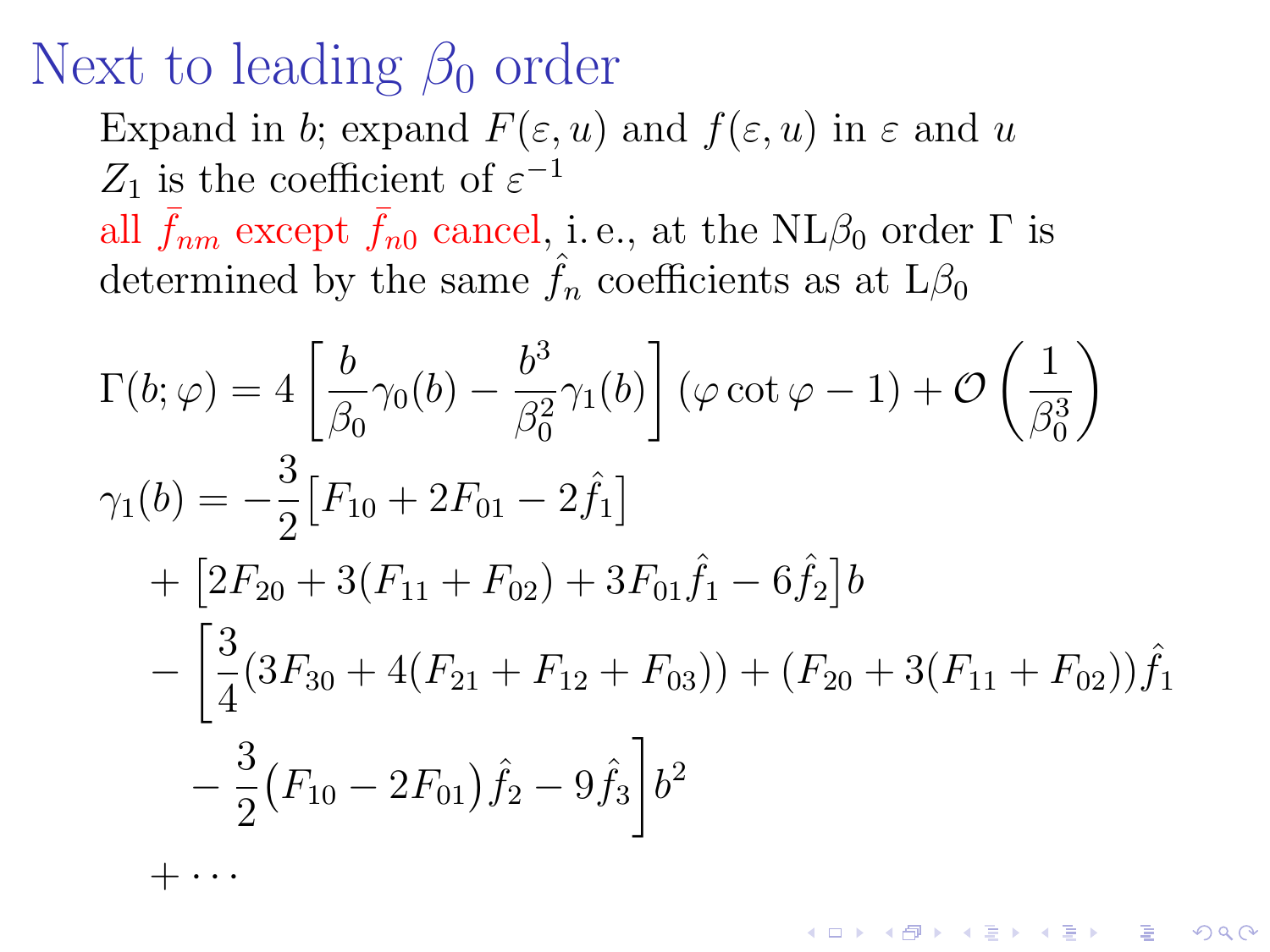# Next to leading  $\beta_0$  result

$$
\gamma_1(b) = 12\zeta_3 - \frac{55}{4} + \left[ -\frac{\pi^4}{5} + 40\zeta_3 - \frac{299}{18} \right] b
$$
  
+ 
$$
\left[ 24\zeta_5 - \frac{2}{3}\pi^4 + \frac{233}{6}\zeta_3 + \frac{15211}{864} \right] b^2
$$
  
+ 
$$
\left[ -48\zeta_3^2 - \frac{2}{63}\pi^6 + 80\zeta_5 - \frac{167}{225}\pi^4 + \frac{1168}{15}\zeta_3 - \frac{971}{240} \right] b^3
$$
  
+ 
$$
\left[ 36\zeta_7 + \frac{8}{5}\pi^4\zeta_3 - 160\zeta_3^2 - \frac{20}{189}\pi^6 + \frac{377}{3}\zeta_5 - \frac{23}{15}\pi^4 + \frac{929}{12}\zeta_3 - \frac{8017}{1728} \right] b^4
$$

K ロ ▶ K 御 ▶ K 할 ▶ K 할 ▶ ① 할 → ① 의 ①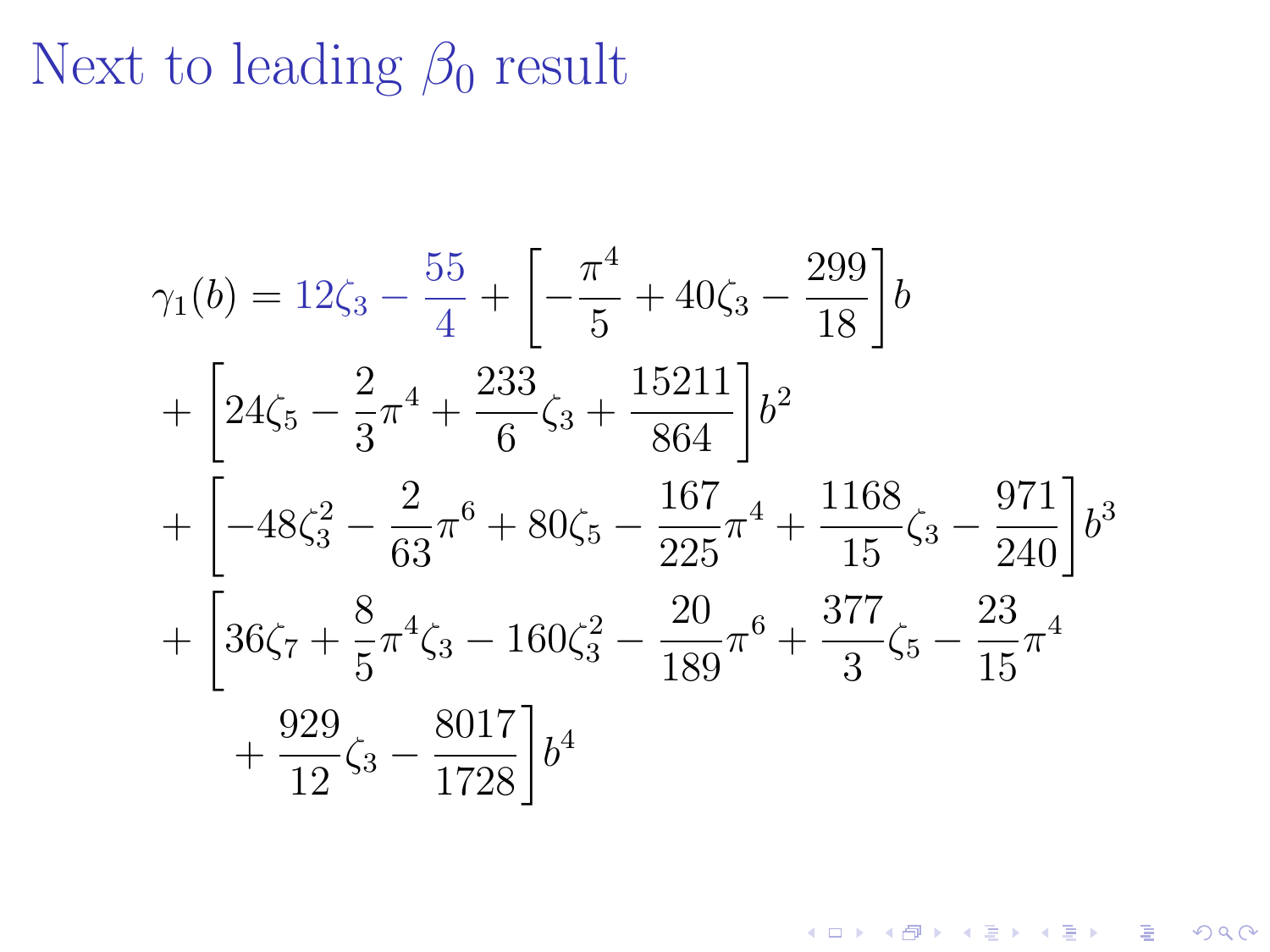## Next to leading  $\beta_0$  result

$$
+\left[-240\zeta_3\zeta_5-\frac{4}{225}\pi^8+120\zeta_7+\frac{16}{3}\pi^4\zeta_3-\frac{2776}{21}\zeta_3^2-\frac{914}{3969}\pi^6\right] +\frac{6826}{21}\zeta_5-\frac{1793}{1350}\pi^4-\frac{31693}{315}\zeta_3+\frac{79433}{4320}\right]b^5+\cdots
$$

K ロ ▶ K 個 ▶ K 할 ▶ K 할 ▶ 이 할 → 900

Can be continued  $F_{nm}$  with  $n + m = 6$ ,  $n > 0$ ,  $m > 0$  contain  $\zeta_{5,3}$ but it has cancelled in  $\gamma_1$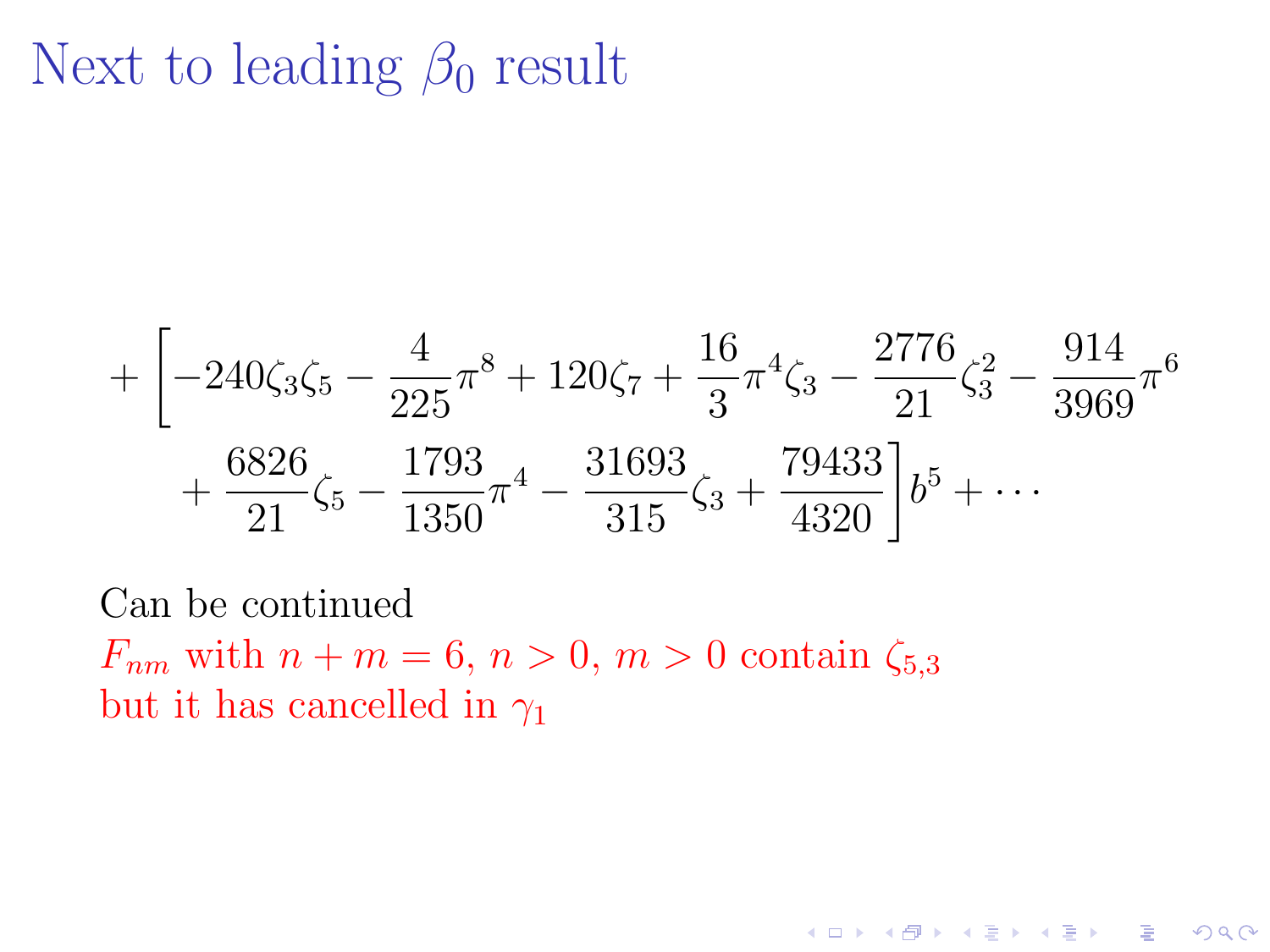#### HQET field anomalous dimension

$$
\gamma_h(b) = -6\left[\frac{b}{\beta_0}\gamma_{h0}(b) - \frac{b^3}{\beta_0^2}\gamma_{h1}(b)\right] + \mathcal{O}\left(\frac{1}{\beta_0^3}\right)
$$
  
\n
$$
\gamma_{h1}(b) = 3\left(4\zeta_3 - \frac{17}{4}\right) + \left(-\frac{\pi^4}{5} + 36\zeta_3 - \frac{103}{9}\right)b
$$
  
\n
$$
+ \left(24\zeta_5 - \frac{3}{5}\pi^4 + \frac{59}{2}\zeta_3 + \frac{14579}{864}\right)b^2
$$
  
\n
$$
+ \left(-48\zeta_3^3 - \frac{2}{63}\pi^6 + 72\zeta_5 - \frac{44}{75}\pi^4 + \frac{3229}{45}\zeta_3 - \frac{5191}{540}\right)b^3
$$
  
\n
$$
+ \left(36\zeta_7 + \frac{8}{5}\pi^4\zeta_3 - 144\zeta_3^2 - \frac{2}{21}\pi^6 + 107\zeta_5 - \frac{946}{675}\pi^4 + \frac{9601}{180}\zeta_3 + \frac{22859}{8640}\right)b^4
$$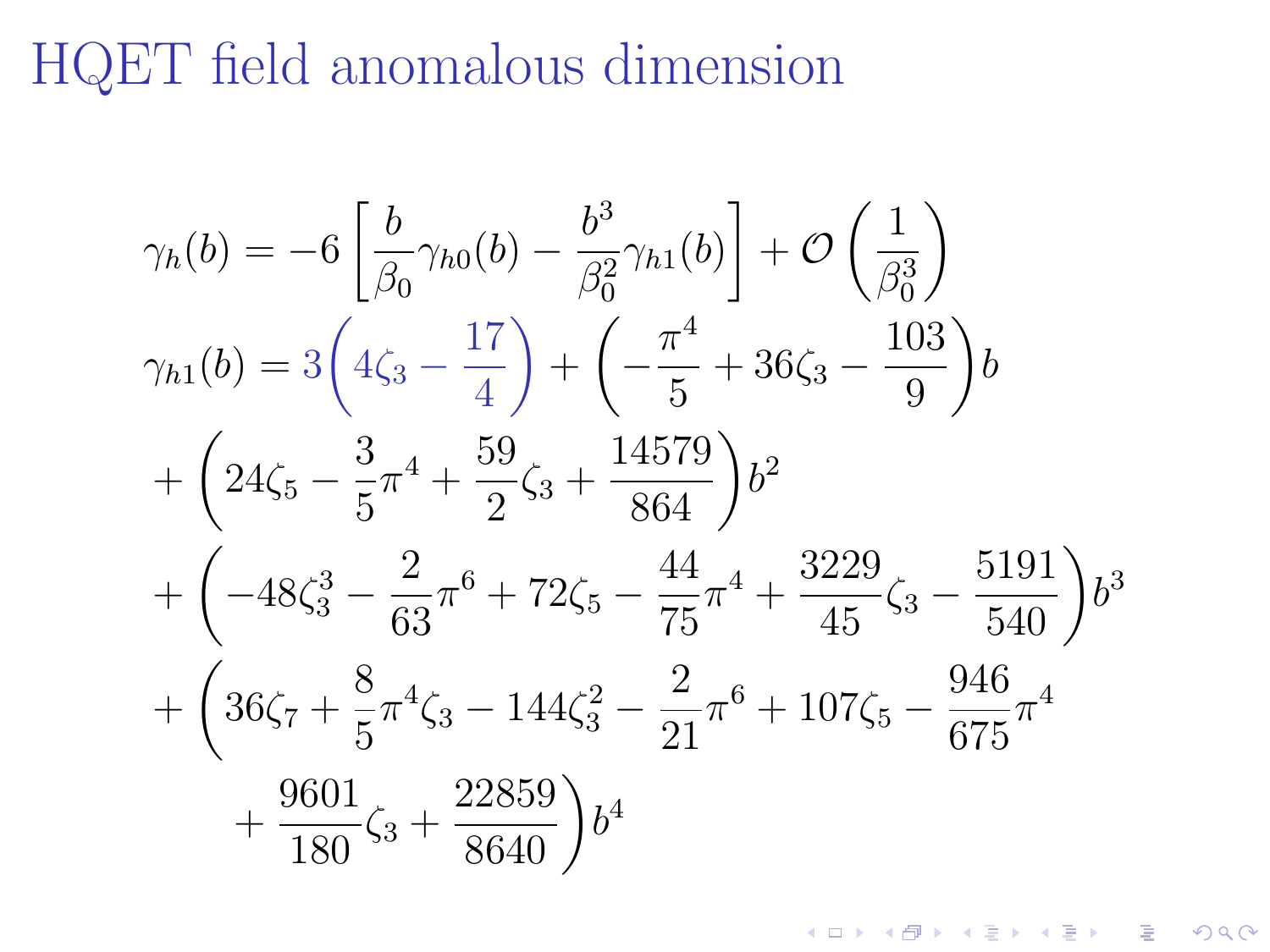## HQET field anomalous dimension

$$
+\left(-240\zeta_3\zeta_5-\frac{4}{225}\pi^8+108\zeta_7+\frac{24}{5}\pi^4\zeta_3-\frac{664}{7}\zeta_3^2-\frac{272}{1323}\pi^6\right) +\frac{18574}{63}\zeta_5-\frac{119}{135}\pi^4-\frac{6263}{63}\zeta_3+\frac{16103}{1296}\right)b^5+\cdots
$$

K □ ▶ K @ ▶ K 할 X K 할 X 1 할 X 1 9 Q Q \*

 $\zeta_{5,3}$  has cancelled again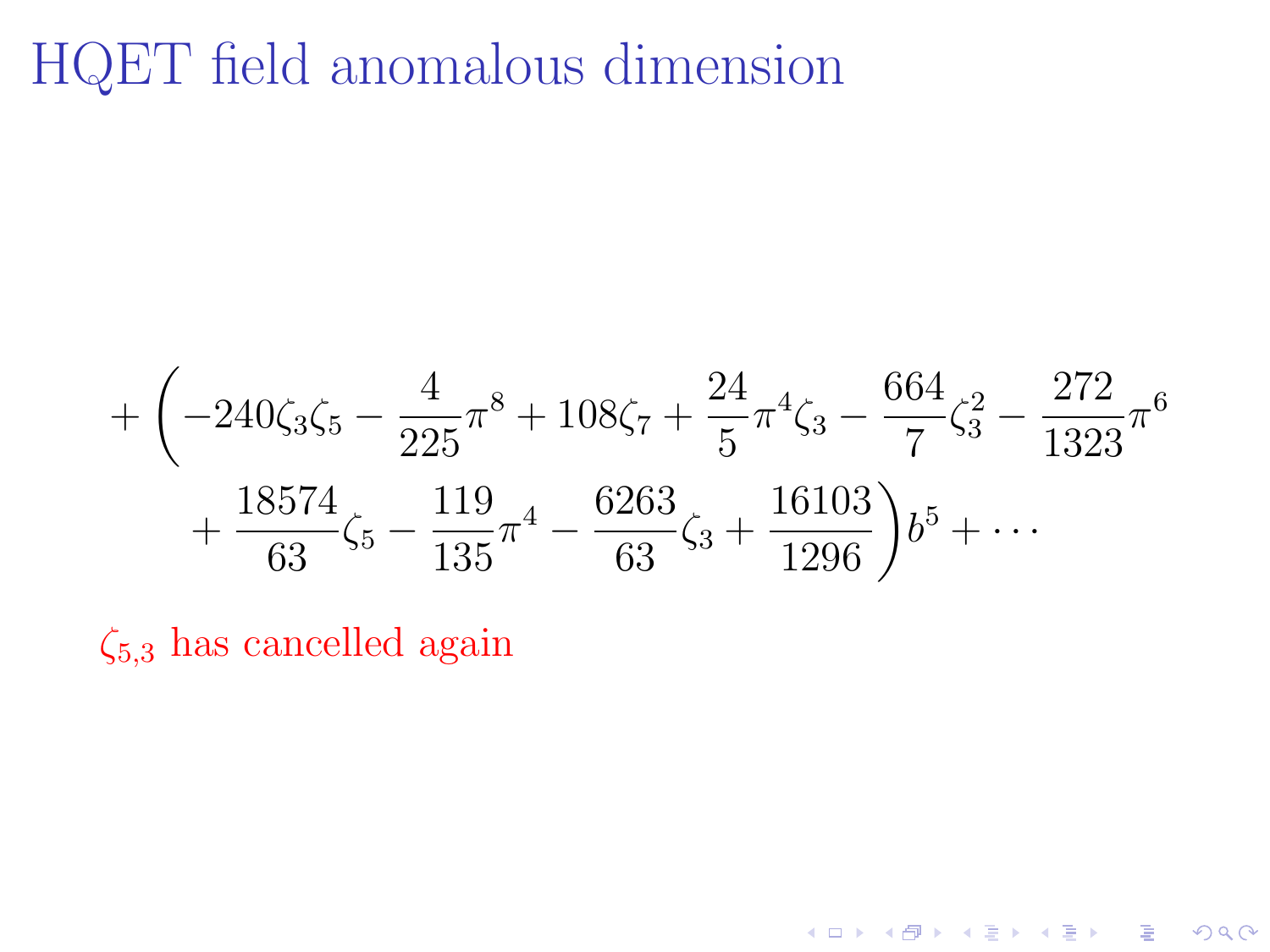Quark-antiquark potential at  $NL\beta_0$ 

$$
V(\vec{q}) = -\frac{(4\pi)^2}{\beta_0 \vec{q}^2} \varepsilon \sum_{L=1}^{\infty} f(\varepsilon, L\varepsilon) \left(\frac{b}{\varepsilon + b}\right)^L
$$
  
 
$$
\times \left[1 + L\frac{Z_1}{\beta_0} + \frac{3\varepsilon}{\beta_0} \sum_{L'=2}^{L-1} \frac{L-L'}{L'} F(\varepsilon, L'\varepsilon)\right] + \mathcal{O}\left(\frac{1}{\beta_0^3}\right)
$$
  
= 
$$
-\frac{(4\pi)^2}{\vec{q}^2} \left[\frac{b}{\beta_0} v_0(b) - \frac{b^3}{\beta_0^2} v_1(b)\right] + \mathcal{O}\left(\frac{1}{\beta_0^3}\right)
$$

K □ ▶ K @ ▶ K 할 X X 할 X 1 할 X 1 9 Q Q ^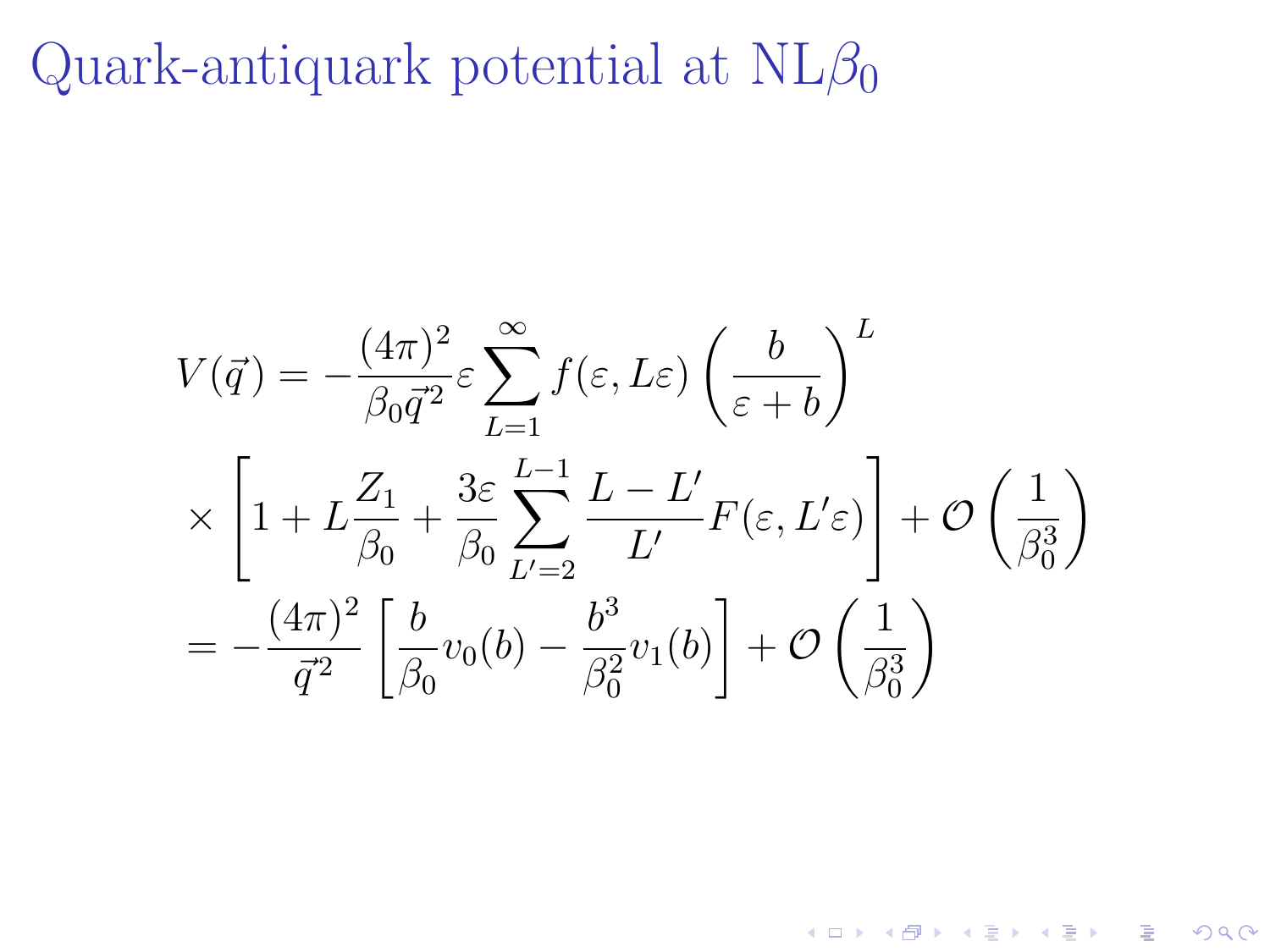Quark-antiquark potential at  $NL\beta_0$ 

$$
v_1(b) = -\frac{3}{2} [F_{10} + 2F_{01} + 2f_{01}]
$$
  
+  $\frac{1}{2} [F_{20} - 6F_{02} - 6(F_{10} + 3F_{01}) f_{01} - 30f_{02}] b$   
-  $\frac{1}{4} [F_{30} + 24F_{03} - 4(F_{20} + 12F_{02}) f_{01}$   
+ 36 (F<sub>10</sub> + 4F<sub>01</sub>) f<sub>02</sub> + 312f<sub>03</sub>] b<sup>2</sup> + ...

contains only the same coefficients  $f_{0n} = (5/3)^n/n!$  as the  $L\beta_0$  result and only  $F_{n0}$  and  $F_{0n}$ 

K ロ ▶ K 個 ▶ K 할 ▶ K 할 ▶ 이 할 → 900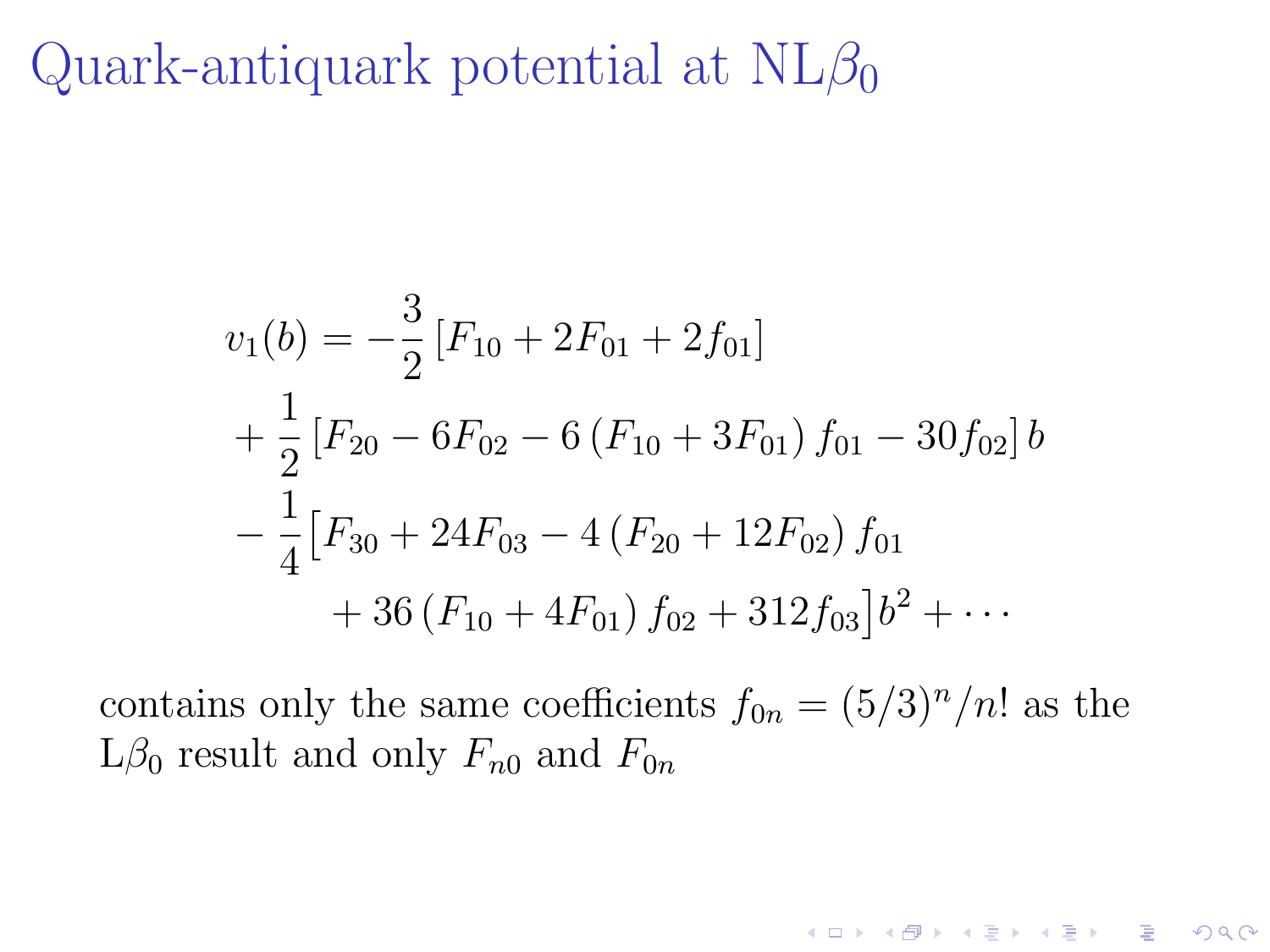Quark-antiquark potential at  $NL\beta_0$ 

$$
v_1(b) = 12\zeta_3 - \frac{55}{4} + \left(78\zeta_3 - \frac{7001}{72}\right)b
$$
  
+  $\left(60\zeta_5 + \frac{723}{2}\zeta_3 - \frac{147851}{288}\right)b^2$   
+  $\left(770\zeta_5 + \frac{\pi^4}{200} + \frac{276901}{180}\zeta_3 - \frac{70418923}{25920}\right)b^3$   
+  $\left(1134\zeta_7 + \frac{32297}{5}\zeta_5 + \frac{41}{1800}\pi^4 + \frac{402479}{60}\zeta_3 - \frac{1249510621}{77760}\right)b^4$   
+  $\left(21735\zeta_7 + \frac{\zeta_3^2}{7} + \frac{\pi^6}{1323} + \frac{5911849}{126}\zeta_5 + \frac{41}{720}\pi^4$   
+  $\frac{48558187}{1512}\zeta_3 - \frac{10255708489}{93312}\right)b^5 + \cdots$ 

Only  $\zeta_n$  to all orders

K □ ▶ K @ ▶ K 할 ▶ K 할 ▶ 이 할 → 9 Q Q ·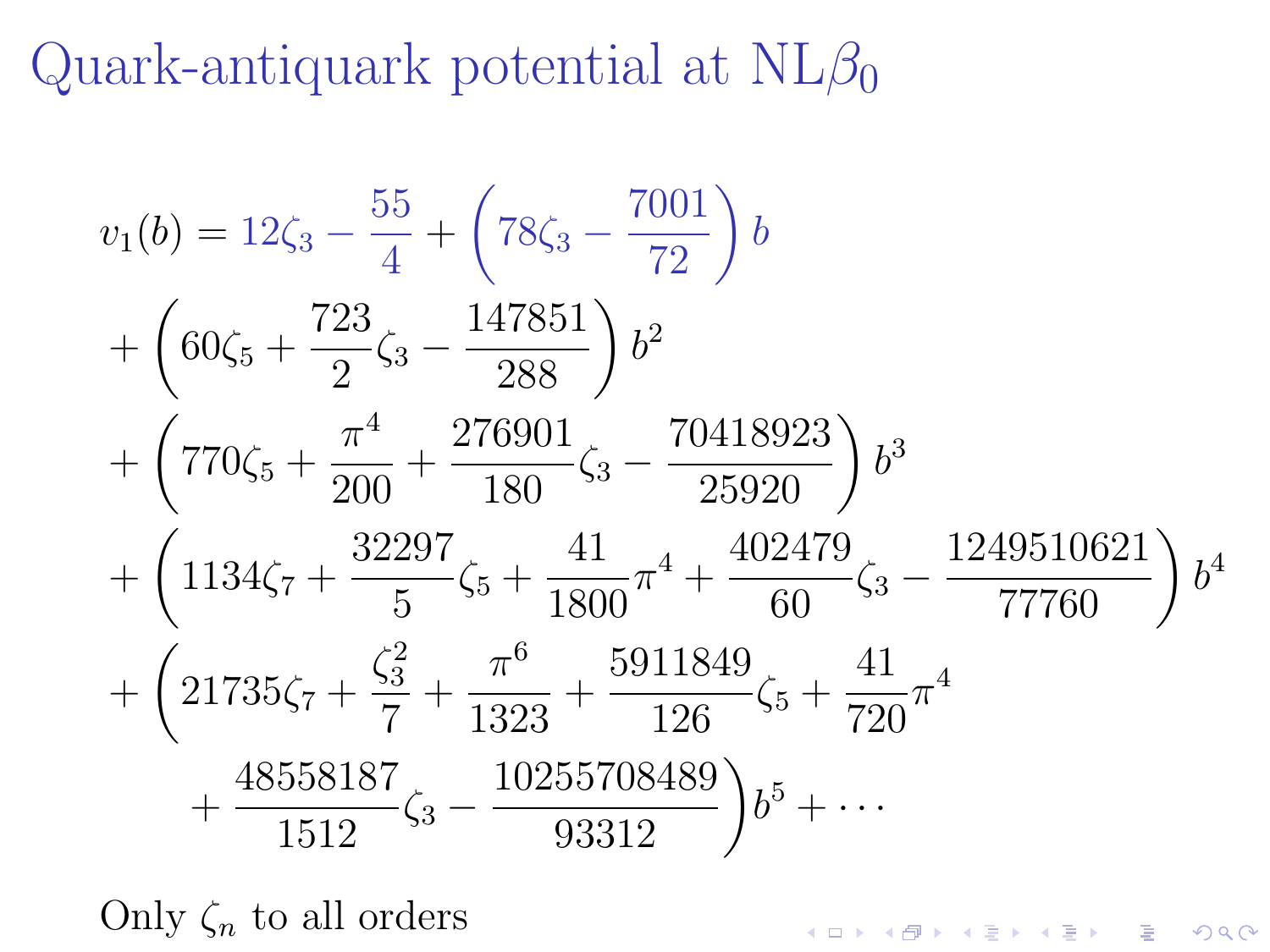The  $b^3/\beta_0^2$  term has cancelled

$$
\Delta = 4\pi \left[ \frac{b^3}{\beta_0} \delta_0(b) - \frac{b^4}{\beta_0^2} \delta_1(b) \right] + \mathcal{O}\left(\frac{1}{\beta_0^3}\right)
$$
  
\n
$$
\delta_1(b) = \frac{\pi^4}{5} + 38\zeta_3 - \frac{645}{8} + \left(36\zeta_5 + \frac{2}{3}\pi^4 + \frac{968}{3}\zeta_3 - \frac{114691}{216}\right)b
$$
  
\n
$$
+ \left(48\zeta_3^2 + \frac{2}{63}\pi^6 + 690\zeta_5 + \frac{269}{360}\pi^4 + \frac{52577}{36}\zeta_3 - \frac{14062811}{5184}\right)b^2
$$
  
\n
$$
+ \left(1098\zeta_7 - \frac{8}{5}\pi^4\zeta_3 + 160\zeta_3^2 + \frac{20}{189}\pi^6 + \frac{95006}{15}\zeta_5 + \frac{2801}{1800}\pi^4 + \frac{198917}{30}\zeta_3 - \frac{39035933}{2430}\right)b^3
$$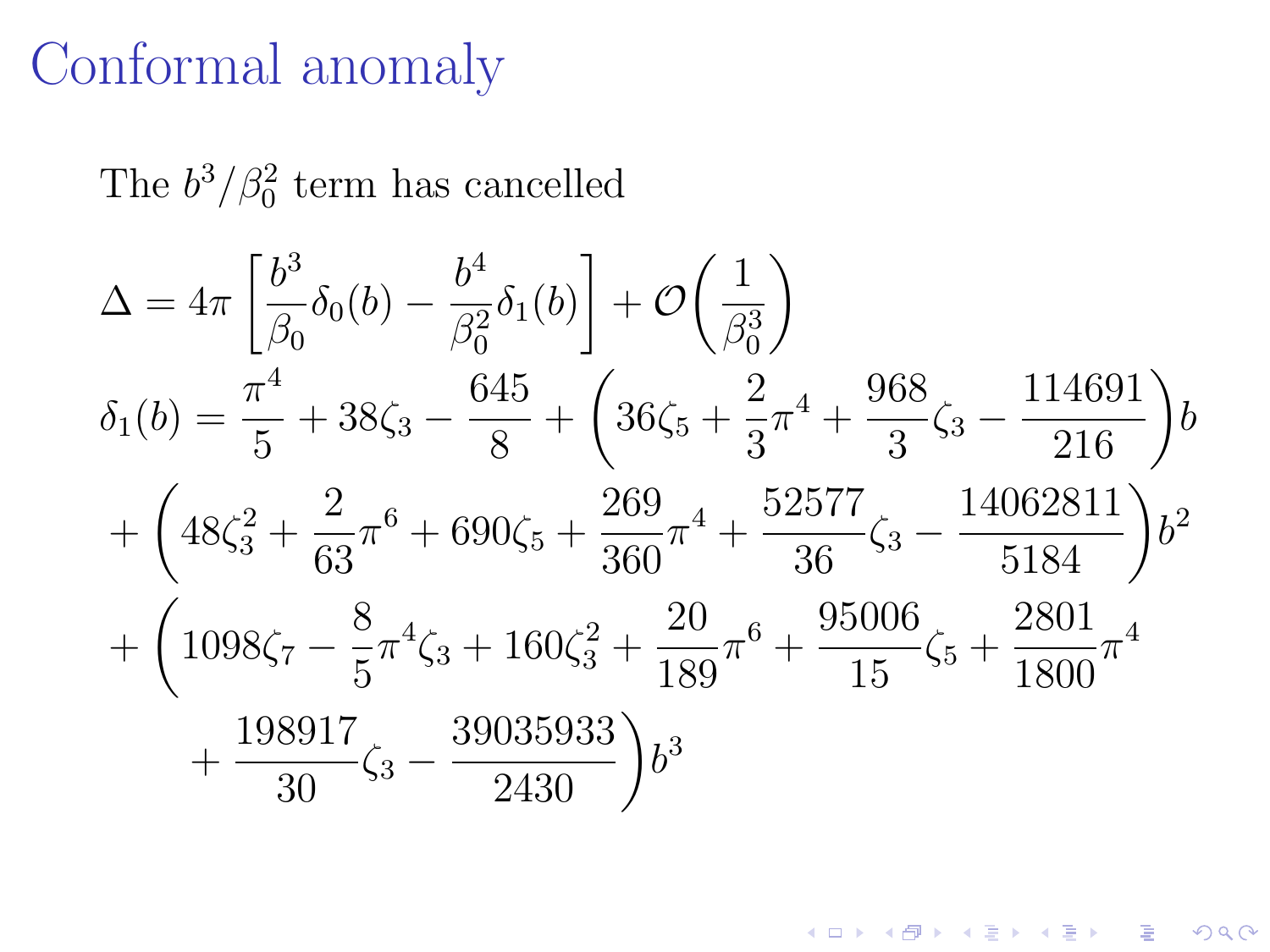<span id="page-51-0"></span>
$$
+\left(240\zeta_3\zeta_5+\frac{4}{225}\pi^8+21615\zeta_7-\frac{16}{3}\pi^4\zeta_3+\frac{397}{3}\zeta_3^2+\frac{131}{567}\pi^6+\frac{838699}{18}\zeta_5+\frac{14959}{10800}\pi^4+\frac{34793081}{1080}\zeta_3-\frac{51287121209}{466560}\right)b^4+\cdots
$$

K ロ X (日) X 제공 X 제공 X 1 공 : X 9 Q Q 0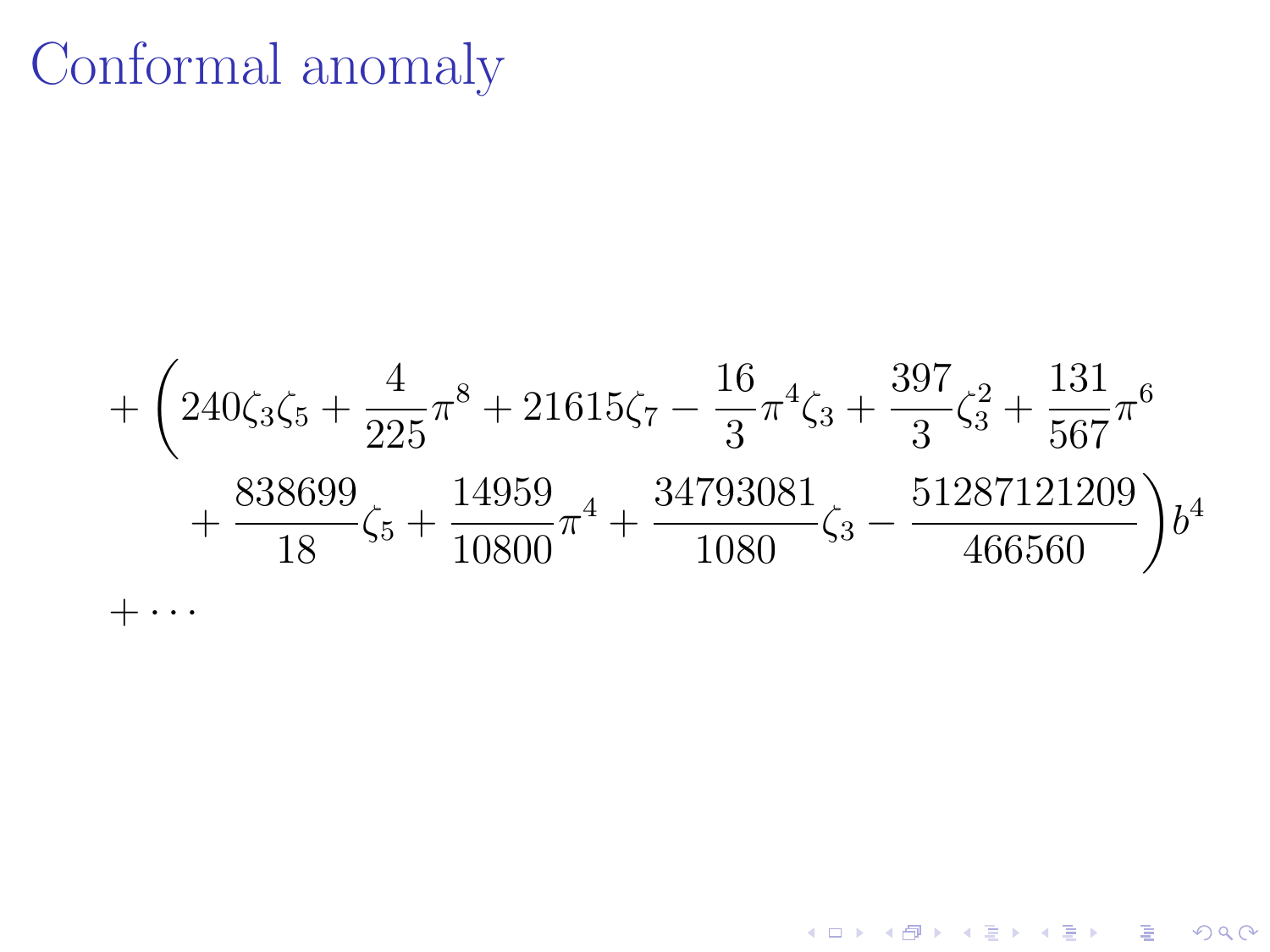## <span id="page-52-0"></span>Conclusion

 $\blacktriangleright C_F (T_F n_f)^{L-1} \alpha_s^L$  terms in  $\Gamma$ ,  $\gamma_h$  $C_F(T_F n_f)^L \alpha_s^{L+1}$  terms in  $V(\vec{q})$ are known to all orders in  $\alpha_s$  (explicit formulas)

**K ロ ▶ K 레 ▶ K 코 ▶ K 코 ▶ 『코』 ◆ 9 Q OK**